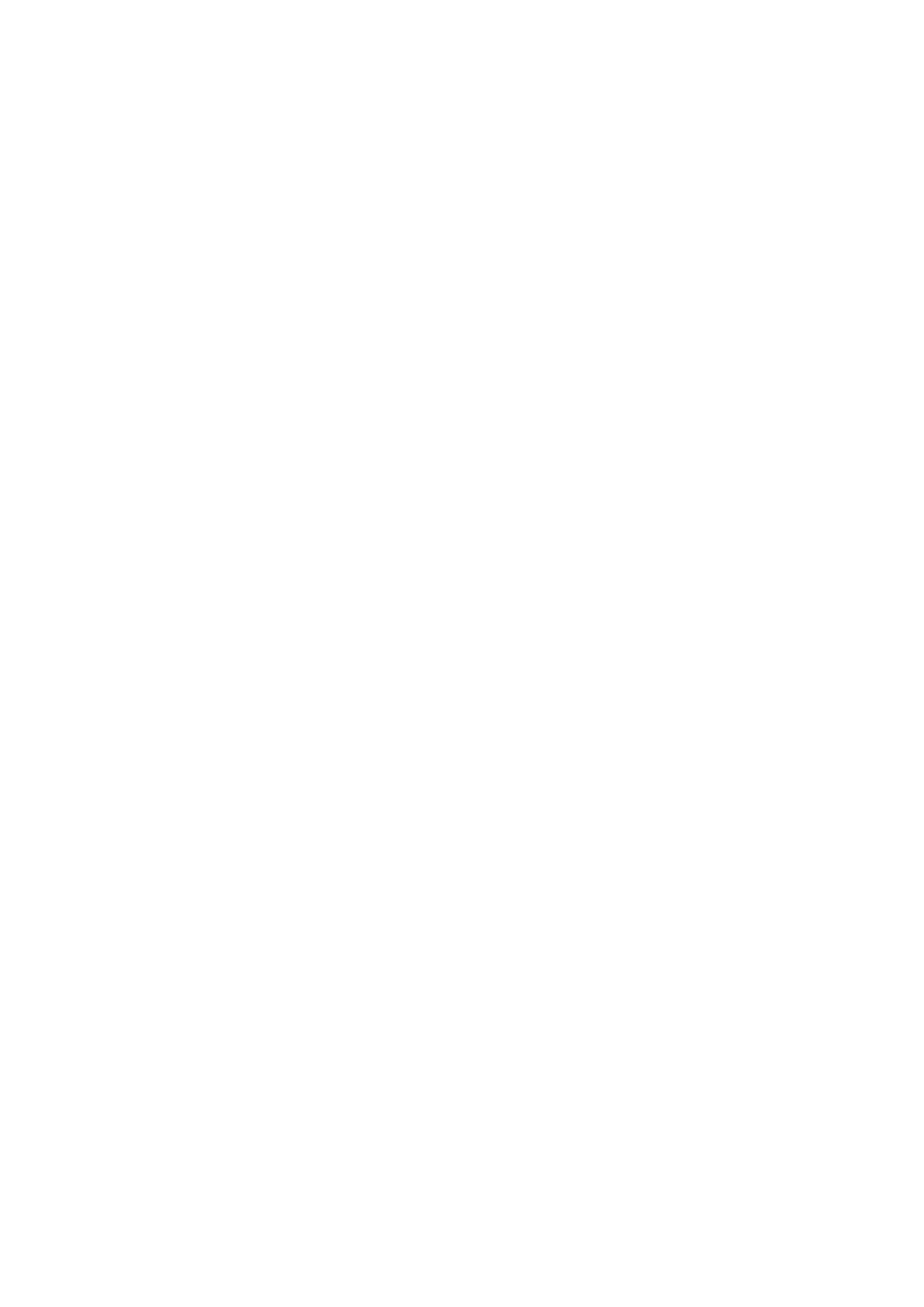

**Australian Government** 

**Australian Institute of Health and Welfare** 

# **Radiotherapy in Australia**

**2015–16**

Australian Institute of Health and Welfare Canberra Cat. no. HSE 191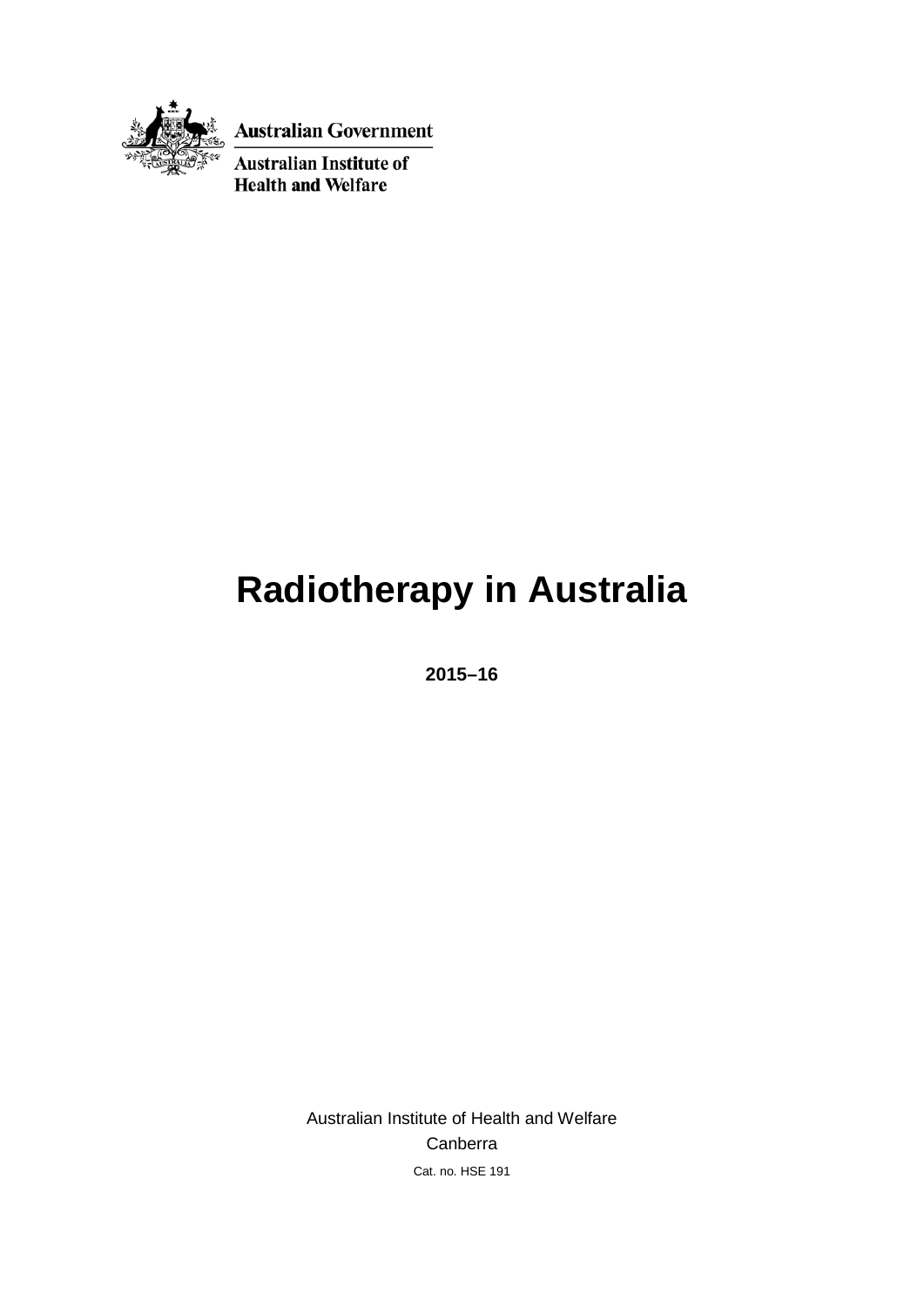**The Australian Institute of Health and Welfare is a major national agency that provides reliable, regular and relevant information and statistics on Australia's health and welfare. The Institute's purpose is to provide authoritative information and statistics to promote better health and wellbeing among Australians.**

 $\left($ cc)  $\right)$  BY © Australian Institute of Health and Welfare 2017

This product, excluding the AIHW logo, Commonwealth Coat of Arms and any material owned by a third party or protected by a trademark, has been released under a Creative Commons BY 3.0 (CC-BY 3.0) licence. Excluded material owned by third parties may include, for example, design and layout, images obtained under licence from third parties and signatures. We have made all reasonable efforts to identify and label material owned by third parties.

You may distribute, remix and build upon this work. However, you must attribute the AIHW as the copyright holder of the work in compliance with our attribution policy available at <www.aihw.gov.au/copyright/>. The full terms and conditions of this licence are available at <http://creativecommons.org/licenses/by/3.0/au/>.

A complete list of the Institute's publications is available from the Institute's website <www.aihw.gov.au>.

ISBN 978-1-76054-173-6 (PDF) ISBN 978-1-76054-174-3 (Print)

### **Suggested citation**

Australian Institute of Health and Welfare 2017. Radiotherapy in Australia 2015–16. Cat. no. HSE 191. Canberra: AIHW.

### **Australian Institute of Health and Welfare**

Board Chair **Director Director** Mrs Louise Markus Mrs Louise Markus Mrs Louise Markus Mrs Barry Sandison

Any enquiries relating to copyright or comments on this publication should be directed to: Australian Institute of Health and Welfare GPO Box 570 Canberra ACT 2601 Tel: (02) 6244 1000 Email: [info@aihw.gov.au](mailto:info@aihw.gov.au)

This publication is printed in accordance with ISO 14001 (Environmental Management Systems) and ISO 9001 (Quality Management Systems). The paper is sourced from sustainably managed certified forests.



**Please note that there is the potential for minor revisions of data in this report. Please check the online version at <www.aihw.gov.au> for any amendments.**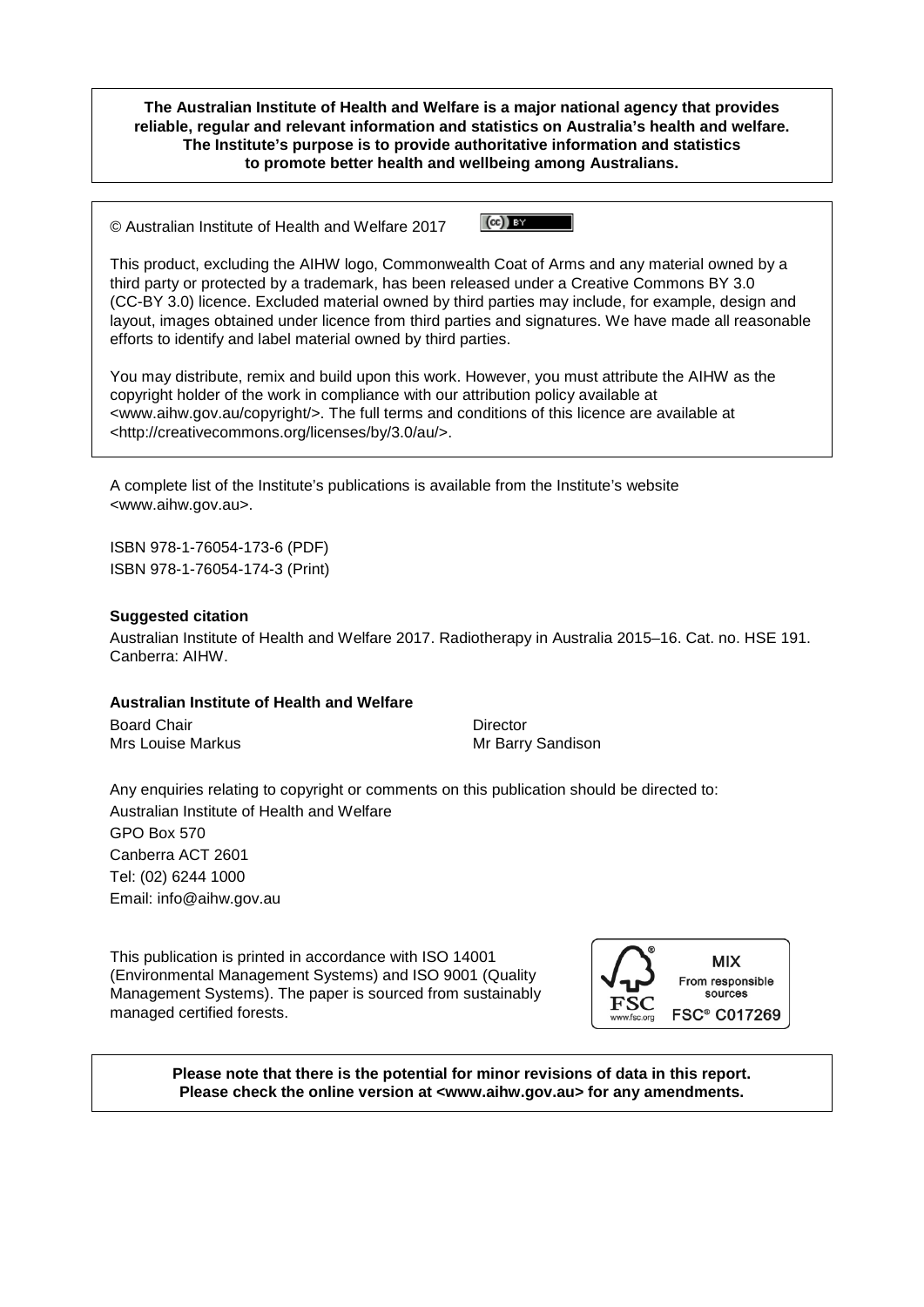# **Contents**

| 1            |  |
|--------------|--|
|              |  |
|              |  |
|              |  |
| $\mathbf{2}$ |  |
|              |  |
|              |  |
|              |  |
| 3            |  |
|              |  |
|              |  |
|              |  |
|              |  |
|              |  |
|              |  |
|              |  |
|              |  |
|              |  |
|              |  |
|              |  |
|              |  |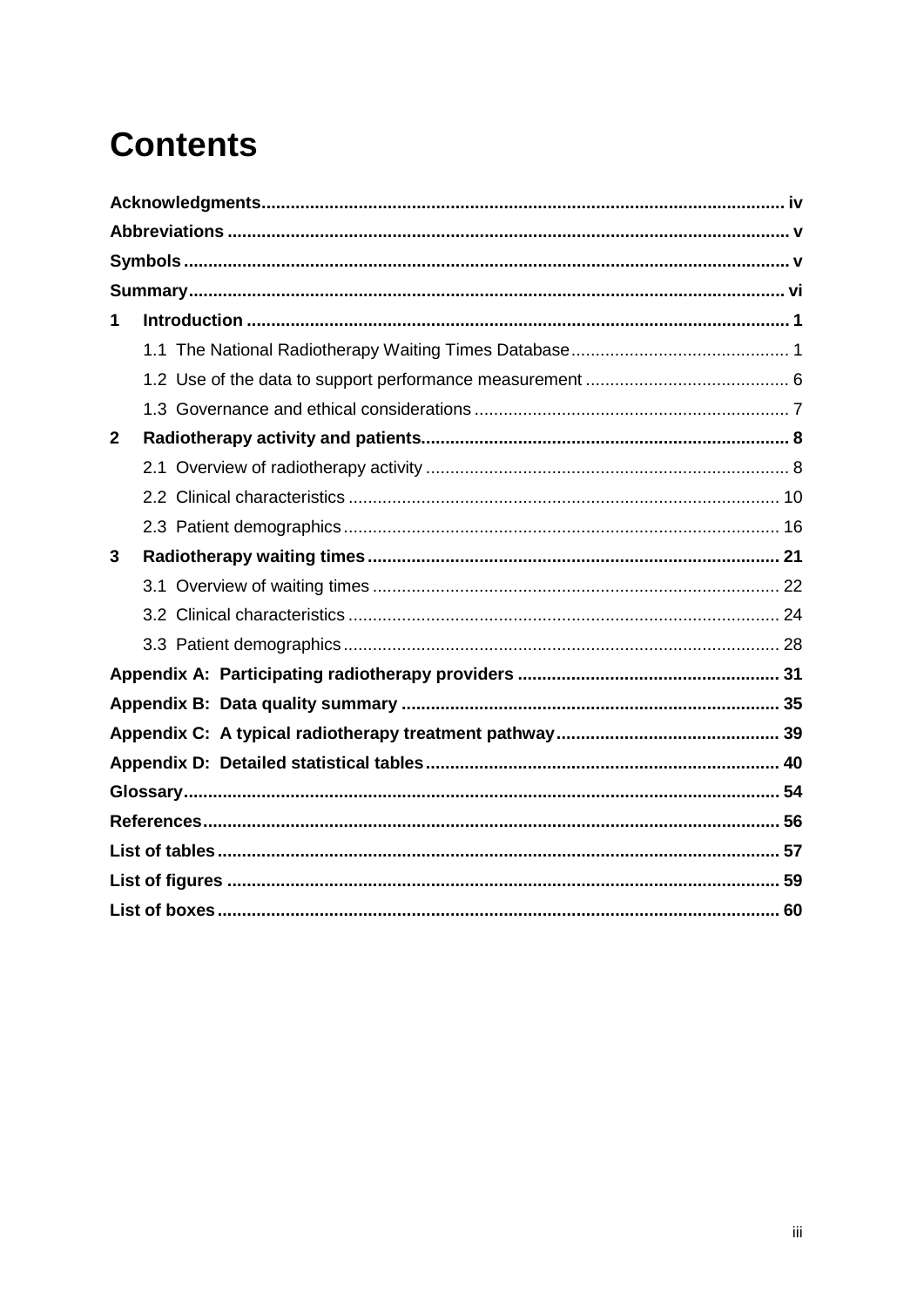# <span id="page-5-0"></span>**Acknowledgments**

The Australian Health Ministers' Advisory Council funded this project.

The authors acknowledge the valued cooperation and efforts of data providers across Australia, both public and private, for their participation in this project.

The authors also thank the Radiotherapy Waiting Times Working Group, who provided some of the data and clinical and other advice. Current members of the working group are:

- Adam Chapman (Chair) (Victorian Department of Health)
- David Fraser (New South Wales Ministry of Health)
- Anthony Arnold (New South Wales Ministry of Health)
- Jennie Baxter (Princess Alexandra Hospital, Queensland Health)
- Rachel Kearvell (Western Australian Department of Health)
- Charlotte Sale (South Australia Health)
- Marianne Hercus (Tasmanian Health Service for the Tasmanian Department of Health and Human Services)
- Wendy Amos (Health Directorate, Australian Capital Territory Government)
- Kar Giam (Northern Territory Radiation Oncology for the Northern Territory Department of Health)
- Nathan Hyson (Australian Government Department of Health)
- Katrina Rech (GenesisCare, private radiotherapy provider)
- Siddhartha Baxi (Royal Australian and New Zealand College of Radiologists)
- David Roder (Cancer Australia).

The National Health Information Standards and Statistics Committee also provided valuable advice and guidance.

Karen Malam and Rachel Muntz at the Australian Institute of Health and Welfare (AIHW) prepared this report, with the assistance of Clara Jellie, and with expert advice from Jenny Hargreaves.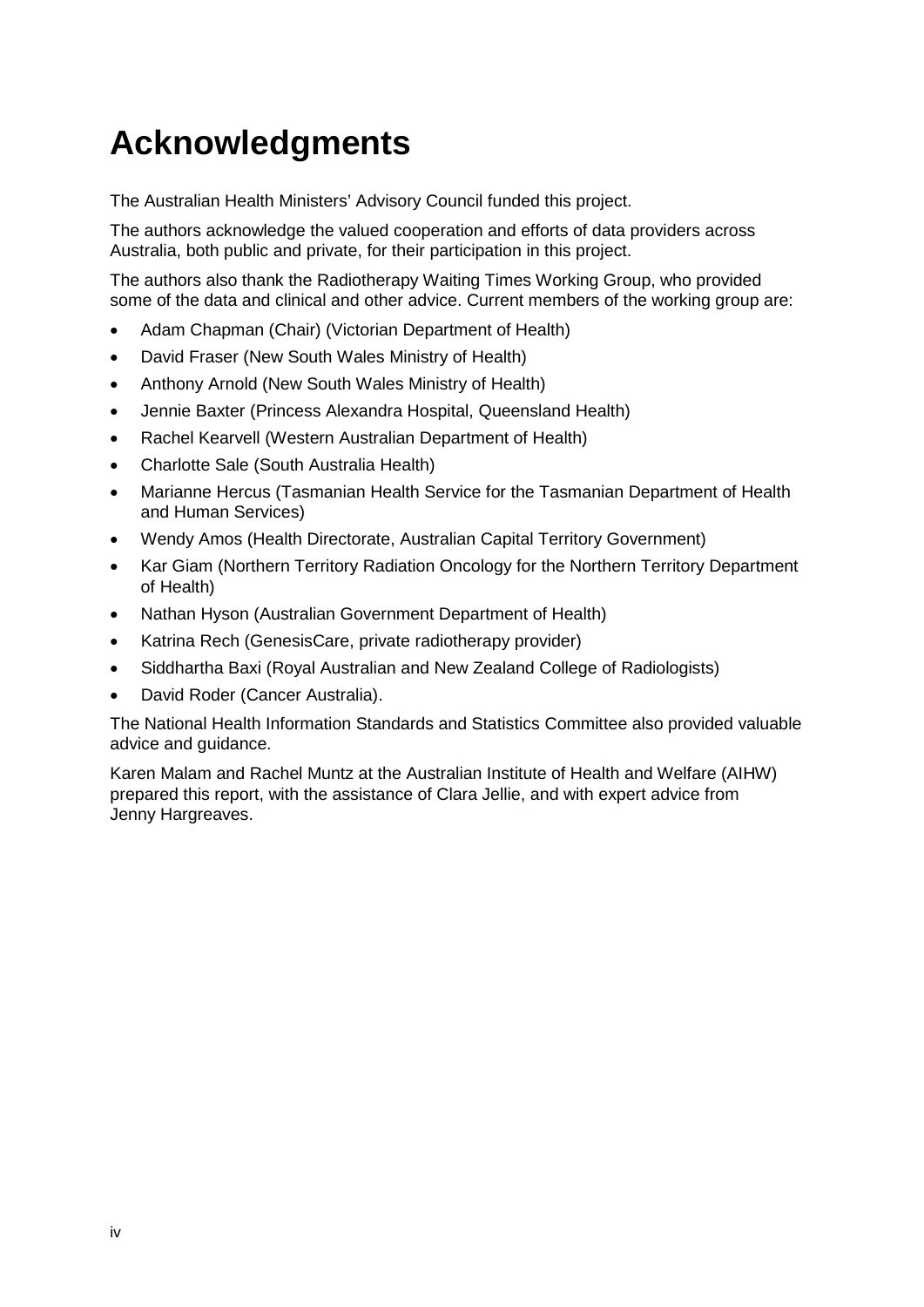# <span id="page-6-0"></span>**Abbreviations**

| <b>ABS</b>      | <b>Australian Bureau of Statistics</b>                                                                                      |
|-----------------|-----------------------------------------------------------------------------------------------------------------------------|
| <b>ACT</b>      | <b>Australian Capital Territory</b>                                                                                         |
| <b>AIHW</b>     | Australian Institute of Health and Welfare                                                                                  |
| ICD-10-AM       | International Statistical Classification of Diseases and Related Health<br>Problems, 10th Revision, Australian Modification |
| <b>METeOR</b>   | AIHW's Metadata Online Registry                                                                                             |
| <b>NMDS</b>     | national minimum data set                                                                                                   |
| <b>NRWTD</b>    | National Radiotherapy Waiting Times Database                                                                                |
| <b>NSW</b>      | <b>New South Wales</b>                                                                                                      |
| NT              | <b>Northern Territory</b>                                                                                                   |
| Qld             | Queensland                                                                                                                  |
| <b>RANZCR</b>   | Royal Australian and New Zealand College of Radiologists                                                                    |
| <b>SA</b>       | South Australia                                                                                                             |
| SA <sub>2</sub> | ABS Statistical Area Level 2, 2011                                                                                          |
| <b>SEIFA</b>    | Socio-Economic Indexes for Areas                                                                                            |
| Tas             | Tasmania                                                                                                                    |
| Vic             | Victoria                                                                                                                    |
| WA              | Western Australia                                                                                                           |

# <span id="page-6-1"></span>**Symbols**

| . . | not applicable |  |  |
|-----|----------------|--|--|
|     |                |  |  |

- < less than
- > greater than
- n.a. not available
- n.p. not publishable because of small numbers, confidentiality or other concerns about the quality of the data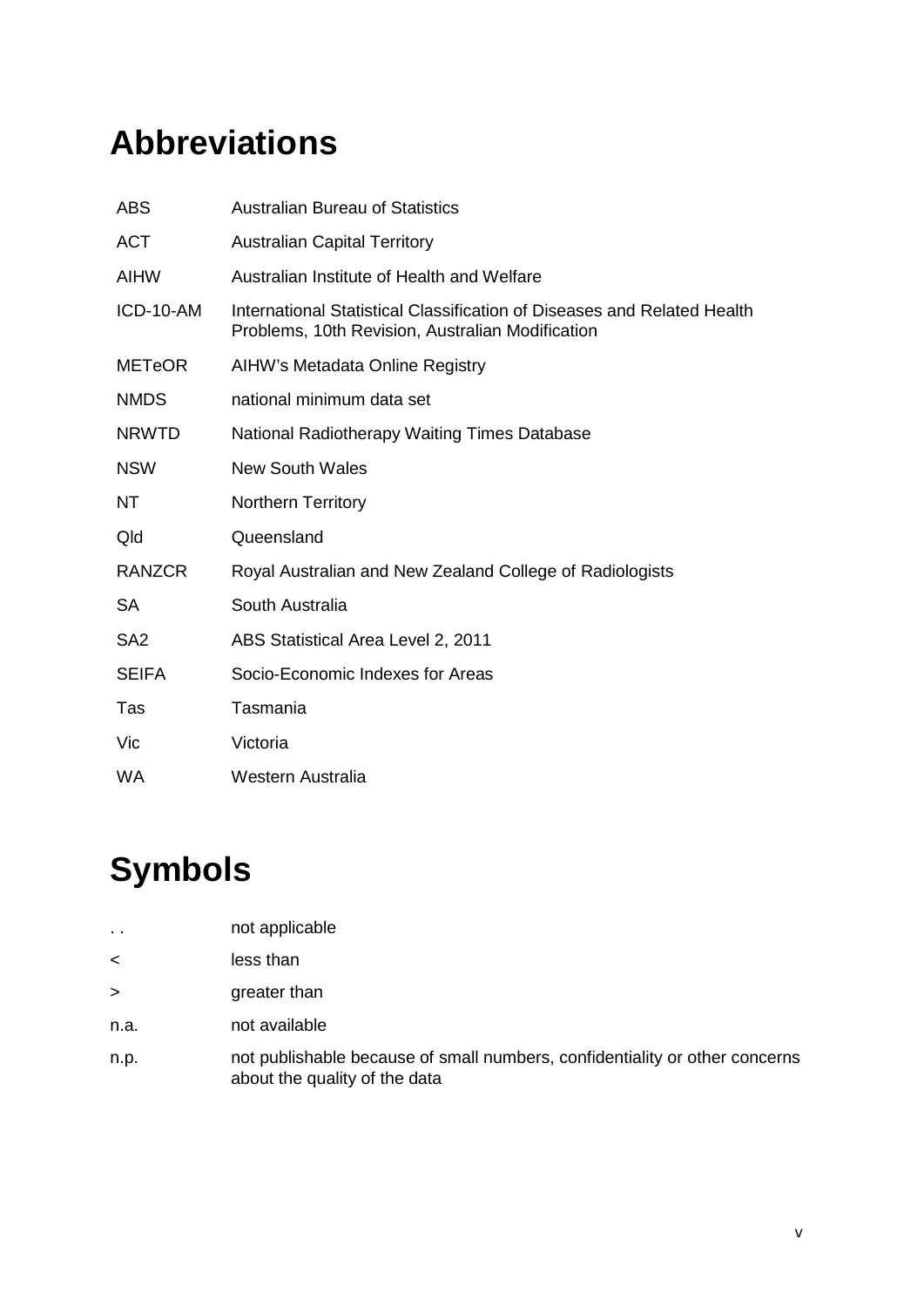# <span id="page-7-0"></span>**Summary**

This report presents data from the first year of the Radiotherapy Waiting Times National Minimum Data Set, which covers radiotherapy courses that started in 2015–16 and the waiting times for those courses. This follows two years of a pilot data collection.

Coverage of radiotherapy courses in Australia for 2015–16 across both public and private sectors was effectively 100%. Data were submitted from 44 public-sector sites and 33 private-sector sites.

### **Radiotherapy activity**

Participating providers reported data for about 60,600 courses of radiotherapy that began in 2015–16. These data showed that:

- public providers delivered two-thirds of radiotherapy courses, while private providers delivered one third
- 70% of patients starting a course of radiotherapy treatment were aged 60 and over
- breast, prostate, and lung cancers were the most common reasons for radiotherapy
- more than half (58%) of the radiotherapy courses were intended to cure disease, 38% were palliative and 1% were to prevent disease
- 2% of courses were clinically assessed as emergency treatment (that is, radiation treatment should begin within 24 hours), with most of these cases being palliative.

### **Waiting times**

In 2015–16, 50% of patients received treatment within 9 days of being assessed as ready for care, and 90% received treatment within 27 days.

- Waiting times were shortest for patients receiving palliative radiotherapy, and were longest for patients receiving curative radiotherapy (see infographic below).
- Waiting times for non-emergency courses were the same as for all courses. For those patients who were clinically assessed as emergency patients (for whom a radiotherapy course is recommended to begin within 24 hours of being ready for care), 91% began treatment on the same day or the next day.
- Of male patients with a principal diagnosis of prostate cancer, 50% started treatment within 10 days, and 90% within 29 days.
- Of female patients with a principal diagnosis of breast cancer, 50% started treatment within 8 days, and 90% within 28 days.

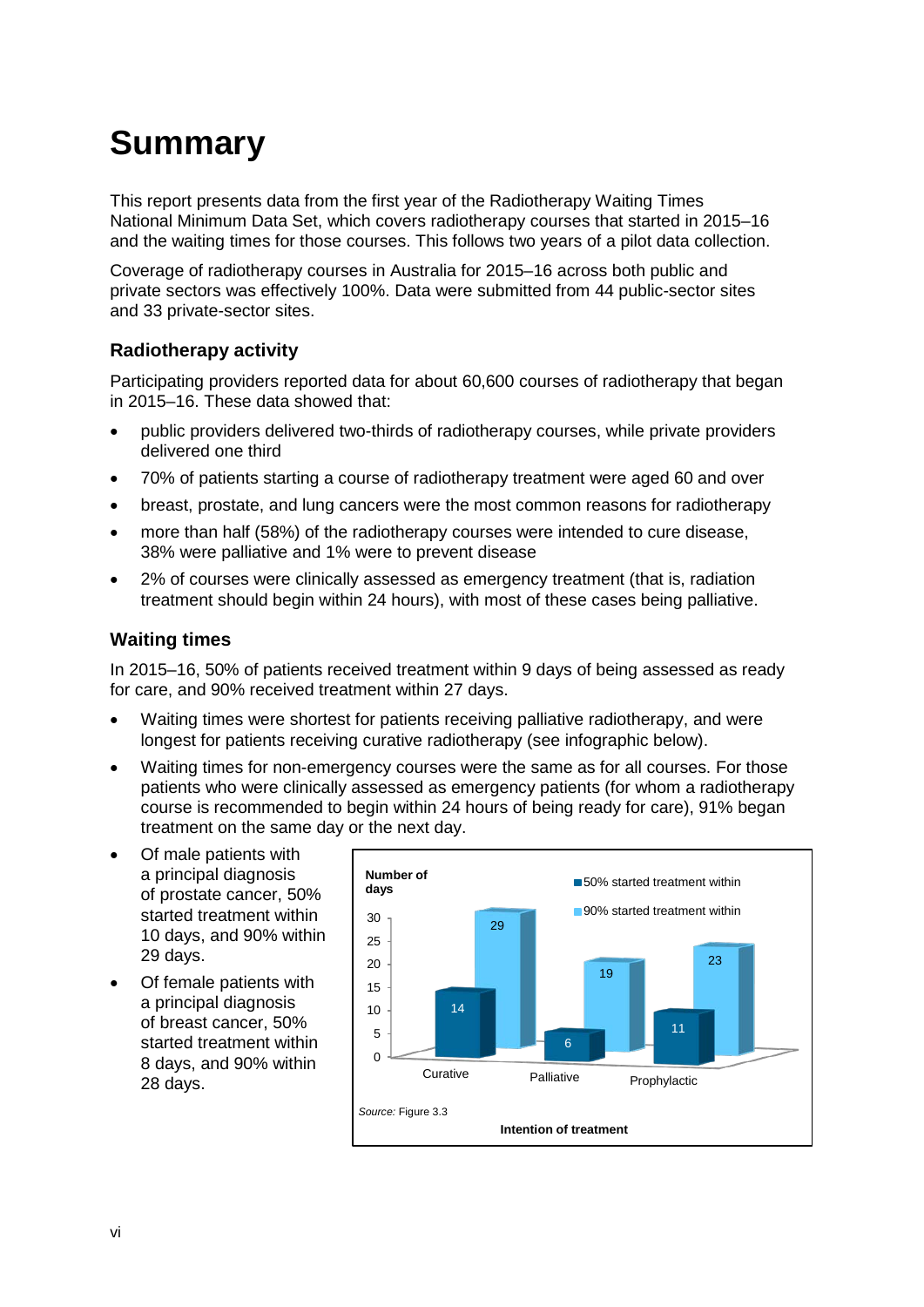# <span id="page-8-0"></span>**1 Introduction**

This report presents data about courses of radiotherapy that began in 2015–16. It is the first report based on Australia's national minimum data set (NMDS) for radiotherapy waiting times. It follows two reports on pilot collections for 2013–14 (AIHW 2015) and 2014–15 (AIHW 2016).

This report covers key characteristics of patients who received treatment, information about how long patients waited for radiotherapy treatment once they were ready for care (see [Box 1.2\)](#page-10-0), and discusses aspects of the quality of the data.

Radiotherapy is an important type of cancer treatment, and delays in treatment can lead to poorer clinical outcomes (see Box 1.1).

### <span id="page-8-2"></span>**Box 1.1: What is radiotherapy?**

Radiotherapy uses radiation directed at a localised area to kill or damage cancer cells. It is a well-established, effective and safe way to treat cancer and a small number of other conditions. There are several types of radiotherapy. This report focuses on megavoltage external beam radiotherapy delivered by linear accelerator machines.

Radiotherapy is a highly specialised treatment that radiation therapists deliver, supervised by a radiation oncologist (in consultation with a multidisciplinary team including other medical and allied health practitioners), and requiring specialised equipment. Radiotherapy may be used on its own or in conjunction with other treatments such as surgery or chemotherapy. About half of all patients with cancer would benefit from external beam radiotherapy (RANZCR 2015).

Radiotherapy is usually given as one outpatient treatment or a series of outpatient treatments over a defined period, though under some circumstances patients may be treated as admitted patients. Whether the treatment is delivered with a curative, prophylactic (preventive) or palliative intent influences the optimal timeframe for its implementation (see [Box 2.2\)](#page-17-1).

# <span id="page-8-1"></span>**1.1 The National Radiotherapy Waiting Times Database**

The National Radiotherapy Waiting Times Database (NRWTD) holds data provided to the AIHW by state and territory health authorities and private radiotherapy providers that elect to do so. The data are based on the NMDS for radiotherapy waiting times which represents an agreement by relevant governments to collect uniform data and to supply it as part of a national collection. The metadata for data items included are documented in the AIHW's Metadata Online Registry (METeOR [<meteor.aihw.gov.au>](http://meteor.aihw.gov.au/)). The data items in the Radiotherapy Waiting Times NMDS (and their METeOR identifiers) are listed in Table 1.1.

The NMDS superseded the previous data set specification, which defined requirements for two preceding pilot collections reported on in *Radiotherapy in Australia: report on a pilot data collection 2013*‒*14* (AIHW 2015), and *Radiotherapy in Australia: report on the second year of a pilot collection 2014–15* (AIHW 2016). There were no major changes in the metadata (data definitions and requirements) between the data set specification and the NMDS, however, participation among providers has increased each year.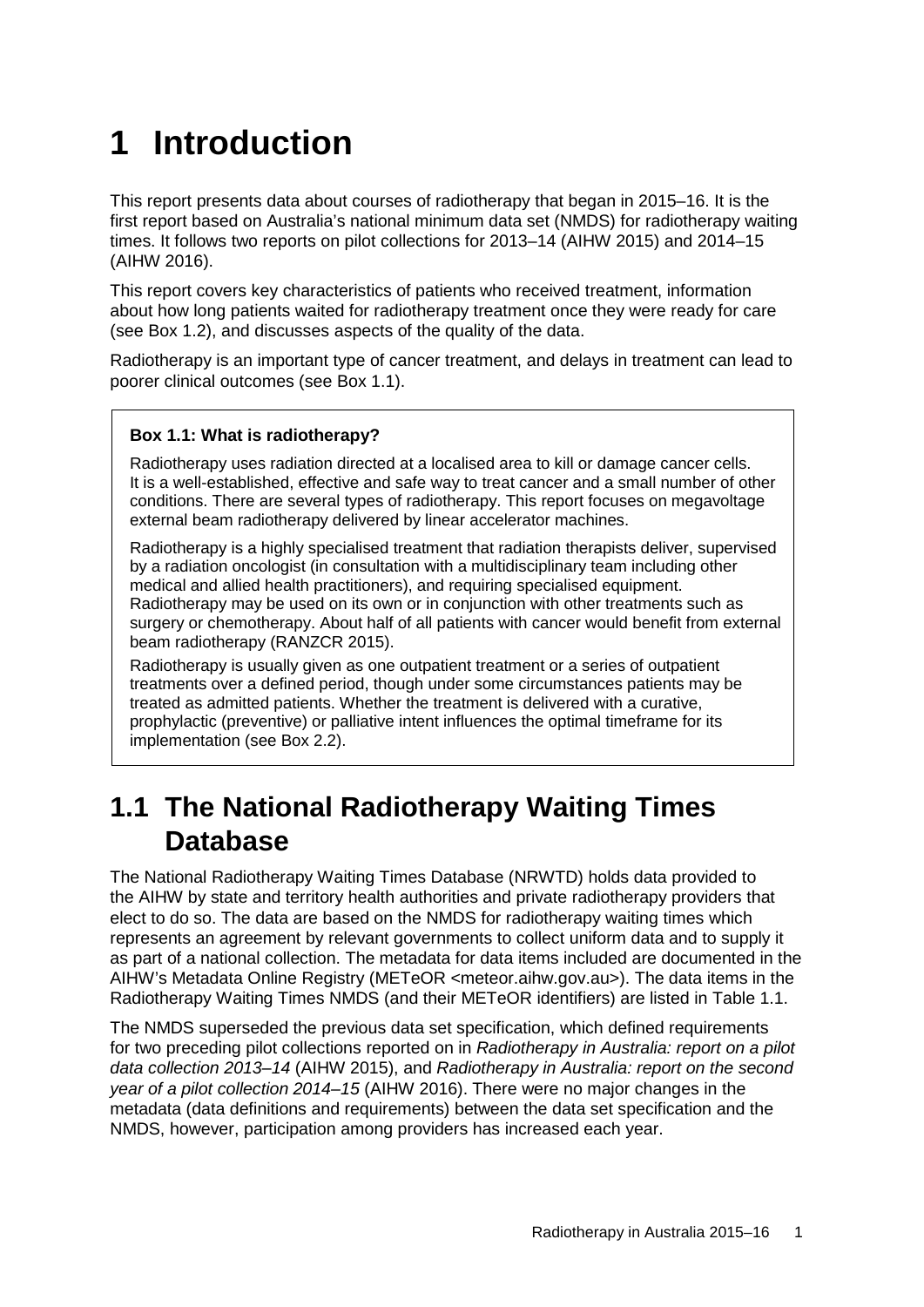Contribution of data to the NMDS for 2015–16 (outlined in this publication) has been mandatory for public providers, following voluntary participation during the two years of the pilot collection.

For private providers, contribution of data remains voluntary for 2015–16 data, as it was during the pilot collections, although some states and territories may have local arrangements requiring private providers to participate. In 2015–16, all private-sector sites contributed to the collection, up from 75% of sites in 2014–15.

|                                    |                                                                                                                         | <b>METeOR</b> |
|------------------------------------|-------------------------------------------------------------------------------------------------------------------------|---------------|
| Data element name                  | <b>Description</b>                                                                                                      | identifier    |
| Establishment<br>identifier        | Identifies the individual service at which the treatment occurred                                                       | 269973        |
| Establishment<br>location          | Location of the radiotherapy site                                                                                       | 457289        |
| Ready-for-care date                | The date, in the opinion of the treating clinician, on which a patient is ready to<br>commence treatment                | 448141        |
| Radiotherapy start<br>date         | The date on which a patient commences a course of radiotherapy treatment                                                | 448147        |
| Person identifier                  | Person identifier unique within an establishment or agency                                                              | 290046        |
| <b>Emergency status</b>            | An indicator of whether the treatment required for the patient is clinically assessed<br>as an emergency                | 448126        |
| Intention of<br>treatment          | The reason treatment is provided to a patient (prophylactic, curative or palliative)                                    | 583857        |
| Principal diagnosis                | The diagnosis established after study to be chiefly responsible for occasioning a<br>patient's service event or episode | 514304        |
| Sex                                | The biological distinction between male and female                                                                      | 287316        |
| Date of birth                      | The date of birth of the person                                                                                         | 287007        |
| Indigenous status                  | Whether a person identifies as being of Aboriginal or Torres Strait Islander origin                                     | 291036        |
| Patient area of<br>usual residence | The geographical region in which the patient usually resides                                                            | 469909        |

#### <span id="page-9-0"></span>**Table 1.1: Radiotherapy Waiting Times NMDS data elements**

The primary purpose of the collection is to obtain data on waiting times. Therefore, records reported to the database in each reporting period represent courses of radiotherapy that began in that reference period (that is, where the waiting period ended in the reporting period; in this report the reference period is 1 July 2015 to 30 June 2016).

Records for patients who were already receiving treatment at the start of the reporting period are not included in the data, and neither are records for patients who were still waiting to begin treatment at the end of the reporting period, died while waiting, or were removed from a waiting list for any other reason. No further information about the course of radiotherapy (for example, dosage, number of treatments, or end date of the treatment) is reported to the NRWTD.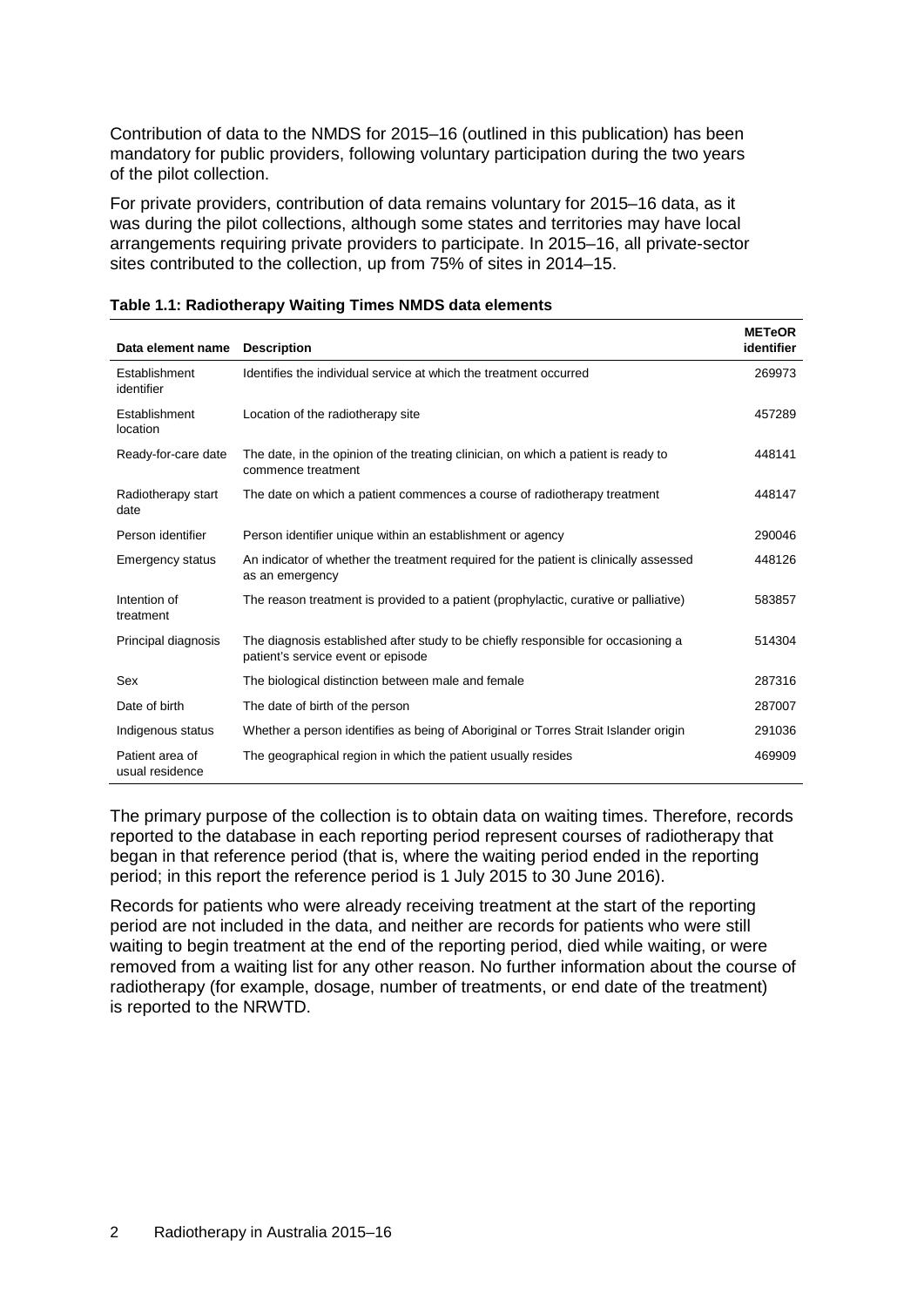### <span id="page-10-0"></span>**Box 1.2: Calculation of waiting time from ready-for-care date**

The **waiting time** is the number of days from when the patient is ready to be treated with radiotherapy in the opinion of the treating clinician ('ready for care') until the day the patient first receives radiotherapy treatment—that is, the number of days between the Ready-for-care date and the Radiotherapy start date. Reported waiting times include non-working days (such as weekends or public holidays) and other days on which a service was not able to provide services (such as when key staff are unavailable or where there has been equipment failure).

Other waiting periods—such as the time between a person's contact with their general practitioner and their first appointment with a medical oncologist, and the time between receipt of the patient's first referral to a radiation oncologist to the date of that patient's first consultation with a radiation oncologist—are not collected in this data set.

[Appendix C](#page-46-0) provides a diagram of different points in a typical treatment pathway for radiotherapy patients to show how the waiting times reported here relate to these different components of the treatment pathway.

The **ready-for-care date** is set by the treating clinician and takes into account things such as the need for prior treatment or post-operative healing. If the patient is not ready for care on this date for personal reasons, the ready-for-care date will be set at a later time, when the patient states they are ready.

Service bottlenecks or peak periods of demand that may affect ease of access to radiotherapy services should not influence clinical decisions around the setting of ready-for-care dates. Treatment may be delayed due to waiting times in pre-treatment imaging or testing, treatment service availability, staff shortages, equipment breakdown, or even a lack of available accommodation for a patient travelling for treatment. Factors that are, and are not, expected to influence the ready-for-care date are described in the metadata for '*Ready-for-care date*' available in METeOR (METeOR identifier: [448141\)](http://meteor.aihw.gov.au/content/index.phtml/itemId/448141).

## **Courses of radiotherapy**

The unit of collection is a course of radiotherapy that began in the reference period (see Box 1.3), which for this report is 1 July 2015 to 30 June 2016. Numbers of patients treated cannot be reported because individuals may have more than one course of radiotherapy in a year.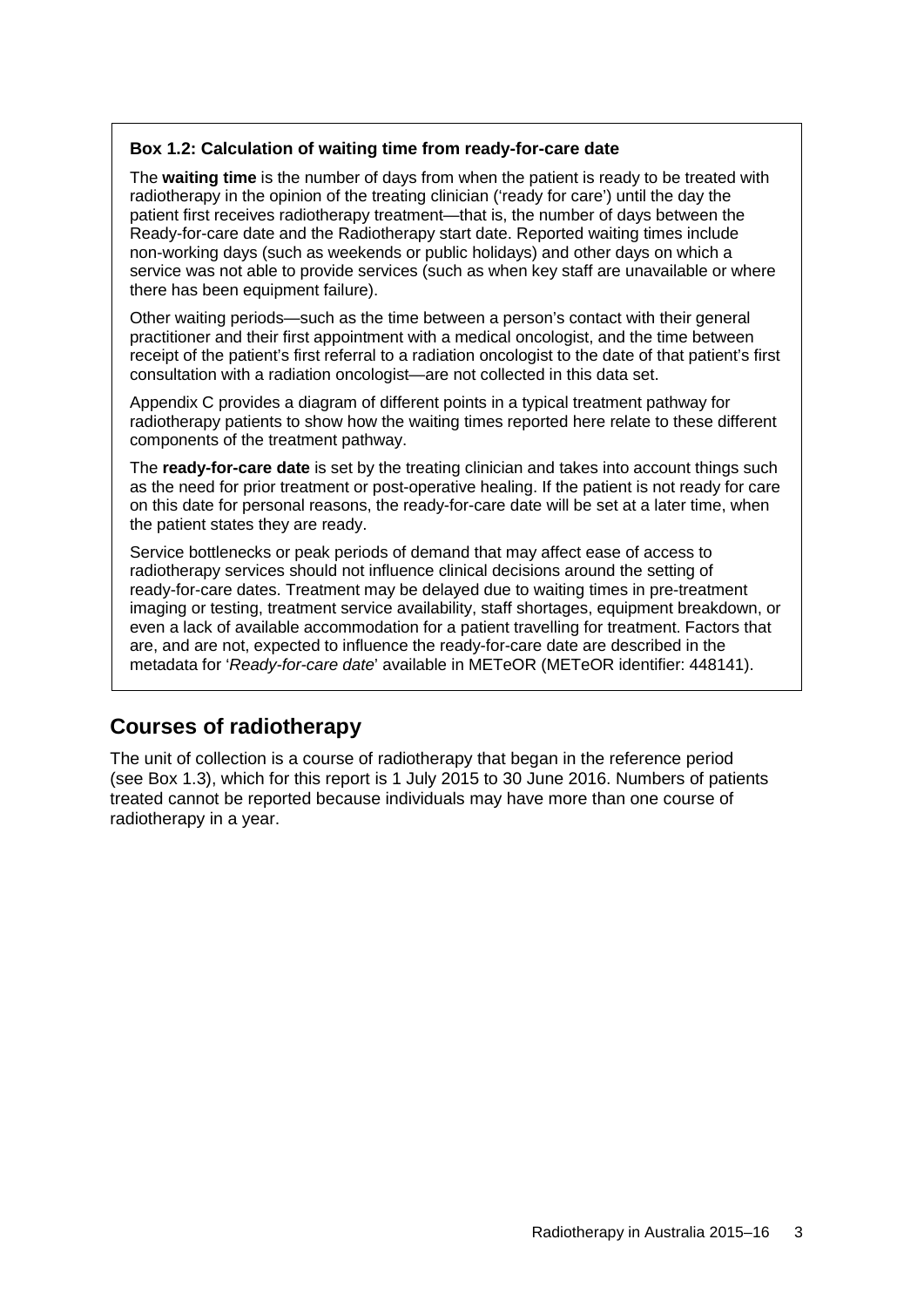### <span id="page-11-0"></span>**Box 1.3: What is a course of radiotherapy in this collection?**

The Radiotherapy Waiting Times NMDS defines a course of radiotherapy (METeOR identifier: [448151\)](http://meteor.aihw.gov.au/content/index.phtml/itemId/448151) as follows:

- A course of radiotherapy is a series of one or more external beam radiotherapy treatments prescribed by a radiation oncologist.
- A course of radiotherapy should have an associated ready-for-care date and, when treatment starts, a radiotherapy start date.
- A patient can receive more than one course of radiotherapy at the same time (courses that are simultaneous or overlap). These courses may have the same or different ready-for-care dates and the same or different radiotherapy start dates.
- Only a radiation oncologist can prescribe a course of radiotherapy. A prescription is not equal to a course of radiotherapy. A prescription may be for one or more courses of radiotherapy. A prescription outlines the anatomical region/sites to be treated and is for a prescribed dose at a defined volume (fractionation) over a defined period.
- One course of radiotherapy may cover multiple phases and multiple treatment plans.

### **Collection scope and coverage**

This data collection was open to all health-care establishments that provided megavoltage external beam radiotherapy treatment in 2015–16. Both public and private providers were eligible to participate.

Out of 78 radiotherapy treatment sites operating in Australia in 2015–16, 77 (99%) provided data (Table 1.2; see details at [Appendix A](#page-38-0)). This compares with 89% in 2014–15 and 74% in 2013–14. The one (public) site that did not provide data began operating only a short time (11 days) before the end of the reference period. This makes coverage of the radiotherapy courses that began in the reference period effectively 100%.

## **Sector**

In this report, 'sector' relates to whether the site where treatment is delivered (facility or individual service location) is publicly or privately owned.

Private providers under contract to deliver services exclusively to public patients manage some sites, and are considered to be public providers for this report. Some private sites have a contract or partnership arrangement in place to provide services to public patients, but also provide services to private patients. In this report these services are characterised as private, along with services that provide services to private patients only. Some jurisdictions have no private radiotherapy providers. This collection does not include information on the source of funding for the patient (that is, whether they are a public or private patient).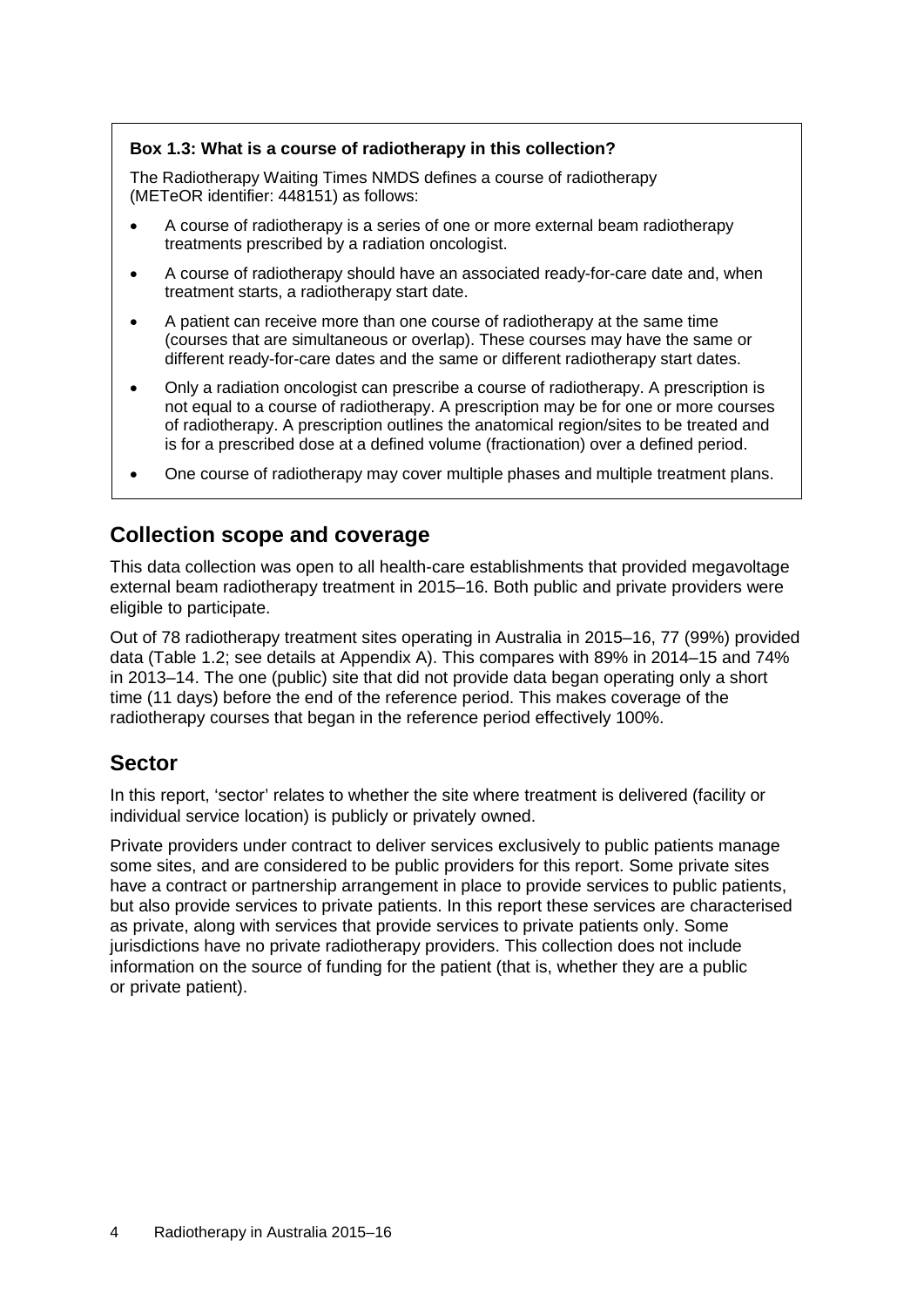|                  | Number of participating sites/providers | Number of            |                          |                                      |
|------------------|-----------------------------------------|----------------------|--------------------------|--------------------------------------|
|                  | Public sites <sup>(a)</sup>             | <b>Private sites</b> | <b>Private providers</b> | non-participating<br>sites/providers |
| <b>NSW</b>       | 17                                      | 9                    | 4                        | 0                                    |
| Vic              | 10                                      | 8                    | 2                        | 0                                    |
| Qld              | 6                                       | 10                   | 2                        | 1 <sup>(b)</sup>                     |
| <b>WA</b>        | 4                                       | 2                    | 1                        | 0                                    |
| SA               | 2                                       | 4                    | 1                        | 0                                    |
| Tas              | 3                                       | 0                    | 0                        | 0                                    |
| <b>ACT</b>       | 1                                       | 0                    | 0                        | 0                                    |
| NT               | 1                                       | 0                    | 0                        | 0                                    |
| <b>Australia</b> | 44                                      | 33                   | 5 <sup>(c)</sup>         | 1                                    |

<span id="page-12-0"></span>**Table 1.2: Participation status of radiotherapy sites/providers operating in Australia during 2015–16, by state and territory and sector**

(a) Comprises public sites that treat public and private patients and private sites that exclusively treat public patients.

(b) One public-sector site in Queensland opened 11 days before the end of the reporting period for this data collection, providing fewer than 20 courses of radiotherapy in that time. Data were not submitted to the collection for the 2015–16 period for this site.

(c) Total is not the sum of the rows because some private providers operate across jurisdictions and deliver services at more than one site.

## **Data quality**

There may be some variation between data providers in the interpretation of the NMDS requirements, resulting in differences in data reported. This may particularly affect ready-for-care dates (see Chapter 3 for more information) and private providers (whose participation is voluntary). This should be taken into account when considering the results.

In 2013–14 and 2014–15, data for public and private service providers in Victoria were contributed on a different basis to other data suppliers—Victoria provided data for courses of radiotherapy that *ended* (not started) in those collection periods. This is as a result of Victoria sourcing data for the pilot data collection from its state-wide radiotherapy data set (which includes data for both public and private providers that operate in Victoria) and which collates data on the basis of course completion. Note that:

- in 2015–16, data for all Victorian radiotherapy providers were provided on the same basis as other data suppliers.
- in 2014–15, although Victoria reported all courses that ended (rather than started) in the period, the data are considered to be broadly equivalent to data contributed by other data suppliers for that period, and to Victorian data contributed in 2015–16.
- in 2013–14, courses for Victorian public providers were under-counted, as records for courses started before the reference period were not included. Data reported by private providers in 2013–14 were reported for all courses that ended in the period (including some that started before the period).

In 2013–14 and 2014–15, public provider activity in South Australia was under-counted due to technical issues with the data extraction process. Waiting times in South Australia for those years may also have been affected by data quality issues associated with the setting of ready-for-care dates, particularly for breast and prostate cancers. As a result, caution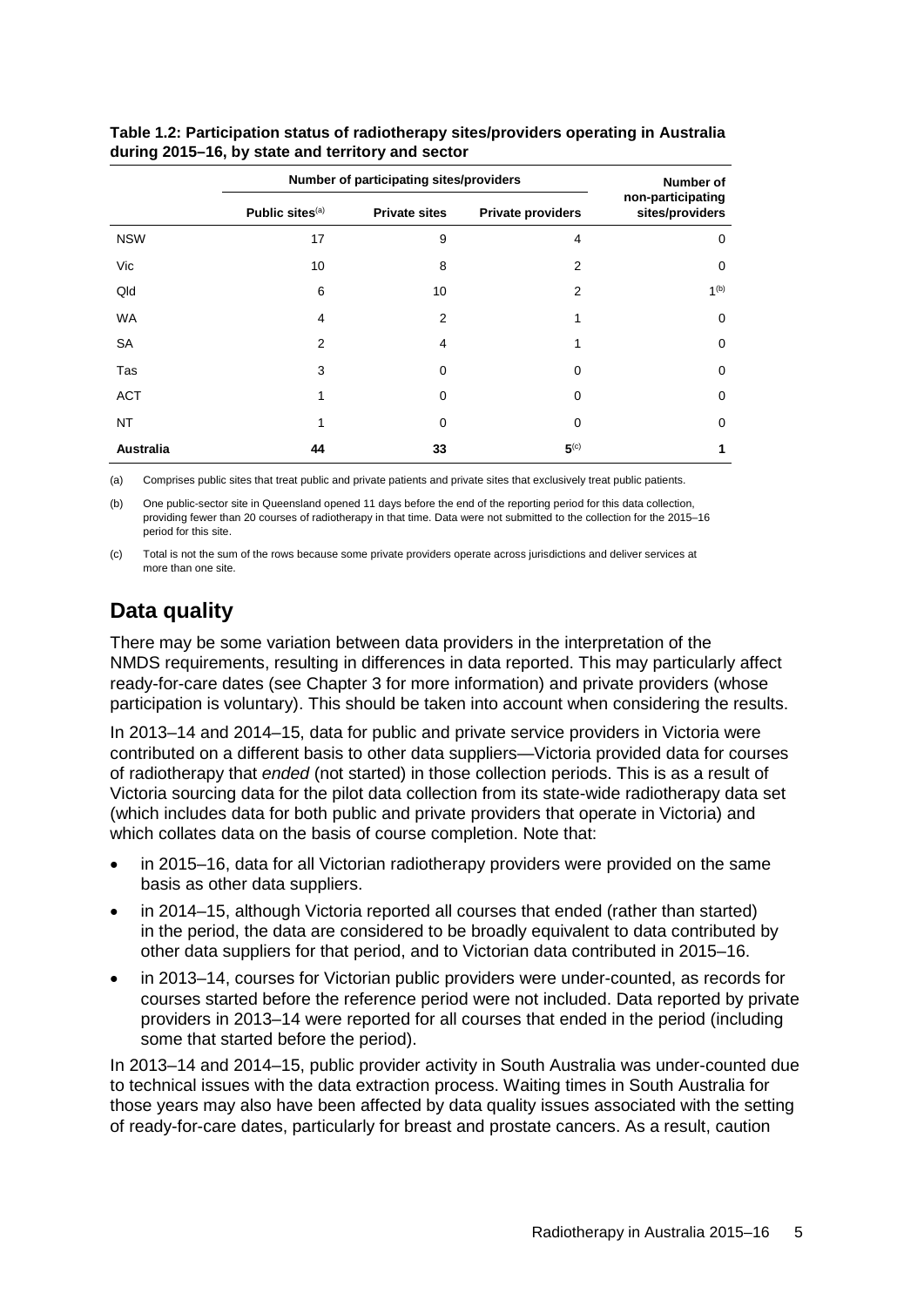should be used when comparing 2015–16 data with 2014–15 data for South Australia (2013–14 waiting times data for South Australia were not published).

Some service providers had difficulty providing some data, so there are missing data for some items, as shown in Chapter 2. Further details on data quality are available in [Appendix B](#page-42-0).

### **Data presentation**

This report presents data in two chapters:

- Chapter 2 reports information about radiotherapy activity (numbers of courses of radiotherapy that began in the collection period, and characteristics of patients who received these treatments).
- Chapter 3 provides data on waiting times for radiotherapy.

Where data are presented by sector, data are split by state and territory for public providers, but data on private providers are presented as national totals only. This is to protect the confidentiality of individual service providers, due to their small number in each state.

### **Data suppression**

In some cases, table cells have been suppressed to protect confidentiality where the presentation of the data could identify a patient or a service provider, and where the data supplier has made this request. The Northern Territory required suppression of all cells where the number of records was fewer than five. In some instances, this has resulted in the need for consequential suppression of other data (including for other jurisdictions).

Cells may also be suppressed in some cases where rates are likely to be highly volatile. For this reason, waiting times at the 50th percentile and at the 90th percentile were suppressed where the number of records was fewer than 20.

### **Standardisation**

Standardisation is a statistical technique used to compare rates of events in different populations by eliminating the effect of specific differences between the populations, such as age and other influencing factors. But it is not always appropriate to standardise data; for example, when the variable itself is being measured, then standardisation is unsuitable.

Standardisation has not been applied to data in this report because the data are not presented as population rates. In most cases, the data are presented as the number of courses of radiotherapy and proportions of courses in each category. Data on remoteness and socioeconomic position of an area are presented to compare percentages of radiotherapy courses delivered to patients living in these areas and the percentage of the total Australian population living in each area.

# <span id="page-13-0"></span>**1.2 Use of the data to support performance measurement**

Waiting times data provide information on access to health services—an important aspect of the performance of services. The waiting times are usually viewed as part of the performance of the health system as a whole, rather than necessarily being wholly attributable to the capacity of the service provider. For example, access to accommodation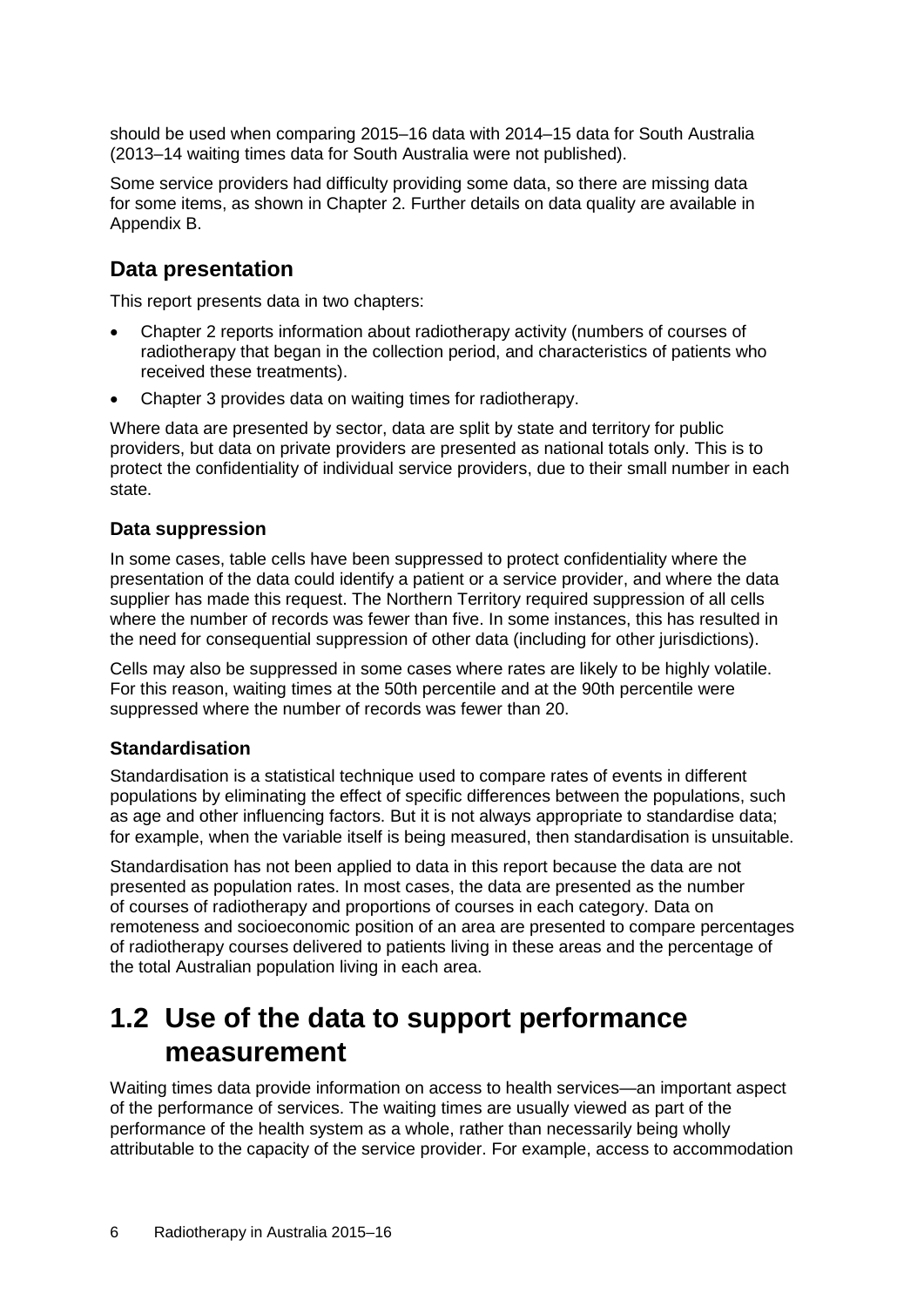for the period of treatment may affect waiting times for patients living in rural and remote areas.

In 2012, it was proposed that a measure of radiotherapy waiting times should be considered for inclusion as a National Healthcare Agreement performance indicator (COAG 2012) against Outcome 3: *Australians receive appropriate high quality and affordable hospital and hospital related care,* once a suitable data source became available.

As a result, draft performance indicators for waiting times for radiotherapy have been developed, based on the data now available in the NRWTD:

### • **Proportion of emergency radiotherapy treatment started within the emergency timeframe**

This indicator reports the percentage of radiotherapy patients whose treatment was clinically assessed as an emergency and who started treatment on the same or next day they were ready for care (METeOR identifier: [595028\)](http://meteor.aihw.gov.au/content/index.phtml/itemId/595028). An emergency is defined as treatment required within 24 hours of being determined to be ready for care in the opinion of the treating clinician. However, as only the date the patient was ready for care and the date they started the course of radiotherapy are collected (and information about the time of day is not available), this indicator is expected to be reported as the proportion of patients who were treated either on the same day or the day after they were ready for care.

### • **Waiting times for non-emergency radiotherapy**

This indicator measures the length of time that patients, whose treatment is not clinically assessed as an emergency, waited for radiotherapy treatment once they are ready for care, reported at the 50th and 90th percentiles (METeOR identifier: [594454\)](http://meteor.aihw.gov.au/content/index.phtml/itemId/594454).

Although not yet agreed as national performance indicators, data based on these performance measures are presented in this report.

# <span id="page-14-0"></span>**1.3 Governance and ethical considerations**

The AIHW manages this data collection with the support of the Radiotherapy Waiting Times Working Group, which comprises representatives from:

- each state and territory
- the Australian Government
- a private provider
- the Royal Australian and New Zealand College of Radiologists (RANZCR)
- Cancer Australia.

The current membership of this group is listed in 'Acknowledgments'. The working group is a subgroup of the Australian Health Ministers' Advisory Council's National Health Information Standards and Statistics Committee.

The AIHW Ethics Committee approved this data collection, confirming that the project conforms with the Information Privacy Principles set out in the *Privacy Act 1988*, and with requirements outlined in the National Statement on Ethical Conduct in Human Research (2007), the Australian Code for the Responsible Conduct of Research (2007), and the strict data confidentiality requirements set out in the *Australian Institute of Health and Welfare Act 1987*.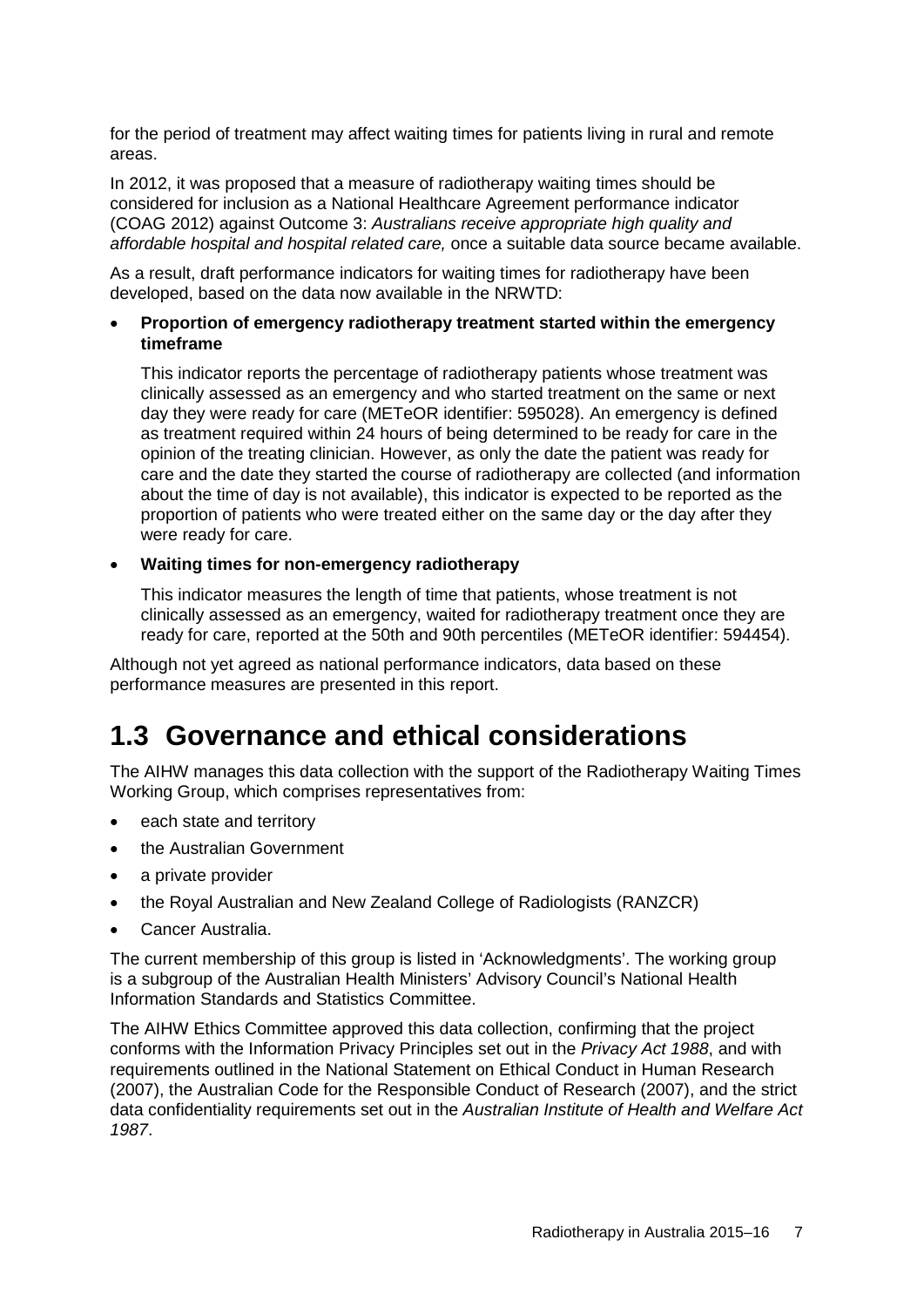# <span id="page-15-0"></span>**2 Radiotherapy activity and patients**

This chapter presents information about all courses of radiotherapy that began in 2015–16 that were reported to the database.

# <span id="page-15-1"></span>**2.1 Overview of radiotherapy activity**

In 2015–16, participating service providers reported almost 60,600 courses of radiotherapy. This compares to a total of about 56,400 in 2014–15, and about 47,700 in 2013–14 [\(Table](#page-47-1) D1); but the variation between the three years is, in large part, due to a growing number of participating sites over the years, particularly in the private sector (Table 1.2).

Figure 2.1 shows the number of courses across states and territories for public providers, and in the private sector for 2015–16, compared with 2013–14 and 2014–15. In 2015–16, public providers delivered around 40,600 courses (two-thirds of all courses reported to the collection), with the majority of those courses provided in New South Wales and Victoria. Private providers delivered the remaining 20,000 courses reported (courses delivered in the private sector are not presented by state and territory to protect the privacy of individual providers).

<span id="page-15-2"></span>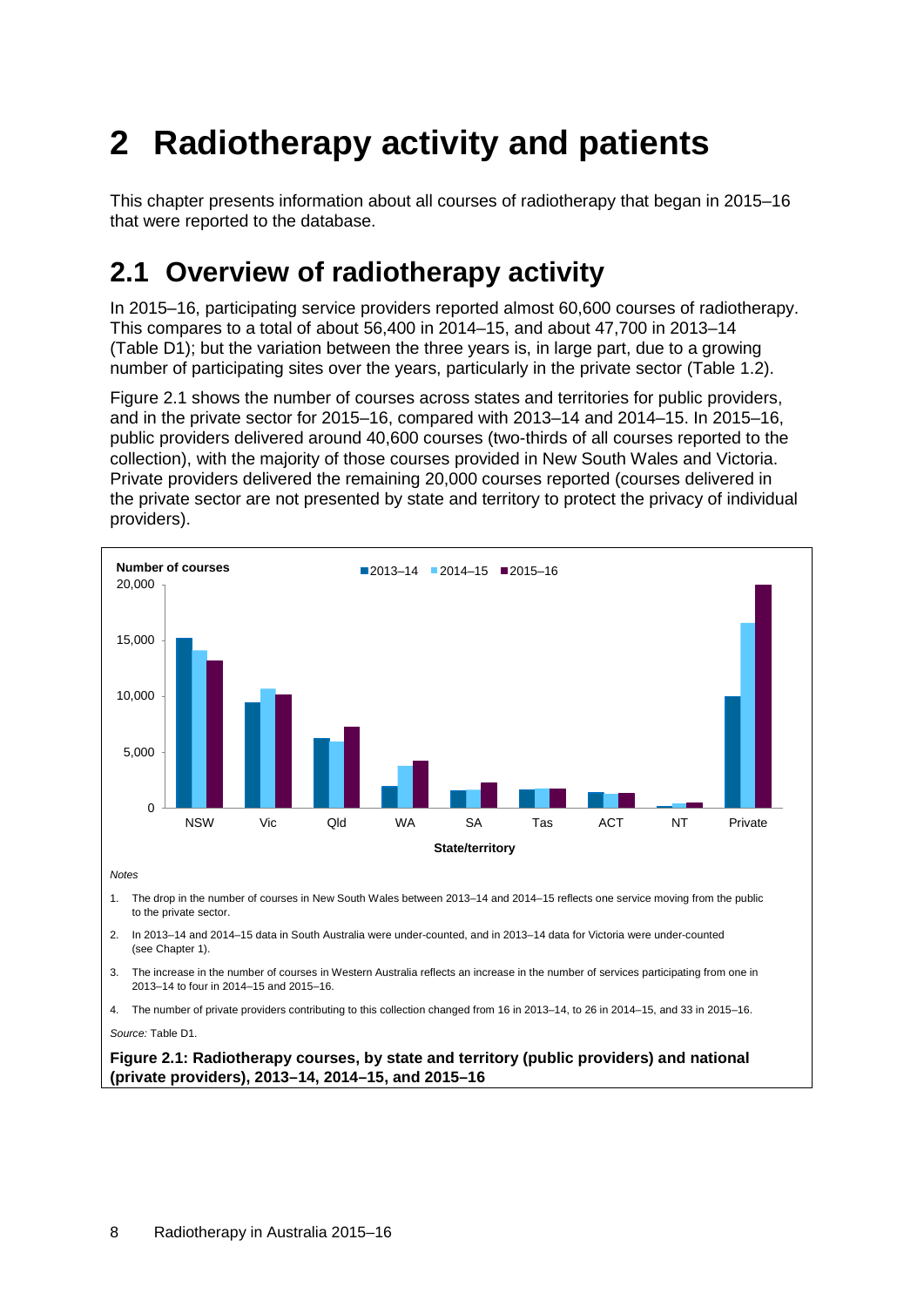## **Radiotherapy sites**

In 2015–16, treatment volumes by service site ranged from 43 to 2,231 courses of radiotherapy. Some sites with low numbers of courses only operated for part of the year. About half of the sites (35) provided between 500 and 1,000 courses (Figure 2.2).



<span id="page-16-1"></span>Radiotherapy sites are almost exclusively located in *Major cities* and *Inner regional* areas; no sites are located in *Remote* or *Very remote* areas. All 19 sites that provided more than 1,000 courses of radiotherapy in 2015–16 were in *Major cities*; smaller sites were more likely to be located in *Inner regional* areas (see Box 2.1 for information on the classification of remoteness areas).

### <span id="page-16-0"></span>**Box 2.1: Remoteness areas**

Australia can be divided into several types of regions based on their distance from urban centres, where the population size of the urban centre is considered to determine the range and types of services available.

In the Australian Bureau of Statistics' (ABS) Australian Statistical Geography Standard, these regions are classified in each Census year as being in one of the following five categories: *Major cities*, *Inner regional*, *Outer regional*, *Remote* or *Very remote* (ABS 2013a). Examples of urban centres in each remoteness area are:

- *Major cities* Sydney, Geelong, Gold Coast
- *Inner regional* Hobart, Ballarat, Coffs Harbour
- *Outer regional* Darwin, Cairns, Coonabarabran
- *Remote* Alice Springs, Broome, Strahan
- *Very remote* Coober Pedy, Longreach, Exmouth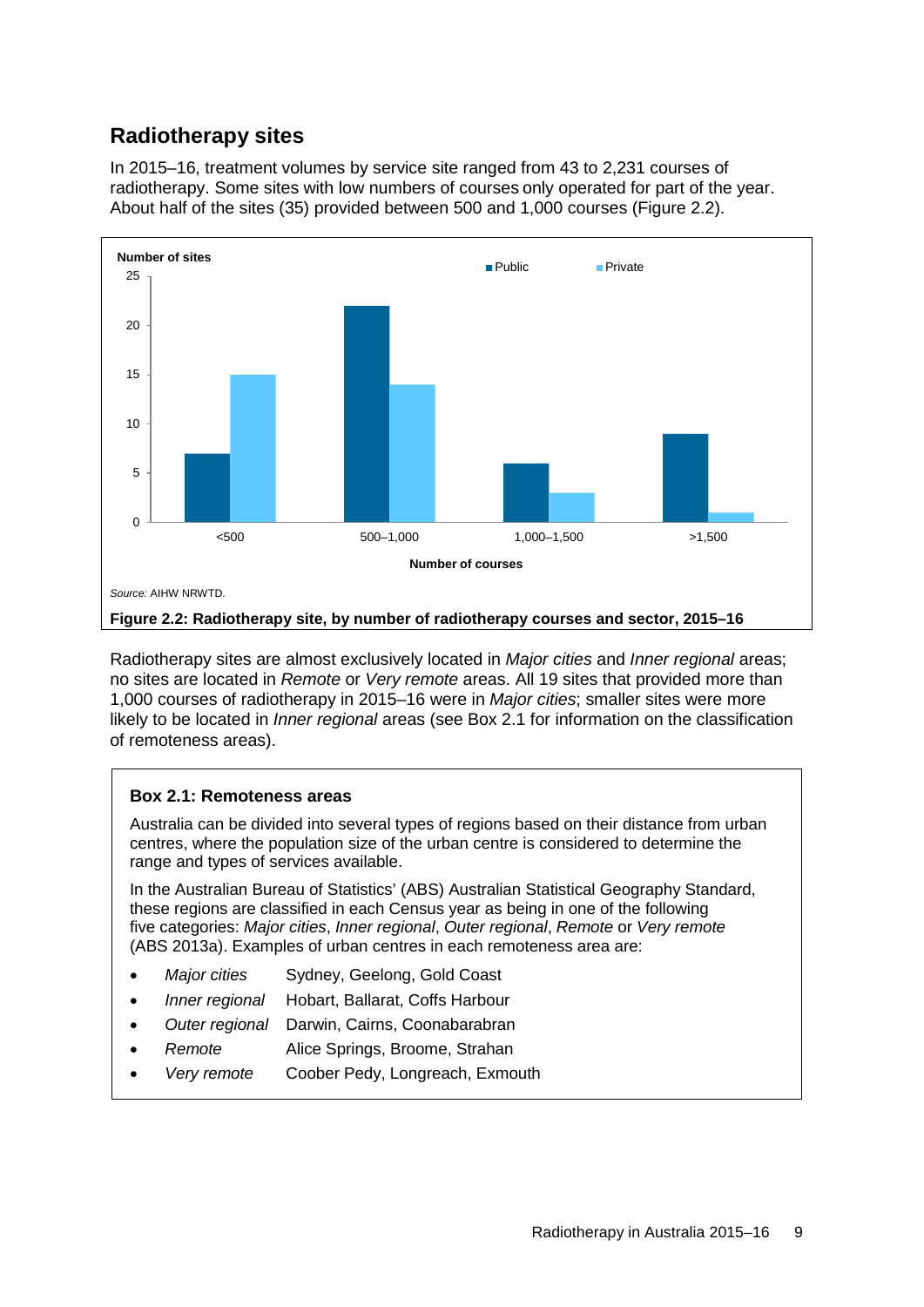# <span id="page-17-0"></span>**2.2 Clinical characteristics**

This section presents the number and proportion of courses of radiotherapy by:

- intention of treatment
- emergency status and
- principal diagnosis.

## **Intention of treatment**

Radiotherapy can be provided to patients with the aim of preventing or curing disease, or as palliative care (see Box 2.2).

### <span id="page-17-1"></span>**Box 2.2: Intention of treatment**

The intention of treatment is the reason treatment is provided to a patient, and is categorised as:

- *curative*—when treatment is given with the intention of curing disease
- *palliative*—primarily for the purpose of pain or other symptom control. Consequent benefits of the treatment are considered secondary contributions to quality of life
- *prophylactic*—to prevent the occurrence of disease at a site that exhibits no sign of active disease but is considered to be at risk.

(METeOR identifier: [583857\)](http://meteor.aihw.gov.au/content/index.phtml/itemId/583857)

Of the radiotherapy courses that began in 2015–16, more than half (58%) were reported as being curative, 38% were palliative, and 1.1% were prophylactic. The intention of the treatment was not reported for 3.1% of courses (Figure 2.3).

The proportion of different types of treatment intent varied by state and territory—courses of curative radiotherapy varied from 51% to 70%, palliative treatment ranged from 27% to 47%, and prophylactic treatment varied between 0% and 18% (in South Australia, discussed below) (Table D2). Note that the way that intention-of-treatment categories are assigned varies, especially in the prophylactic category. Intention-of-treatment data for South Australia (where 18% of treatment was reported as prophylactic compared with an average of 1.1% across all providers) should be treated with caution—as prophylactic courses are likely to have been over-counted, and one or more of the other intention-oftreatment categories are likely to have been under-counted.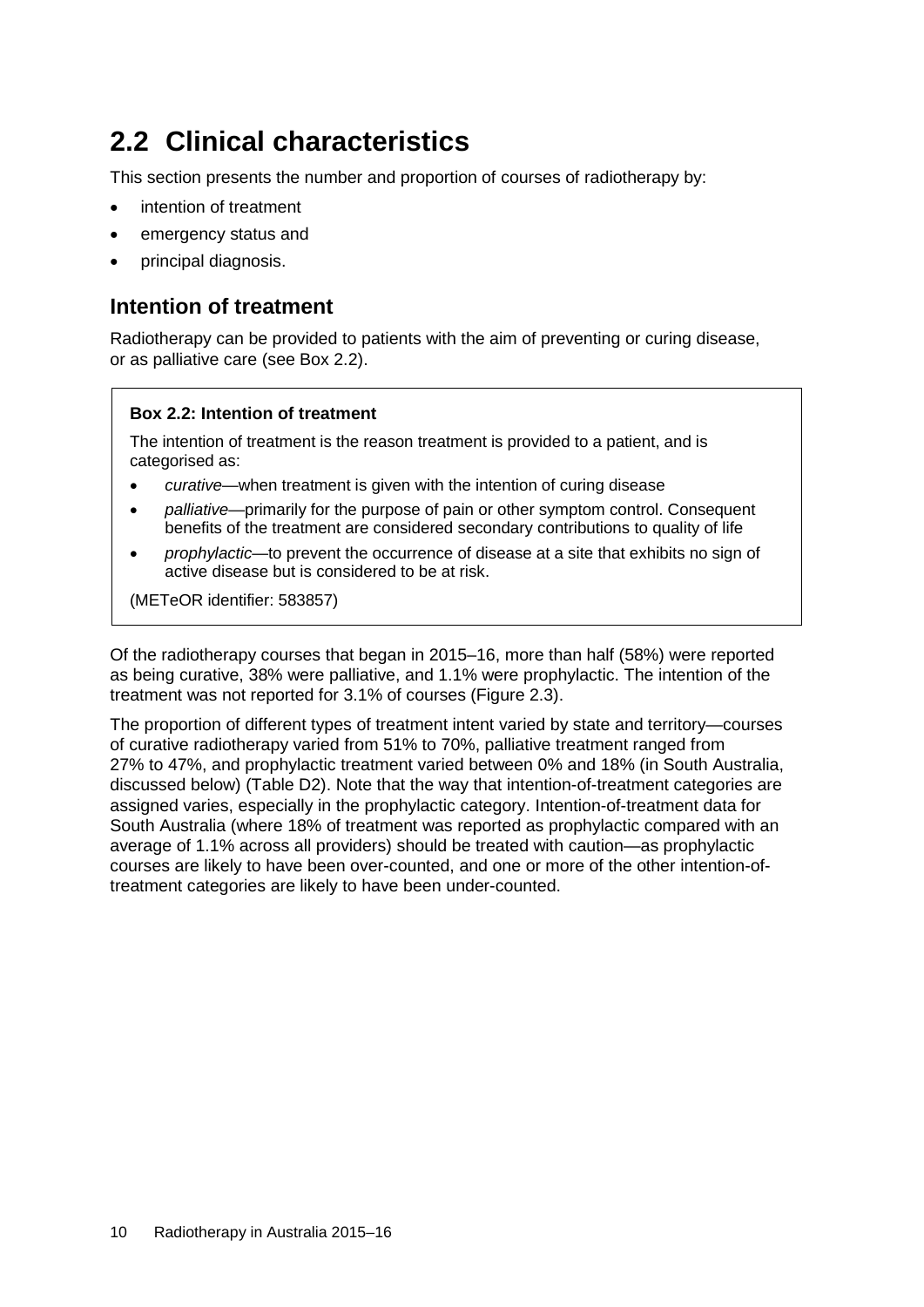

<span id="page-18-0"></span>If the small proportion of courses where the intention of treatment was not reported are excluded from the analysis, public and private radiotherapy providers carried out similar proportions of curative treatment (59% of courses in public settings, 61% in private settings). Likewise, 39% of treatments were palliative in both public and private settings.

There is a clear relationship between the age of a patient and whether the intention of treatment is curative or palliative. The younger a patient was, the more likely they were to be treated with curative intent (79% of patients aged 0–19, compared with 43% of patients aged 90 and over) (Figure 2.4). The older a patient was, the more likely they were to be treated with palliative intent (55% of people aged 90 and over, compared with 19% of patients aged 0–19). The proportion of treatment that was prophylactic was relatively consistent across all age groups.

<span id="page-18-1"></span>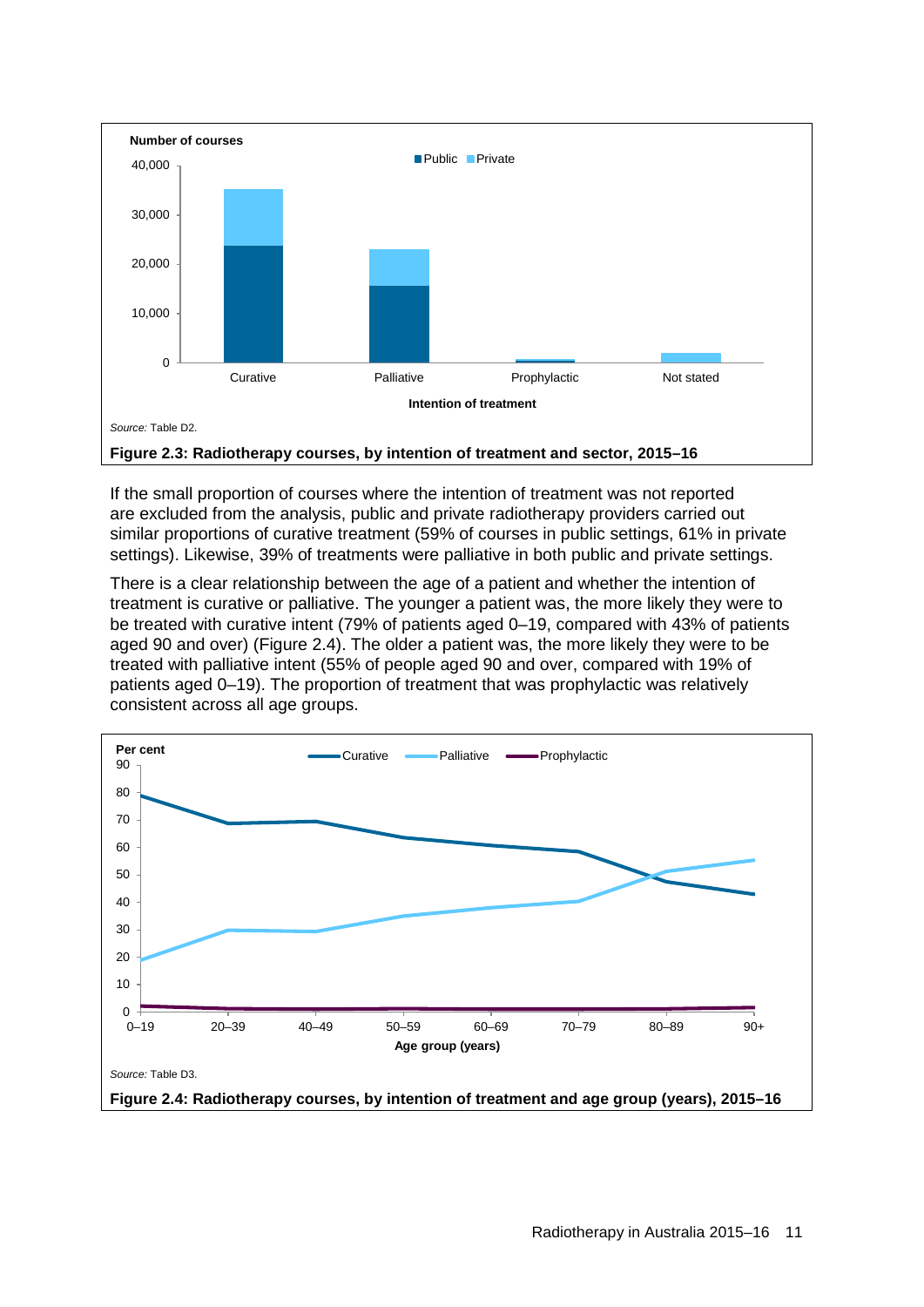## **Emergency status**

Overall, 2.0% of courses of radiotherapy that began in 2015–16 were clinically assessed to be emergency cases—that is, the radiation oncologist had assessed that the waiting time for treatment should not exceed 24 hours and that radiation treatment should, therefore, begin on the same day or the day after the patient was ready for care (Figure 2.5).

The proportion of radiotherapy courses that were clinically assessed to be emergency cases was 2.7% in the public sector and 0.7% in the private sector. Across states and territories, the proportion of emergency cases provided by public providers varied from 1.2% to 6.1% [\(Table](#page-48-1) D4).

### **Relationship between intention of treatment and emergency status**

There is a clear relationship between the intention of treatment and the emergency status of courses—60% of non-emergency courses of radiotherapy were administered with the intention of curing disease, but 96% of emergency courses were palliative (Figure 2.5).

<span id="page-19-0"></span>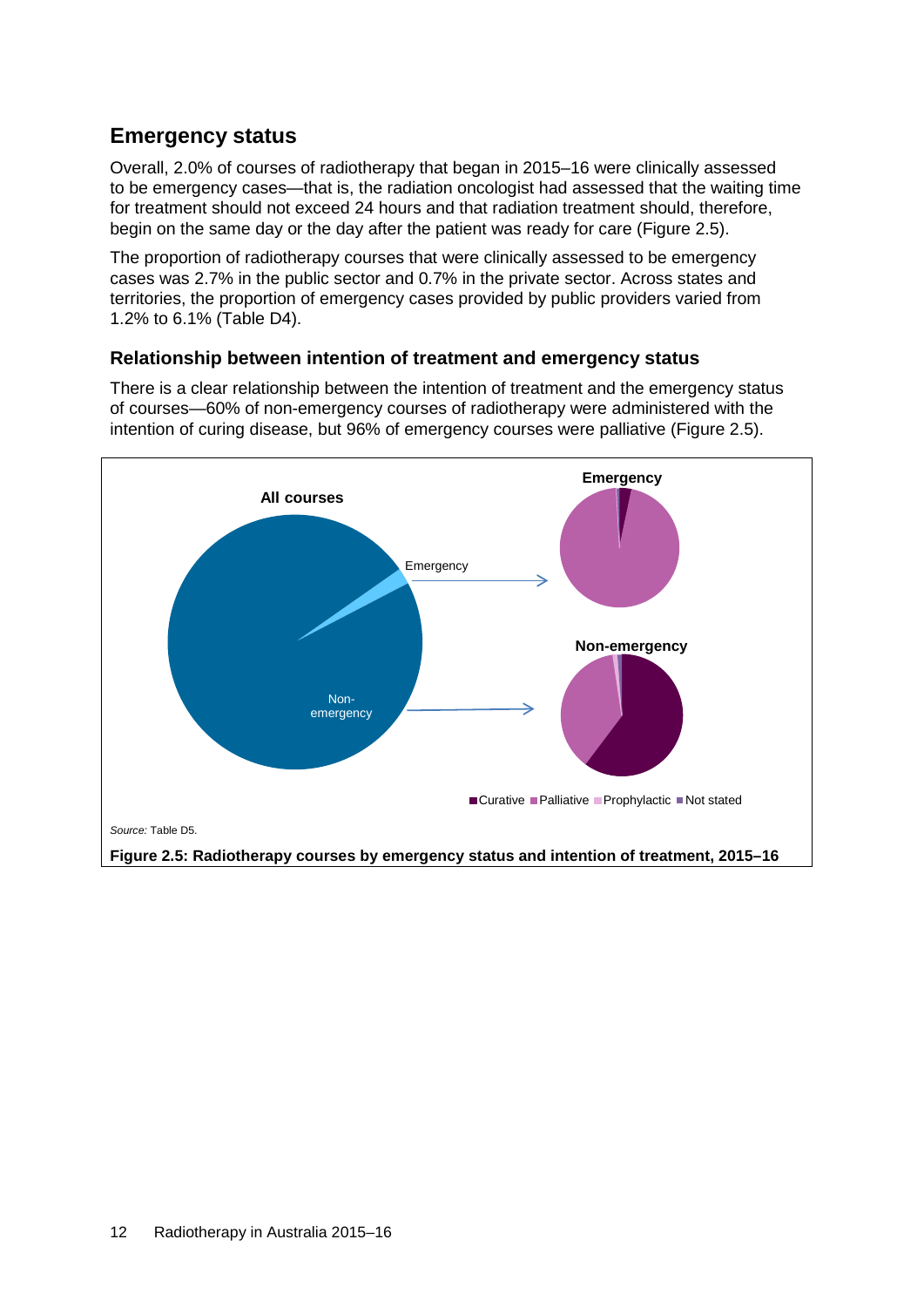## **Principal diagnosis**

The principal diagnosis is the diagnosis established after study to be chiefly responsible for a patient's need for the current course of treatment. In the case of radiotherapy treatment, this is most typically a cancer diagnosis, although radiotherapy is also used for a small number of non-cancer conditions.

Interpreting principal diagnosis data in this report requires care. Where a person is being treated, for example, for breast cancer (meaning the primary site of cancer is in the breast), this may appear in the data under a principal diagnosis of breast cancer (where the treatment is for the primary site or a combination of primary and secondary sites) or under a principal diagnosis of secondary cancer (where the treatment is targeting the secondary site(s) of cancer, such as bone secondary). This means that the secondary-cancer category is likely to include some patients who have one of the top five types of primary cancer (for example, prostate, breast or lung cancer).

The way these categories are applied varies among data providers. For example, Victoria reports the primary site of the cancer rather than the principal diagnosis. Victoria also collects treatment site, which provides detail on the body site treated, and the primary cancer to which the treatment relates. For this reason, comparisons should be made with caution. In particular, the large variation across jurisdictions in the proportion of courses for the top five types of cancer and secondary cancers, do not necessarily represent differences in cancer rates across the jurisdictions (see AIHW 2017 for data on cancer incidence).

Tables 2.1 and 2.2 show the proportion of courses of radiotherapy associated with the five cancers most commonly reported to the NRWTD in 2015–16 for males and females, as well as the number of courses for secondary cancer, other cancer or not stated. Also shown are the number of non-cancer cases treated by radiotherapy (272 courses or 0.4%) for conditions such as Dupuyten disease.

Prostate cancer was recorded as the principal diagnosis for more than one-quarter of all males who began radiotherapy in 2015–16 (27%), although this varied greatly across states and territories and sectors, from 15% to 33%. The next most common diagnosis for males was lung cancer (15%).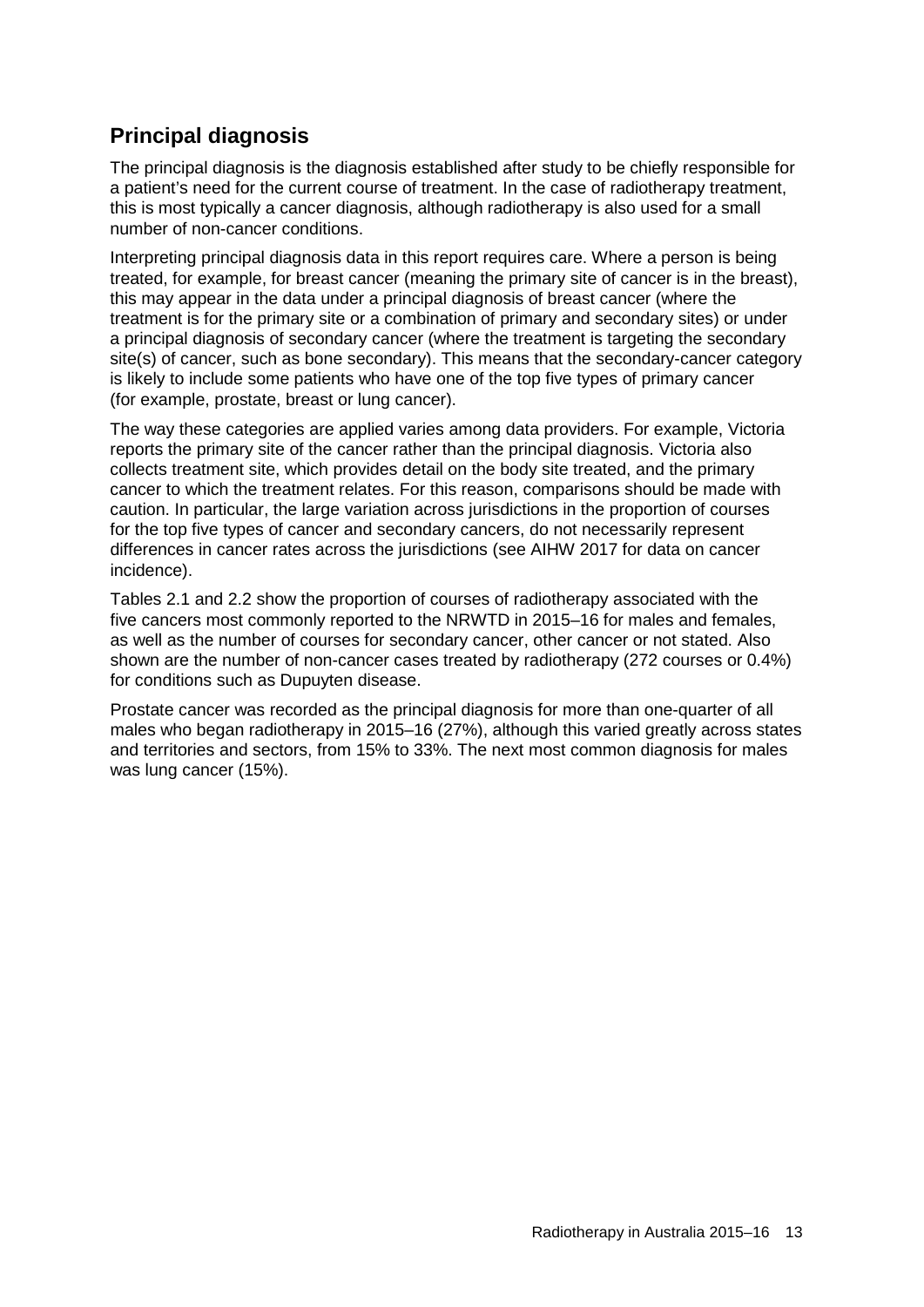|                          |             |       |              | <b>Public sector providers</b> |                |            | <b>Sector</b>  |           |                          |         |                          |
|--------------------------|-------------|-------|--------------|--------------------------------|----------------|------------|----------------|-----------|--------------------------|---------|--------------------------|
|                          | <b>NSW</b>  | Vic   | Qld          | <b>WA</b>                      | SA             | <b>Tas</b> | <b>ACT</b>     | <b>NT</b> | <b>Public</b><br>(total) | Private | Australia <sup>(b)</sup> |
| <b>Number</b>            |             |       |              |                                |                |            |                |           |                          |         |                          |
| Prostate cancer          | 1,877       | 1,083 | 967          | 586                            | 166            | 190        | 131            | 39        | 5,039                    | 3,296   | 8,335                    |
| Lung cancer              | 1.144       | 972   | 646          | 212                            | 125            | 71         | 38             | 41        | 3.249                    | 1,269   | 4,518                    |
| Head and neck<br>cancers | 521         | 498   | 473          | 163                            | 92             | 46         | 27             | 55        | 1,875                    | 520     | 2,395                    |
| Colorectal cancer        | 400         | 357   | 200          | 84                             | 46             | 48         | 41             | 13        | 1,189                    | 606     | 1,795                    |
| Lymphoma                 | 229         | 238   | 104          | 72                             | 43             | 25         | 23             | 6         | 740                      | 251     | 991                      |
| Secondary<br>cancers     | 83          | 13    | 99           | 371                            | 304            | 281        | 202            | 0         | 1,353                    | 665     | 2,018                    |
| Other cancer             | 2,462       | 1,834 | 1,439        | 701                            | 349            | 244        | 152            | 93        | 7,274                    | 3,346   | 10,620                   |
| Non cancer               | 50          | 0     | 5            | 12                             | $\overline{2}$ | 4          | 5              | 0         | 78                       | 52      | 130                      |
| Not stated               | $\mathbf 0$ | 0     | $\mathbf{0}$ | 56                             | $\mathbf{0}$   | 5          | $\overline{2}$ | $\Omega$  | 63                       | 61      | 124                      |
| Total                    | 6,766       | 4.995 | 3,933        | 2,257                          | 1,127          | 914        | 621            | 247       | 20,860                   | 10,066  | 30,926                   |
| Per cent                 |             |       |              |                                |                |            |                |           |                          |         |                          |
| Prostate cancer          | 27.7        | 21.7  | 24.6         | 26.0                           | 14.7           | 20.8       | 21.1           | 15.8      | 24.2                     | 32.7    | 27.0                     |
| Lung cancer              | 16.9        | 19.5  | 16.4         | 9.4                            | 11.1           | 7.8        | 6.1            | 16.6      | 15.6                     | 12.6    | 14.6                     |
| Head and neck<br>cancers | 7.7         | 10.0  | 12.0         | 7.2                            | 8.2            | 5.0        | 4.3            | 22.3      | 9.0                      | 5.2     | 7.7                      |
| Colorectal cancer        | 5.9         | 7.1   | 5.1          | 3.7                            | 4.1            | 5.3        | 6.6            | 5.3       | 5.7                      | 6.0     | 5.8                      |
| Lymphoma                 | 3.4         | 4.8   | 2.6          | 3.2                            | 3.8            | 2.7        | 3.7            | 2.4       | 3.5                      | 2.5     | 3.2                      |
| Secondary<br>cancers     | 1.2         | 0.3   | 2.5          | 16.4                           | 27.0           | 30.7       | 32.5           | 0.0       | 6.5                      | 6.6     | 6.5                      |
| Other cancer             | 36.4        | 36.7  | 36.6         | 31.1                           | 31.0           | 26.7       | 24.5           | 37.7      | 34.9                     | 33.2    | 34.3                     |
| Non cancer               | 0.7         | 0.0   | 0.1          | 0.5                            | 0.2            | 0.4        | 0.8            | 0.0       | 0.4                      | 0.5     | 0.4                      |
| Not stated               | 0.0         | 0.0   | 0.0          | 2.5                            | 0.0            | 0.5        | 0.3            | 0.0       | 0.3                      | 0.6     | 0.4                      |
| Total <sup>(b)</sup>     | 100.0       | 100.0 | 100.0        | 100.0                          | 100.0          | 100.0      | 100.0          | 100.0     | 100.0                    | 100.0   | 100.0                    |

<span id="page-21-0"></span>**Table 2.1: Radiotherapy courses for top five cancers by state and territory (public providers) and sector, males, 2015–16**(a)

(a) Based on data reported about the principal diagnosis associated with the course of radiotherapy. Principal diagnosis data should be treated with caution, as the way data providers interpret the definition of principal diagnosis varies. Diagnoses are reported as an ICD-10-AM (9th edition) code and grouped here as follows: prostate cancer (C61), lung cancer (C33–C34), head and neck cancer (C00–C14, C30–C32), colorectal cancer (C18–C20), lymphoma (C81–C85), secondary cancers (C77–C79), other cancer (other codes between C00 and D48 that are not one of the top five cancers reported separately), non cancer (all other codes not between C00–D48 and Z00–Z99). Codes in the range Z00–Z99 are reported here as 'not stated' as they represent the reason for the encounter rather than the diagnosis.

(b) Totals may not equal the sum of individual cells due to rounding.

For females, 47% of all courses of radiotherapy that began in 2015–16 were for breast cancer, although this varied across states and territories and sectors, ranging from 30% to 51%. The second most common cancer treated for females was lung cancer (11%).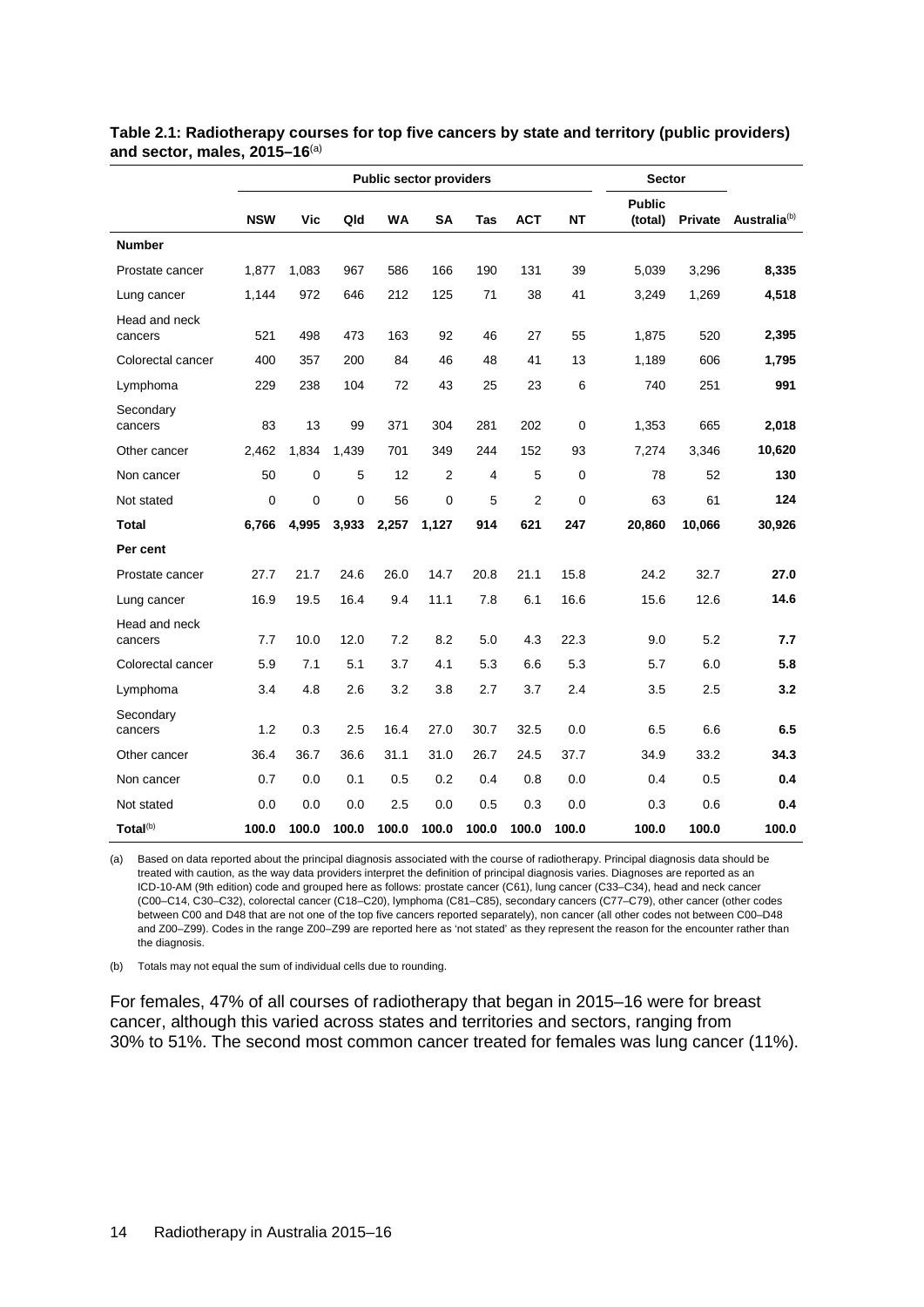|                      | <b>Public service providers</b><br><b>Sector</b> |           |       |       |              |             |            |             |                          |         |                          |
|----------------------|--------------------------------------------------|-----------|-------|-------|--------------|-------------|------------|-------------|--------------------------|---------|--------------------------|
|                      | <b>NSW</b>                                       | Vic       | Qld   | WA    | SA           | Tas         | <b>ACT</b> | <b>NT</b>   | <b>Public</b><br>(total) | Private | Australia <sup>(b)</sup> |
| <b>Number</b>        |                                                  |           |       |       |              |             |            |             |                          |         |                          |
| <b>Breast cancer</b> | 3,099                                            | 2,471     | 1,445 | 889   | 411          | 241         | 337        | 94          | 8,987                    | 4,982   | 13,969                   |
| Lung cancer          | 734                                              | 695       | 418   | 171   | 102          | 50          | 40         | 34          | 2,244                    | 953     | 3,197                    |
| Colorectal<br>cancer | 266                                              | 222       | 112   | 54    | 27           | 25          | 19         | 15          | 740                      | 337     | 1,077                    |
| Uterine cancer       | 148                                              | 172       | 137   | 55    | 26           | 9           | 11         | 9           | 567                      | 216     | 783                      |
| Lymphoma             | 183                                              | 173       | 62    | 36    | 29           | 14          | 16         | 5           | 518                      | 184     | 702                      |
| Secondary<br>cancers | 88                                               | 6         | n.p.  | 228   | 241          | 253         | 147        | n.p.        | 1,029                    | 534     | 1,563                    |
| Other cancer         | 1,876                                            | 1,440     | 1,079 | 477   | 264          | 198         | 148        | 58          | 5,540                    | 2,543   | 8,083                    |
| Non cancer           | 47                                               | $\pmb{0}$ | n.p.  | 15    | 4            | 6           | 0          | n.p.        | 82                       | 60      | 142                      |
| Not stated           | $\mathbf{1}$                                     | 0         | 0     | 55    | $\mathbf{0}$ | $\mathbf 0$ | 1          | $\mathbf 0$ | 57                       | 46      | 103                      |
| <b>Total</b>         | 6,442                                            | 5,179     | 3,327 | 1,980 | 1,104        | 796         | 719        | 217         | 19,764                   | 9,855   | 29,619                   |
| Per cent             |                                                  |           |       |       |              |             |            |             |                          |         |                          |
| <b>Breast cancer</b> | 48.1                                             | 47.7      | 43.4  | 44.9  | 37.2         | 30.3        | 46.9       | 43.3        | 45.5                     | 50.6    | 47.2                     |
| Lung cancer          | 11.4                                             | 13.4      | 12.6  | 8.6   | 9.2          | 6.3         | 5.6        | 15.7        | 11.4                     | 9.7     | 10.8                     |
| Colorectal<br>cancer | 4.1                                              | 4.3       | 3.4   | 2.7   | 2.4          | 3.1         | 2.6        | 6.9         | 3.7                      | 3.4     | 3.6                      |
| Uterine cancer       | 2.3                                              | 3.3       | 4.1   | 2.8   | 2.4          | 1.1         | 1.5        | 4.1         | 2.9                      | 2.2     | 2.6                      |
| Lymphoma             | 2.8                                              | 3.3       | 1.9   | 1.8   | 2.6          | 1.8         | 2.2        | 2.3         | 2.6                      | 1.9     | 2.4                      |
| Secondary<br>cancers | 1.4                                              | 0.1       | n.p.  | 11.5  | 21.8         | 31.8        | 20.4       | n.p.        | 5.2                      | 5.4     | 5.3                      |
| Other cancer         | 29.1                                             | 27.8      | 32.4  | 24.1  | 23.9         | 24.9        | 20.6       | 26.7        | 28.0                     | 25.8    | 27.3                     |
| Non cancer           | 0.7                                              | 0.0       | n.p.  | 0.8   | 0.4          | 0.8         | 0.0        | n.p.        | 0.4                      | 0.6     | 0.5                      |
| Not stated           | 0.0                                              | 0.0       | 0.0   | 2.8   | 0.0          | 0.0         | 0.1        | 0.0         | 0.3                      | 0.5     | 0.3                      |
| Total <sup>(b)</sup> | 100.0                                            | 100.0     | 100.0 | 100.0 | 100.0        | 100.0       | 100.0      | 100.0       | 100.0                    | 100.0   | 100.0                    |

<span id="page-22-0"></span>**Table 2.2: Radiotherapy courses for top five cancers by state and territory (public providers) and sector, females, 2015–16**(a)

(a) Based on data reported about the principal diagnosis associated with the course of radiotherapy. Principal diagnosis data should be treated with caution, as the way data providers interpret the definition of principal diagnosis varies. Diagnoses are reported as an ICD-10-AM (9th edition) code and grouped here as follows: breast cancer (C50), lung cancer (C33–C34), colorectal cancer (C18–C20), uterine cancer (C54–C55), lymphoma (C81–C85), secondary cancers (C77–C79), other cancer (other codes between C00 and D48 that are not one of the top five cancers reported separately), non cancer (all other codes not between C00–D48 and Z00–Z99). Codes in the range Z00–Z99 are reported here as 'not stated' as they represent the reason for the encounter rather than the diagnosis.

(b) Totals may not equal the sum of individual cells due to rounding.

### **Relationship between intention of treatment and principal diagnosis**

For males, the most common principal diagnosis for males was prostate cancer, of which 62% of radiotherapy treatments were curative and 34% palliative [\(Table D6\)](#page-49-1).

For females, the most common principal diagnosis was breast cancer, of which 79% of radiotherapy treatment was curative and 17% palliative [\(Table](#page-50-0) D7).

For both sexes, lung cancer was the second most common principal diagnosis, with 69% of treatments for males and 68% for females being palliative, and 28% of treatments for both sexes being curative.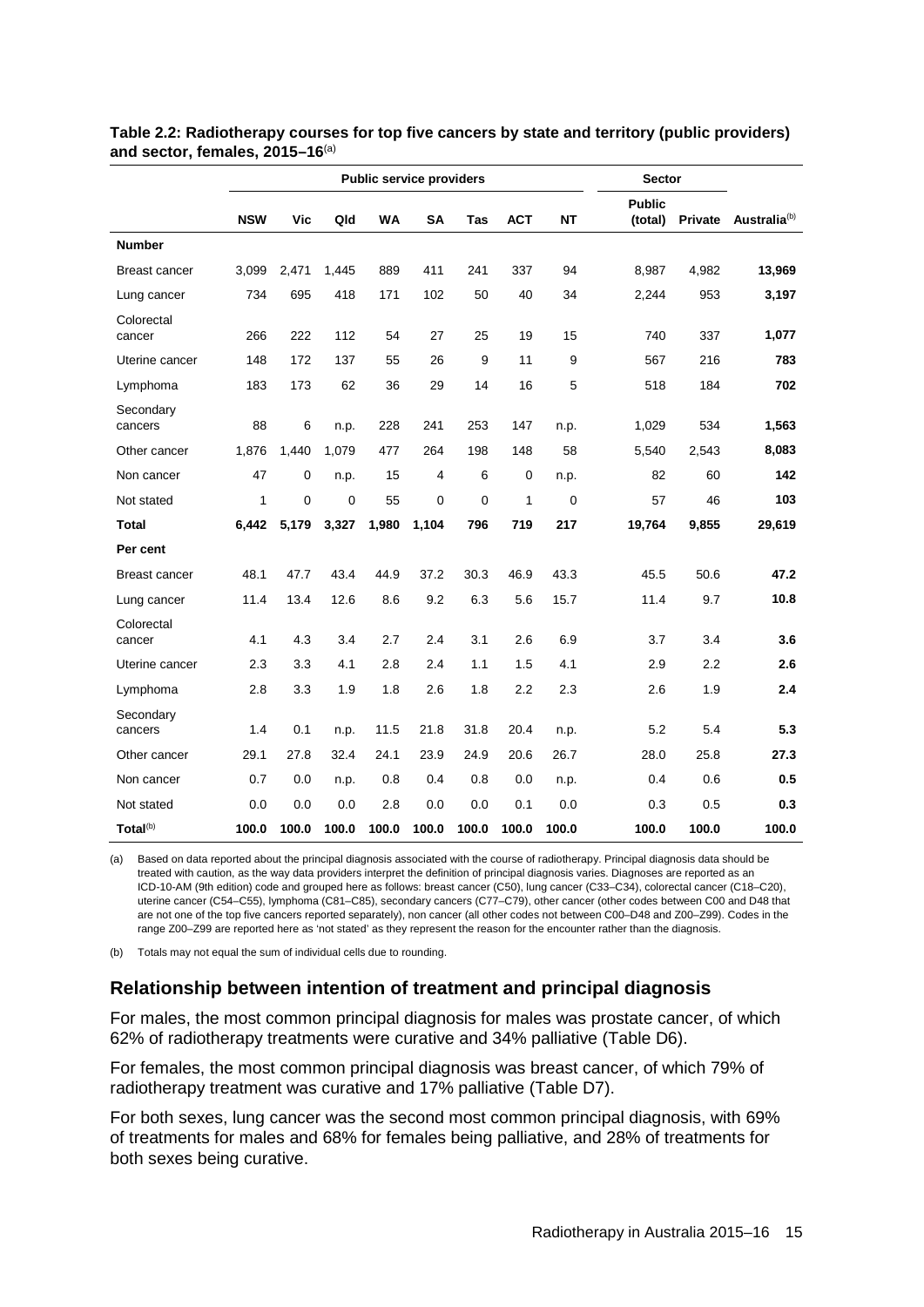For secondary cancers, which are commonly associated with more advanced disease, 74% of treatments for males and 73% for females were palliative, and 15% of treatment for males, and 14% for females were curative.

# <span id="page-23-0"></span>**2.3 Patient demographics**

## **Sex and age**

Just over half (51%) of all courses of radiotherapy that began in 2015–16 were provided to males, and 49% to females [\(Table](#page-50-1) D8). Of all radiotherapy courses, 70% were delivered to patients aged 60 and over [\(Table](#page-50-2) D9), and 0.7% were delivered to patients aged under 20. Sex and age was reported for almost all courses.

Figure 2.6 shows the distribution of courses delivered to males and females by the age of the patient. For people aged less than 60, more radiotherapy courses were delivered to females, but for those aged 60 and over, more were delivered to males.



## <span id="page-23-1"></span>**Indigenous status**

Nationally, 0.8% of radiotherapy courses were delivered to patients who identified as being of Aboriginal or Torres Strait Islander origin (Table 2.3). But some caution needs to be taken when comparing figures across jurisditcions and across sectors as there was a relatively high proportion of radiotherapy courses for which the Indigenous status of the patient was not reported (39%), and considerable variability across states and territories (ranging from 0.4% to 49%, and with a particularly high 'not stated' rate (73%) in the private sector).

Excluding cases where Indigenous status was not stated, the proportion of courses provided to Indigenous patients overall was 1.3%; Indigenous people comprised 3.1% of the Australian population in 2015 (ABS 2015). Indigenous status is not routinely collected in all services; although the proportion of courses for which Indigenous status was reported decreased since the last year of collection (62% in 2015–16, down from 66% in 2014–15) this was mainly due to new sites participating in the collection not having all data available.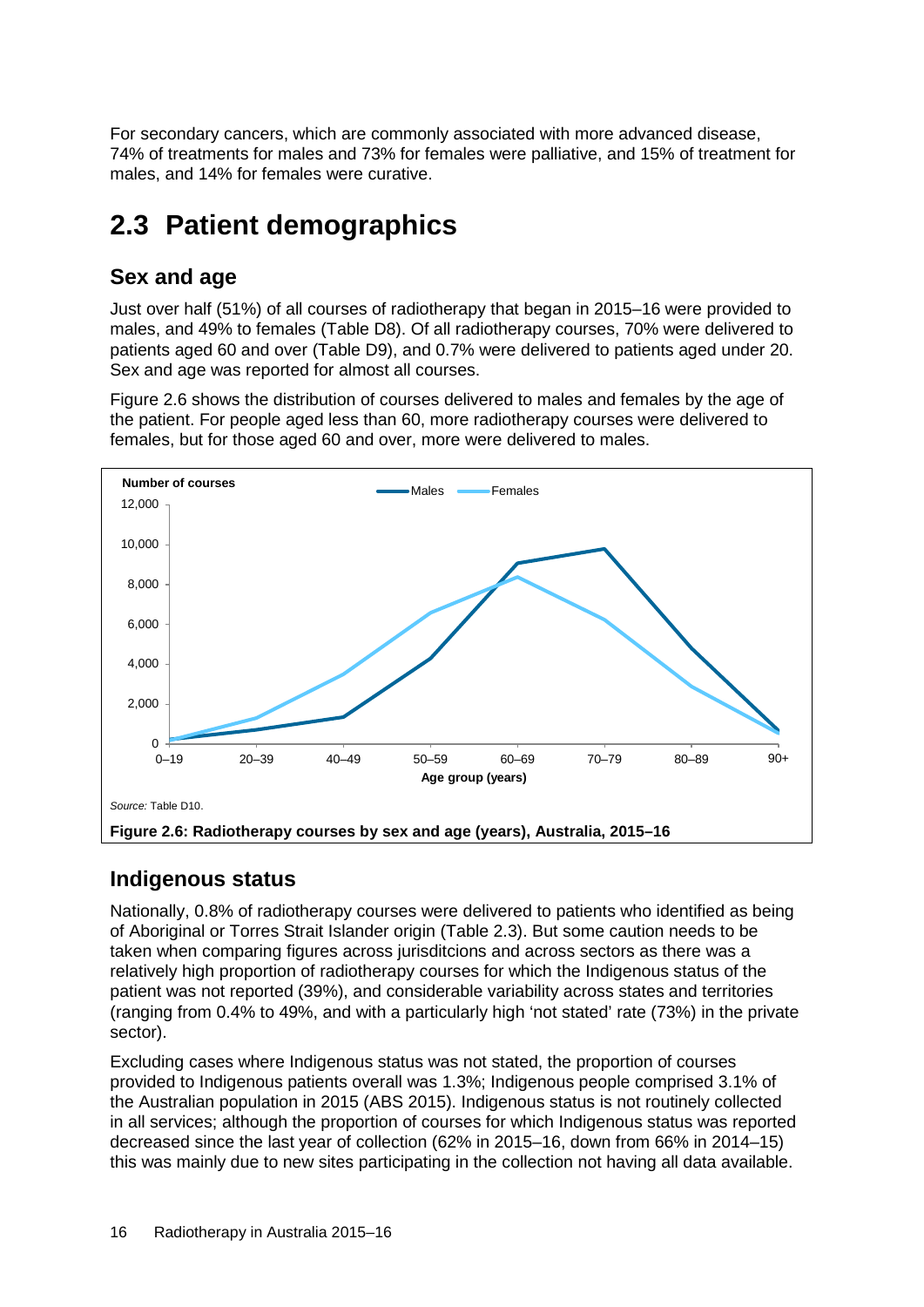|                    |            |        |       | <b>Public sector providers</b> |           |       |            | <b>Sector</b> |                          |         |                          |
|--------------------|------------|--------|-------|--------------------------------|-----------|-------|------------|---------------|--------------------------|---------|--------------------------|
|                    | <b>NSW</b> | Vic    | Qld   | <b>WA</b>                      | <b>SA</b> | Tas   | <b>ACT</b> | <b>NT</b>     | <b>Public</b><br>(total) | Private | Australia <sup>(a)</sup> |
| <b>Number</b>      |            |        |       |                                |           |       |            |               |                          |         |                          |
| Indigenous         | 156        | 75     | 91    | 22                             | 11        | 15    | 11         | 77            | 458                      | 34      | 492                      |
| Non-<br>Indigenous | 11,093     | 8,816  | 4,627 | 2,158                          | 1,581     | 1,584 | 1,139      | 385           | 31,383                   | 5,390   | 36,773                   |
| Not stated         | 1,959      | 1,283  | 2,543 | 2,057                          | 639       | 111   | 192        | 2             | 8,786                    | 14,529  | 23,315                   |
| <b>Total</b>       | 13,208     | 10,174 | 7,261 | 4,237                          | 2,231     | 1,710 | 1,342      | 464           | 40,627                   | 19,953  | 60,580                   |
| Per cent           |            |        |       |                                |           |       |            |               |                          |         |                          |
| Indigenous         | 1.2        | 0.7    | 1.3   | 0.5                            | 0.5       | 0.9   | 0.8        | 16.6          | 1.1                      | 0.2     | 0.8                      |
| Non-<br>Indigenous | 84.0       | 86.7   | 63.7  | 50.9                           | 70.9      | 92.6  | 84.9       | 83.0          | 77.2                     | 27.0    | 60.7                     |
| Not stated         | 14.8       | 12.6   | 35.0  | 48.5                           | 28.6      | 6.5   | 14.3       | 0.4           | 21.6                     | 72.8    | 38.5                     |
| Total $(a)$        | 100.0      | 100.0  | 100.0 | 100.0                          | 100.0     | 100.0 | 100.0      | 100.0         | 100.0                    | 100.0   | 100.0                    |

<span id="page-24-0"></span>**Table 2.3: Radiotherapy courses by Indigenous status, state and territory (public providers) and sector, 2015–16**

(a) Totals may not equal the sum of individual cells due to rounding.

## **Area of usual residence**

Area-of-residence data available in this collection enable reporting on the remoteness and socioeconomic position of the area where a patient usually lives. Some providers were unable to code patients' area of usual residence using full address details—in these cases most providers mapped from patients' suburb and postcode data to the required statistical area level 2 (SA2) code, a geographical mapping code to which the socioeconomic and remoteness characteristics of the area can be assigned (see [Glossary\)](#page-61-0). This method is considered to be sufficient to identify an area of usual residence (ABS 2012).

For 2015–16, 12% of all courses area-of-usual-residence data was not reported or could not be assigned (for example, people living overseas). Most of these records were from sites in Victoria, South Australia, or the private sector. This figure is a substantial increase on the previous reporting period in 2014–15, where area of usual residence was unassigned for 2.7% of courses. Victoria did provide additional information so that a state or territory of usual residence could be assigned for Table 2.4, but data on the specific region in which the patient lived were unavailable.

Area-of-residence data also enable analysis of the number of patients who receive treatment in a state or territory other than the one in which they usually live, which can be important for planning purposes. Table 2.4 presents data on cross-border flows for public sector providers (private sector providers have been excluded from this analysis to protect confidentiality). This table shows that cross-border flows had the most effect on the Australian Capital Territory—40% of treatment (comprising 531 courses) provided in the Australian Capital Territory was delivered to people from New South Wales.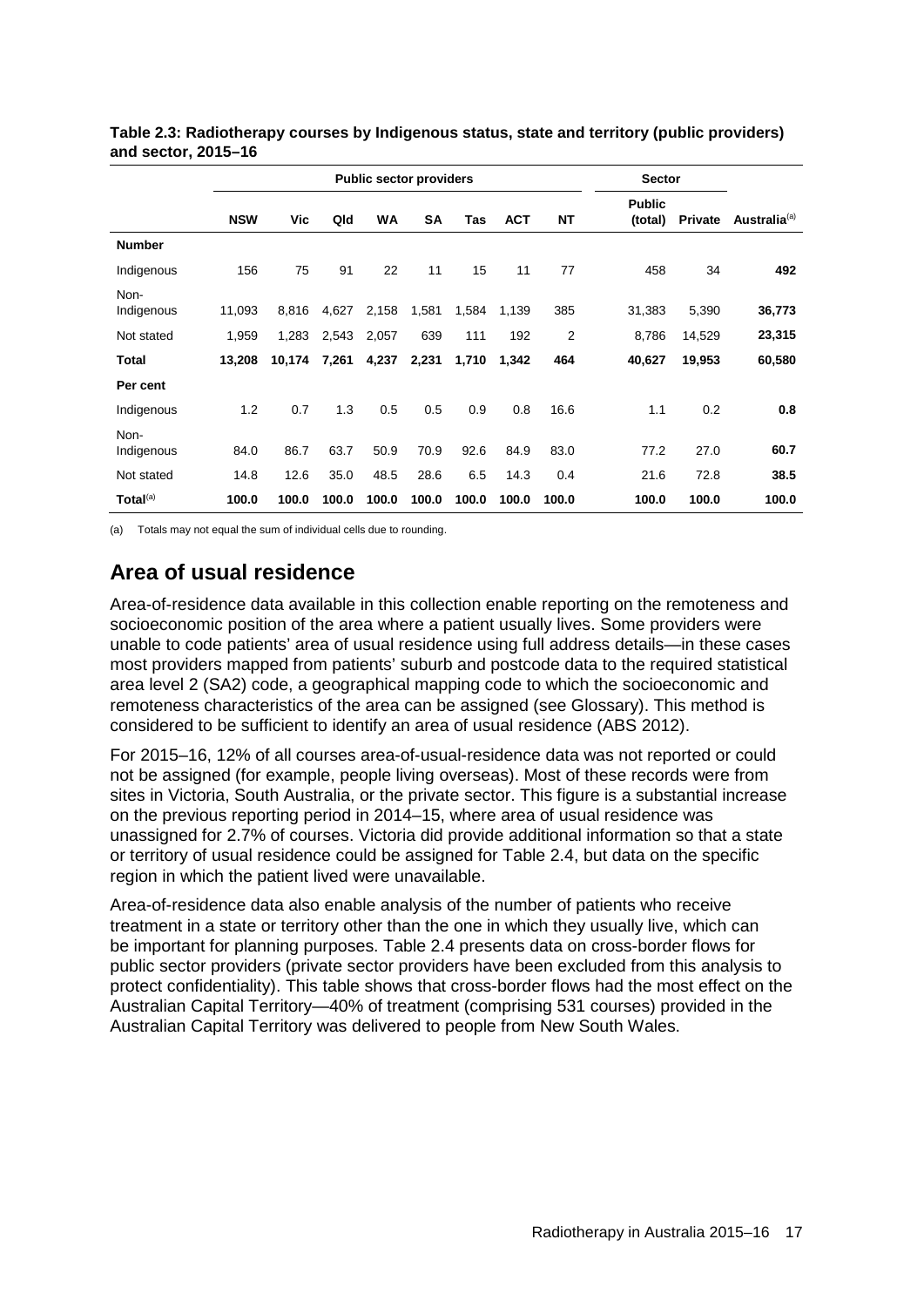|                           |            | State where treatment was provided (public sector providers) |                |              |              |             |             |                   |                      |
|---------------------------|------------|--------------------------------------------------------------|----------------|--------------|--------------|-------------|-------------|-------------------|----------------------|
|                           | <b>NSW</b> | $Vic^{(a)}$                                                  | Qld            | WA           | SA           | Tas         | <b>ACT</b>  | NT <sup>(b)</sup> | Total <sup>(b)</sup> |
| Patient's usual residence |            |                                                              |                |              |              |             |             |                   |                      |
| <b>NSW</b>                | 13,130     | 131                                                          | 125            | $\mathbf 0$  | 39           | $\mathbf 0$ | 531         | n.p.              | 13,956               |
| Vic                       | 10         | 9,945                                                        | 7              | 3            | 15           | 0           | 4           | 0                 | 9,984                |
| Qld                       | 17         | 14                                                           | 7,119          | 1            | $\pmb{0}$    | 0           | 3           | 0                 | 7,154                |
| <b>WA</b>                 | 1          | 1                                                            | $\overline{4}$ | 4,230        | 3            | $\mathbf 0$ | $\mathbf 0$ | n.p.              | 4,239                |
| <b>SA</b>                 | 9          | 19                                                           | 1              | 0            | 2,024        | $\mathbf 0$ | 0           | 0                 | 2,053                |
| Tas                       | 1          | 37                                                           | $\overline{2}$ | $\mathbf 0$  | $\mathbf{2}$ | 1,710       | 0           | n.p.              | 1,752                |
| <b>ACT</b>                | 18         | 2                                                            | $\mathbf 0$    | $\mathbf{1}$ | 0            | $\mathbf 0$ | 804         | n.p.              | 825                  |
| <b>NT</b>                 | 2          | 4                                                            | 3              | 1            | 33           | 0           | $\mathbf 0$ | 457               | 500                  |
| Overseas                  | 20         | 2                                                            | $\mathbf 0$    | $\mathbf{1}$ | 0            | 0           | $\mathbf 0$ | 0                 | 23                   |
| Not stated                | 0          | 19                                                           | $\mathbf 0$    | $\mathbf 0$  | 115          | 0           | $\mathbf 0$ | $\mathbf 0$       | 134                  |
| <b>Australia</b>          | 13,208     | 10,174                                                       | 7,261          | 4,237        | 2,231        | 1,710       | 1,342       | 464               | 40,627               |

### <span id="page-25-0"></span>**Table 2.4: Public sector radiotherapy courses, by state or territory of usual residence of the patient and treatment location, 2015–16**

(a) Supplementary data supplied by Victoria.

(b) Some data for Northern Territory have been suppressed to meet Northern Territory data suppression requirements. Where cells have been suppressed, they have also been excluded from the row totals.

### **Remoteness**

In 2015–16, 58% of courses of radiotherapy were delivered to patients who lived in *Major cities*, 20% lived in *Inner regional* areas, 9.0% in *Outer regional* areas, 0.9% in *Remote* areas, and 0.4% in *Very remote* areas. For 12% of courses, an area of usual residence was not assigned [\(Table](#page-52-0) D11).

Table D12 and Figure 2.7 show the remoteness area in which patients lived compared with the proportions of the Australian population living in these areas (see [Box 2.1](#page-16-0) for a description of the remoteness areas used). Geographic data on area of usual residence are not adjusted for age and other factors that may influence the need for services (see section on 'Standardisation' in Chapter 1).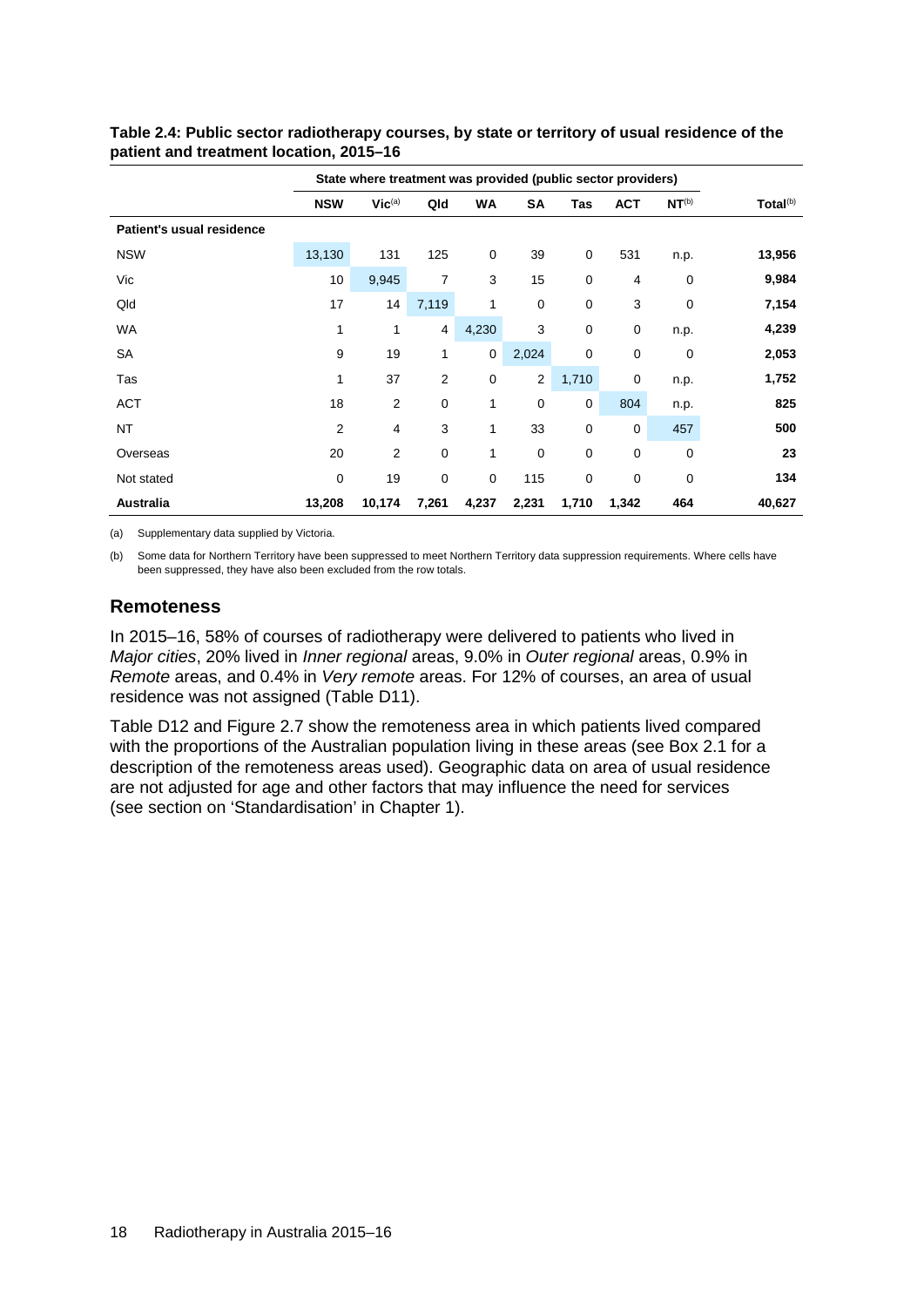

### <span id="page-26-0"></span>**Socioeconomic position**

Figure 2.8 provides information on the socioeconomic position of the areas in which radiotherapy patients lived compared with the distribution of the Australian population as a whole, for those courses where the area of usual residence of the person was reported (see [Box 2.3](#page-27-0) for information on the way this information is derived).

In 2015–16, patients who began receiving radiotherapy were more likely to live in areas classified as being of low socioeconomic position than in areas of higher socioeconomic position. Overall, 20% of courses of radiotherapy that began in the period were provided to patients who lived in the lowest socioeconomic area compared with 17% who lived in the highest socioeconomic area [\(Table D13\)](#page-53-1). Data presented in this publication are not adjusted for age and other factors that may influence the need for services (see section on 'Standardisation' in Chapter 1).

<span id="page-26-1"></span>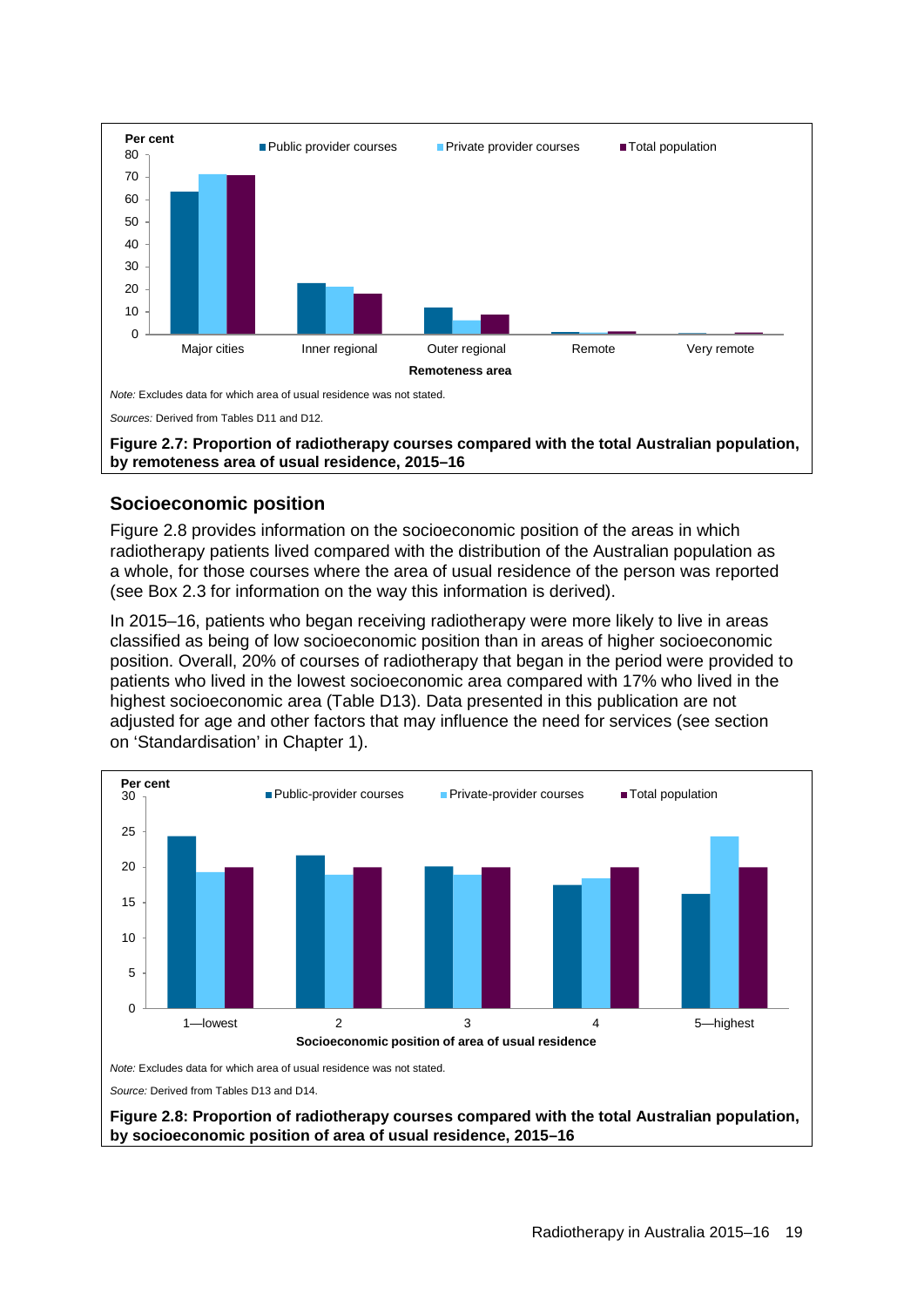### <span id="page-27-0"></span>**Box 2.3: Socioeconomic position**

Data on socioeconomic position groups are defined using the ABS's Socio-Economic Indexes for Areas (SEIFA) 2011 (ABS 2013b).

The ABS generated the SEIFA 2011 data using a combination of 2011 Census data such as income, education, health problems/disability, Internet access, occupation/ unemployment, wealth and living conditions, dwellings without motor vehicles, rent paid, mortgage repayments, and dwelling size. Composite scores are averaged across all people living in Census collection districts, and also compiled for higher levels of aggregation. The SEIFAs are described in detail on the ABS website <www.abs.gov.au>.

The SEIFA Index of Relative Socio-Economic Disadvantage is one of the ABS's SEIFA indexes. The relative disadvantage scores indicate the collective socioeconomic position of the people living in an area, with reference to the situation and standards applying in the wider community at a given point in time. A relatively disadvantaged area is likely to have a high proportion of people of low socioeconomic position, though, such an area is also likely to contain people who are have a relatively high socioeconomic position.

Each socioeconomic group contains 20% of the national population, though this distribution is not even within each state and territory.

Breakdowns by socioeconomic position are based on the area of usual residence of the patient, not the location of the radiotherapy service.

Socioeconomic position groups are as follows:

- 1—lowest lowest socioeconomic position
- 2 second-lowest socioeconomic position
- 3 middle
- 4 second-highest socioeconomic position
- 5—highest highest socioeconomic position.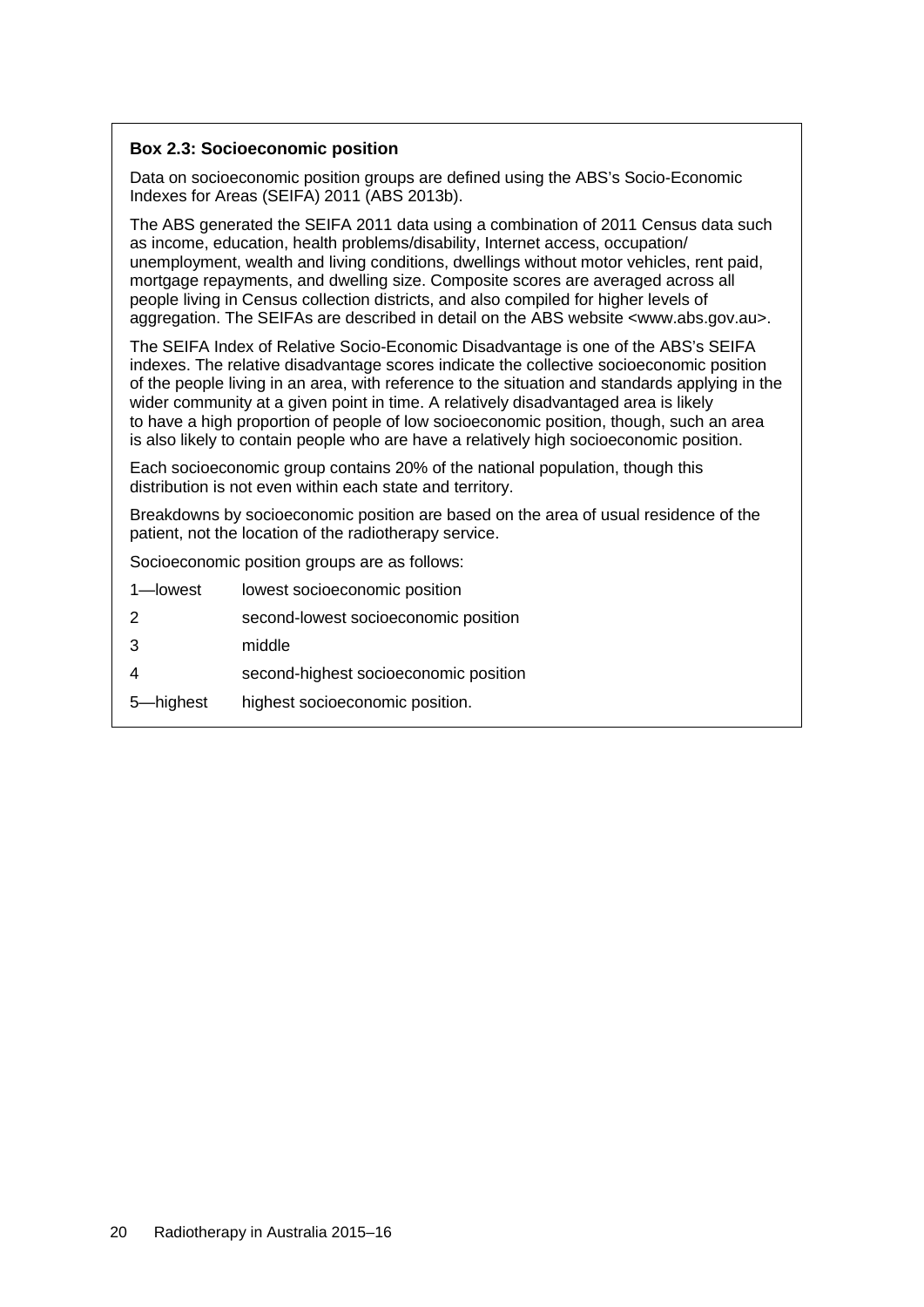# <span id="page-28-0"></span>**3 Radiotherapy waiting times**

This chapter looks at waiting times by state and territory for public providers, private providers, and in total. A waiting time was calculated for every record with a valid ready-for-care date and radiotherapy course start date, representing 97% of courses of radiotherapy reported to the NRWTD that began in 2015–16 (almost 58,700 records) [\(Table D15\)](#page-54-0) (see Box 3.1 for details of data exclusions for this chapter).

Data are split by public and private sector in this chapter, but comparisons should be made with caution because some data recording practices may differ across individual sites, states and territories, and sectors, particularly in the way ready-for-care dates are set, which affects the calculation of waiting times. These differences may also reflect varying service provision arrangements between the public and private sectors (and in both sectors across jurisdictions). Data providers have supported a continuing work program to improve the comparability of the data.

Comparison of waiting times between 2013–14, 2014–15 and 2015–16 should be treated with caution due to differences in participation rates by private radiotherapy providers (as outlined in Chapter 2), which generally report shorter waiting times. Of all records submitted by the private sector, 91% contained waiting times data, compared with almost 100% of records submitted by the public sector. Submission of data on radiotherapy courses with valid waiting times by private providers in the 2015–16 collection was greater than in previous years.

Waiting times are presented as the number of days a patient waited at the 50th and 90th percentiles (rounded to the nearest number of whole days). The 50th percentile (the median waiting time, or the middle value in a group of data arranged from lowest to highest for the number of days waited) represents the number of days within which 50% of patients began radiotherapy treatment. The 90th percentile data represent the number of days within which 90% of patients began treatment.

For the reporting of waiting times for emergency courses against the emergency timeframe, data are presented as the proportion of courses where treatment began either on the same day or the day after the patient was ready for care. This is as for the proposed performance indicator discussed in Chapter 1.

Waiting times and ready-for-care dates are further explained in [Box 1.2.](#page-10-0)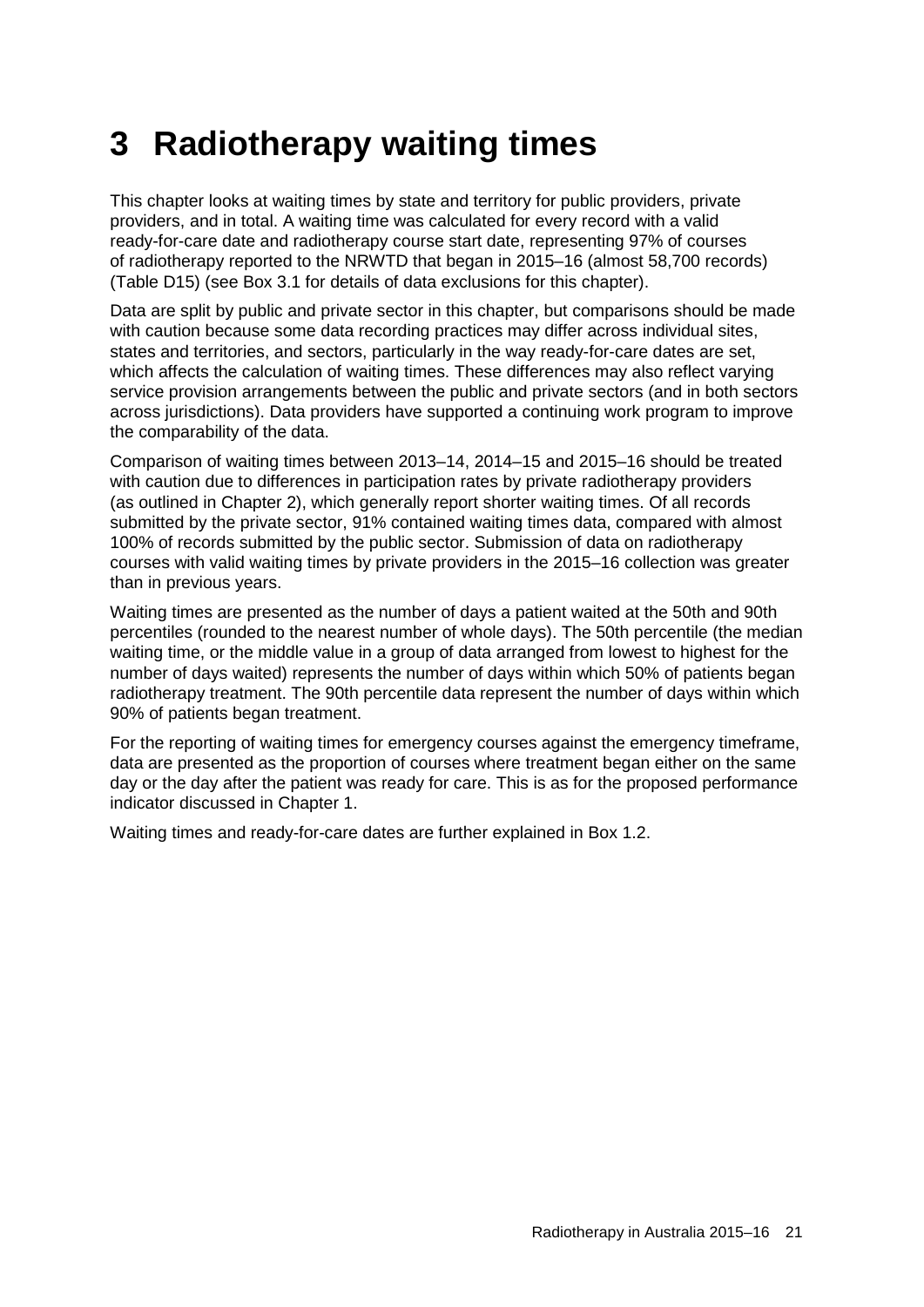### <span id="page-29-1"></span>**Box 3.1: Data exclusion and suppression for analysis of waiting times**

### **Exclusion of missing data from analysis of waiting times for specific variables**

In this chapter, waiting times for records where the variable being looked at was not stated are not reported as part of that breakdown (but are included in other waiting times analyses based on other variables). For example, if the intention of treatment was not stated, waiting times are published for these records in the intention-of-treatment breakdown. The extent of missing data for each variable is reported in Chapter 2 and the associated appendix tables.

### **Exclusion of missing and negative waiting times**

In 2015–16, just over 1,880 records had missing waiting times or negative waiting times (where the ready-for-care date was after the radiotherapy start date)*.* The majority of these records were from the two private sites that were unable to provide ready-for-care dates for 2015–16, which was their first year of participation in the collection. All negative or missing waiting times have been excluded from all waiting times calculations.

### **Suppression of data with small numbers of courses**

In this report, waiting times are suppressed for all calculations where the number of contributing courses of radiotherapy was less than 20—that is, for the 50th and 90th percentile, and the proportion of emergency patients calculations. This is because the waiting times reported are likely to be highly volatile when the number of courses of radiotherapy is small.

# <span id="page-29-0"></span>**3.1 Overview of waiting times**

Overall, in 2015–16, 50% of patients received treatment within 9 days (compared with 10 days in 2014–15 and 12 days in 2013–14), and 90% of patients received treatment within 27 days (compared with 28 days in 2014–15 and 31 days in 2013–14) (Figure 3.1). The change in profile of participating providers has had an impact on the changes in waiting times between years (this is discussed in more detail in this section).

In relation to public providers, states and territories with lower waiting times at the 50th percentile also generally had lower waiting times for the majority of patients (as represented by the 90th percentile) (Figure 3.1). Across jurisdictions, waiting times at the 50th percentile varied from 6 to 15 days (13 days for public sites). At the 90th percentile, results varied from 16 to 30 days (28 days for public sites). This compares with waiting times of 12 and 29 days for public providers at the 50th and 90th percentiles respectively in 2014–15 and 12 and 31 days for public providers in 2013–14.

Waiting times for private providers were 6 days at the 50th percentile, and 20 days at the 90th percentile. This compares with 6 and 22 days, respectively, for 2014–15 and 12 and 28 days, respectively, for 2013–14. But private provider participation rates were much lower in 2013–14 than in 2014–15 and 2015–16, and this difference reduces comparability between reporting periods.

Comparison of waiting times across sectors may be problematic and should be treated with some caution, as outlined earlier in this chapter. Data for private providers are included in the total figures for Australia.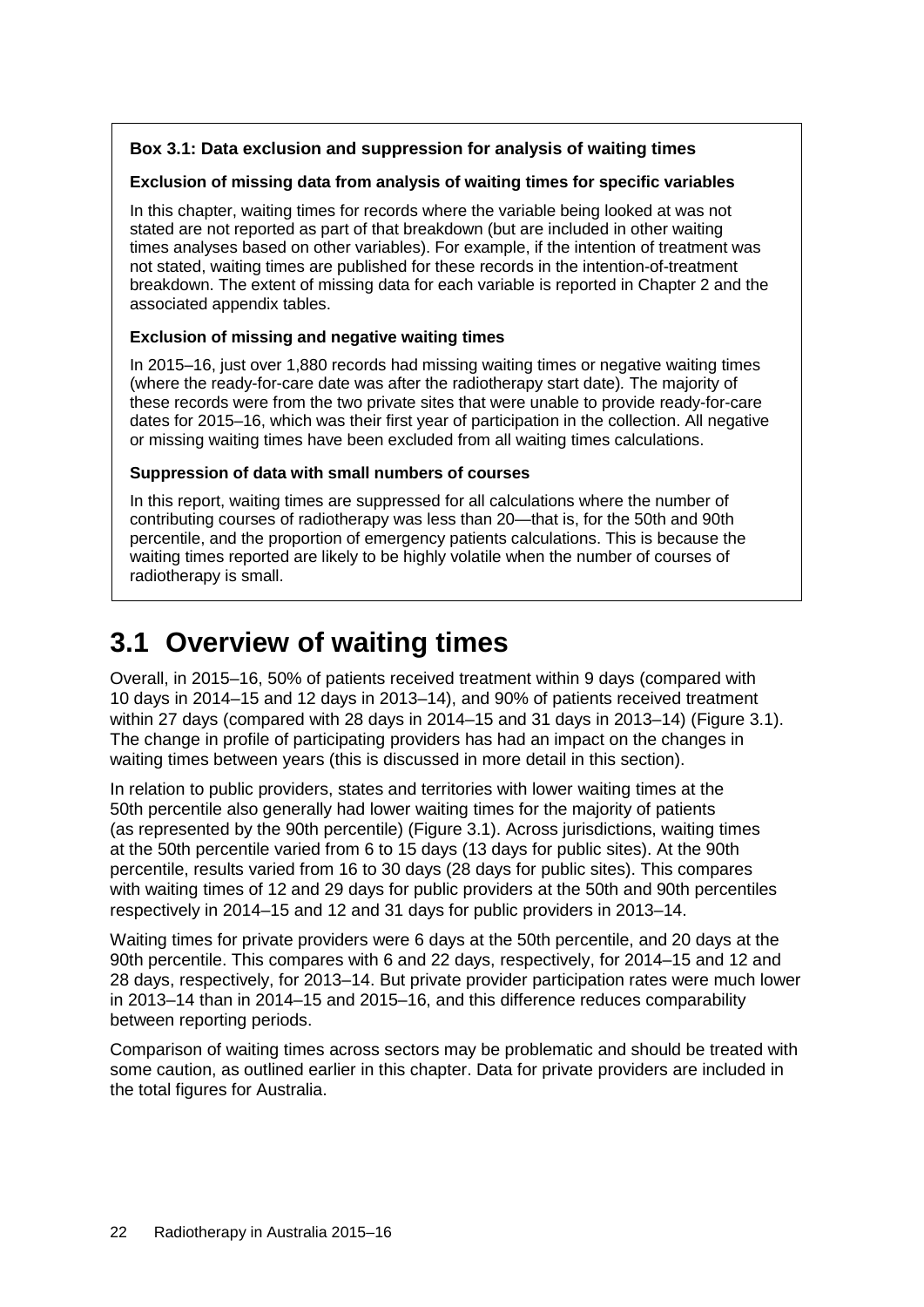

<span id="page-30-0"></span>Figure 3.2 shows the frequency of waiting times (in days) reported in 2015–16 across Australia. Waiting times peaked about each seven days, which reflects that most services are closed on the weekend, and that patients who start a course of radiotherapy usually do so towards the beginning of a working week. Of all patients, 99% were treated within 46 days during 2015–16—a reduction in waiting times from 55 days in 2014–15, and 62 days in 2013–14. But caution should be used in interpreting these results, due to the differences in participation rates by private providers between years. The remaining 1.0% of courses (not shown in Figure 3.2) included some waiting times substantially greater than 46 days, which are likely to indicate data quality issues associated with the reporting of data for some courses of radiotherapy.



<span id="page-30-1"></span>**Figure 3.2: Frequency of waiting time (days), 2015–16**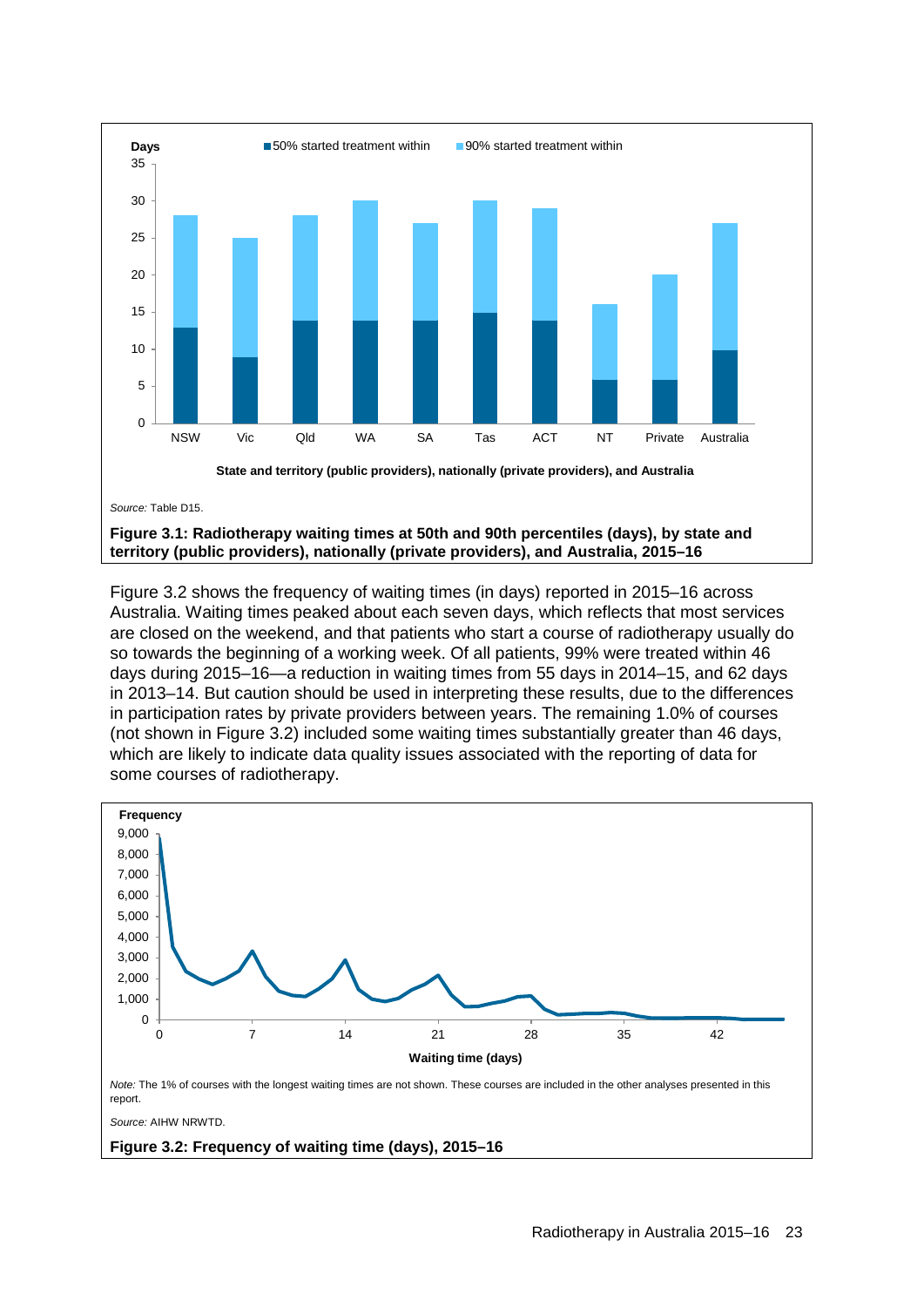# <span id="page-31-0"></span>**3.2 Clinical characteristics**

This section presents radiotherapy waiting times by:

- intention of treatment,
- emergency status, and
- principal diagnosis.

## **Intention of treatment**

The intention of treatment may be prophylactic, curative, or palliative (see [Box 2.2\)](#page-17-1). The intent might change during the course of treatment, following additional diagnostic information. For example, this occurs regularly in cases of lung cancer, where patients may have begun curative treatment, but additional results becoming available lead to their treatment being re-classified as palliative. At this time, the treatment plan would be modified based on the most recent results, the patient's ready-for-care date would be reviewed, and (potentially) a new course of radiotherapy would begin. But this may not be current practice in all services, and so is likely to affect some reported waiting times and data quality overall in this collection.

When considering waiting times by intention of treatment, in most (but not all) cases, palliative patients need less complex treatment techniques, so it is 'often relatively simple to fit in a short palliative schedule without causing significant delay to other patients' (RANZCR 2013).

For patients who received radiotherapy to cure disease, 50% started treatment within 14 days, and 90% within 29 days (Figure 3.3).

For those who received palliative radiotherapy, 50% started treatment within 6 days, and 90% within 19 days.

And for those who were treated to prevent further disease (prophylactic), 50% started treatment within 11 days, and 90% within 23 days.

Across states and territories and the private sector, median waiting times varied by intent: for curative radiotherapy, between 7 and 21 days; for palliative radiotherapy, between 4 and 12 days; and for prophylactic radiotherapy, between 5 and 17 days [\(Table D16\)](#page-55-0).

<span id="page-31-1"></span>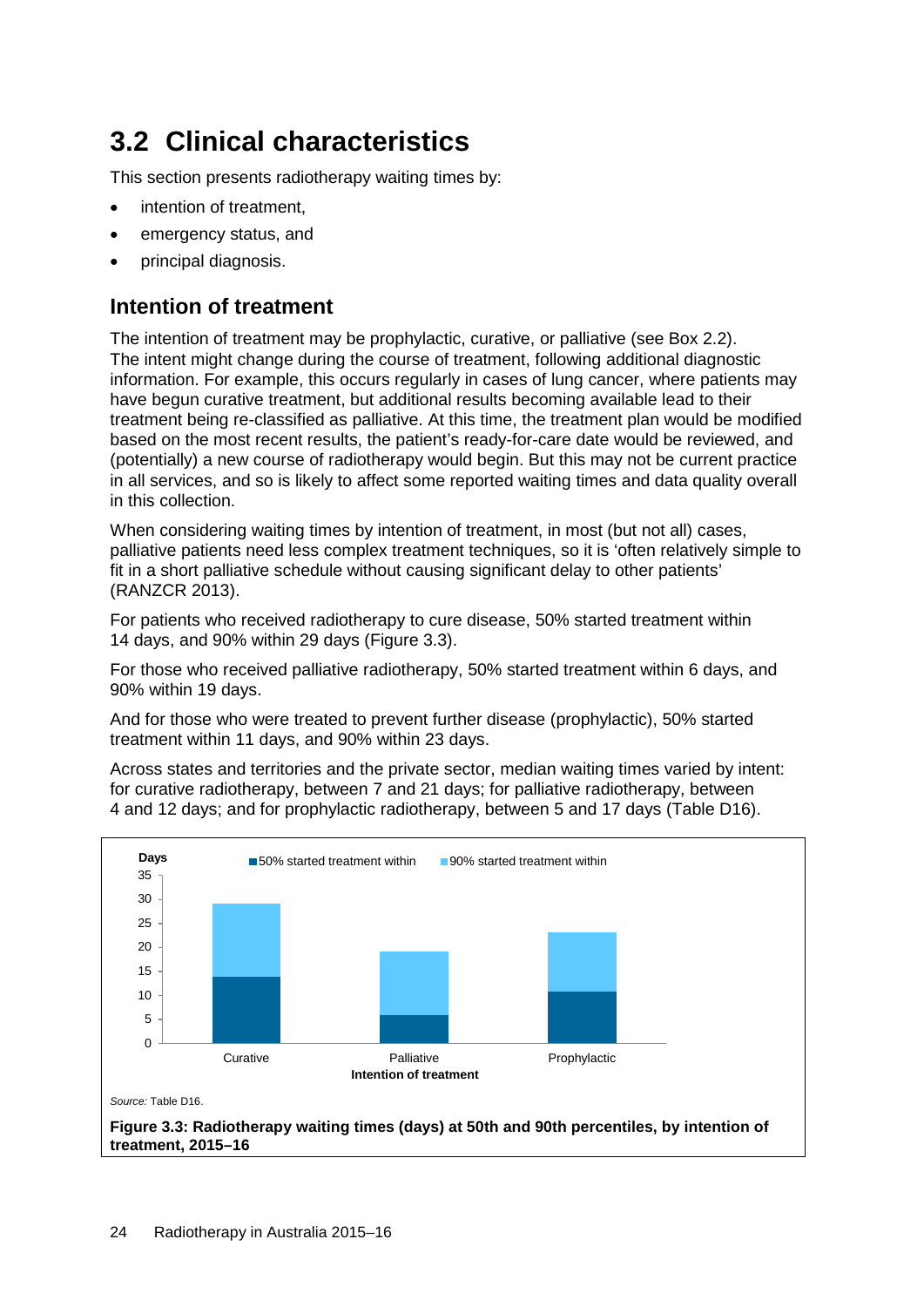## **Emergency status**

Patients who need emergency treatment are those for whom the treating clinician has assessed that the waiting time for treatment should not exceed 24 hours. But as this collection measures waiting times in days, rather than hours, in this report patients needing emergency treatment are reported as having had treatment on time if they had it either on the same day they were ready for care, or the following day.

For patients clinically assessed as needing emergency care, treatment usually does not rely on radiotherapy alone; a patient is likely to begin other treatments (for example, medication or chemotherapy) almost immediately after being recognised as needing emergency treatment, with the intention that radiotherapy will follow within 24 hours.

For those who started emergency treatment in 2015–16, 91% began treatment within the emergency timeframe, and 8.7% waited two days or longer (Figure 3.4). The percentage of emergency treatments that began within the emergency timeframe is the same as those seen in 2014–15 and 2013–14. The proportion treated within the emergency timeframe varied across states and territories, from 82% to 100%, though in some jurisdictions the number of emergency courses was very small (Figure 3.4).

There was variation between the public and private sectors, with 94% of emergency patients beginning treatment within the recommended timeframe in the public sector, compared with 75% in the private sector. Analysis of the distribution of the data suggests that the lower percentage of courses meeting the emergency timeframe in the private sector may be due to data quality issues associated with reporting of this information for the sector, and perhaps indicating a different application of this data item in the private sector. For example in the private sector the longest 10% of waiting times for emergency patients were over 6 days, whereas this was only 1.1% in the public sector.



<span id="page-32-0"></span>**Figure 3.4: Proportion of emergency patients treated within emergency timeframe by state and territory (public providers), nationally (private providers), and Australia, 2015–16**

In 2015–16, 50% of non-emergency patients waited for treatment for 9 days or less, and 90% of patients waited for 27 days or less (Figure 3.5). As emergency patients made up a very small proportion (2.0%) of radiotherapy cases, the results for non-emergency patients are the same as the results for all courses.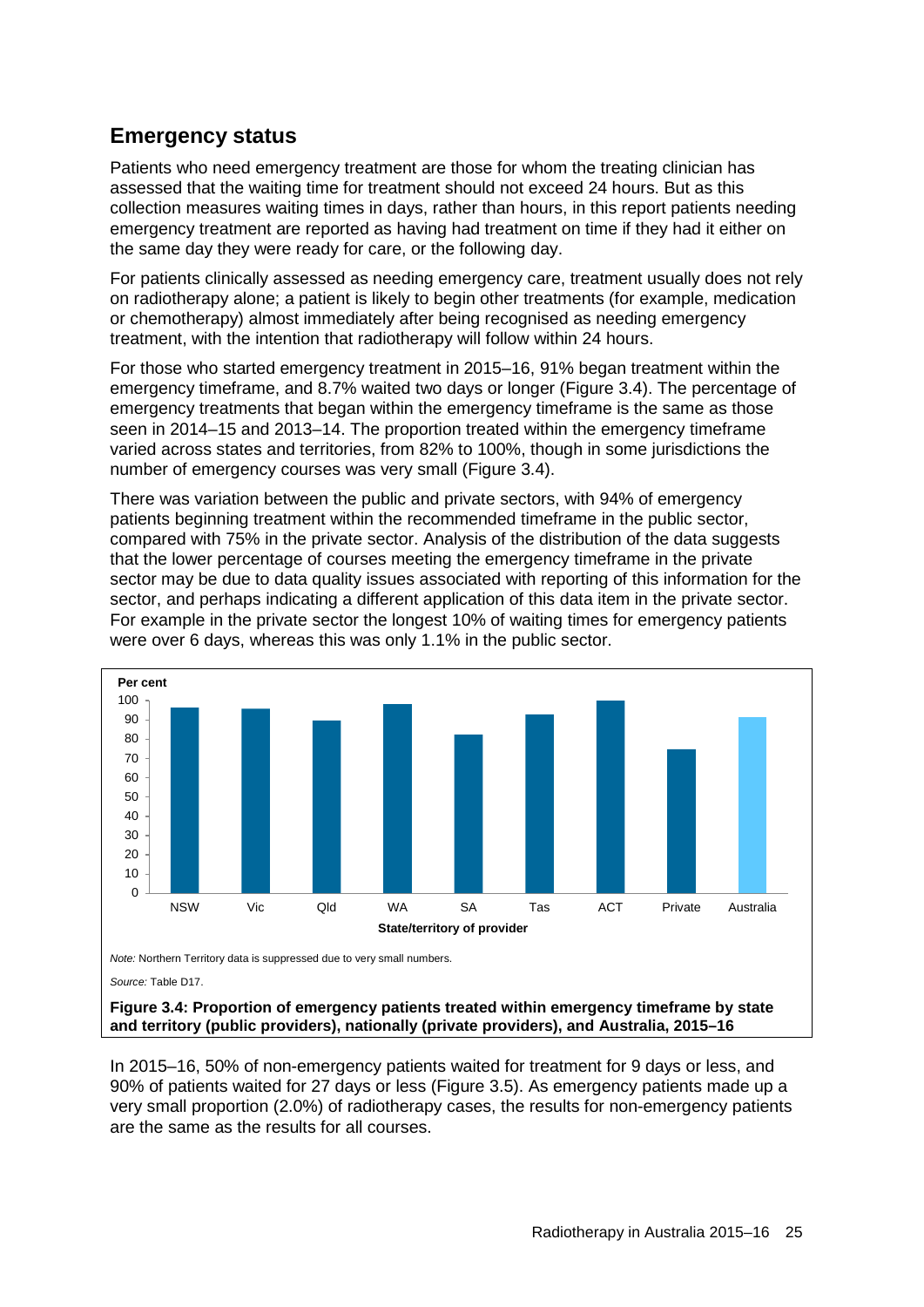The median waiting times across states and territories (for public sector providers) varied from 6 to 15 days, and 90% of non-emergency courses started within a range of 16 to 30 days [\(Table](#page-55-2) D18).



In the private sector, 50% of non-emergency patients waited for treatment for 6 days or less, while 90% of patients waited 20 days or less.

# <span id="page-33-0"></span>**Principal diagnosis**

The majority of radiotherapy treatment is delivered to treat cancer. Figures 3.6 and 2.7 present waiting times for radiotherapy for the five most frequently reported cancers and secondary cancers in the NRWTD for males and females, respectively. For those principal diagnoses that appear in the lists for both males and females (lung cancer, colorectal cancer, lymphoma, and secondary cancers) there is little difference between waiting times for males and females. The data should be treated with caution given the apparent data quality issues associated with the reporting of principal diagnosis data (see 'Principal diagnosis' section in Chapter 2).

For males, the longest waiting times at the 50th percentile were for head and neck cancers (17 days), while the longest waiting times at the 90th percentile was for prostate cancer (29 days) (Figure 3.7). For females, the longest waiting times at the 50th percentile were for colorectal cancer (12 days), and at the 90th percentile, it was for breast cancer (28 days) (Figure 3.7).

For both males and females, the shortest waiting times at both the 50th and 90th percentiles were for secondary cancers and lung cancer—50% were treated within 7 days for both lung cancer and secondary cancers.

A small number of non-cancer conditions are treated with radiotherapy. Of these non-cancer cases, 50% started treatment within 5 days, and 90% within 62 days (non-cancer codes are ICD-10-AM principal diagnosis codes that are not between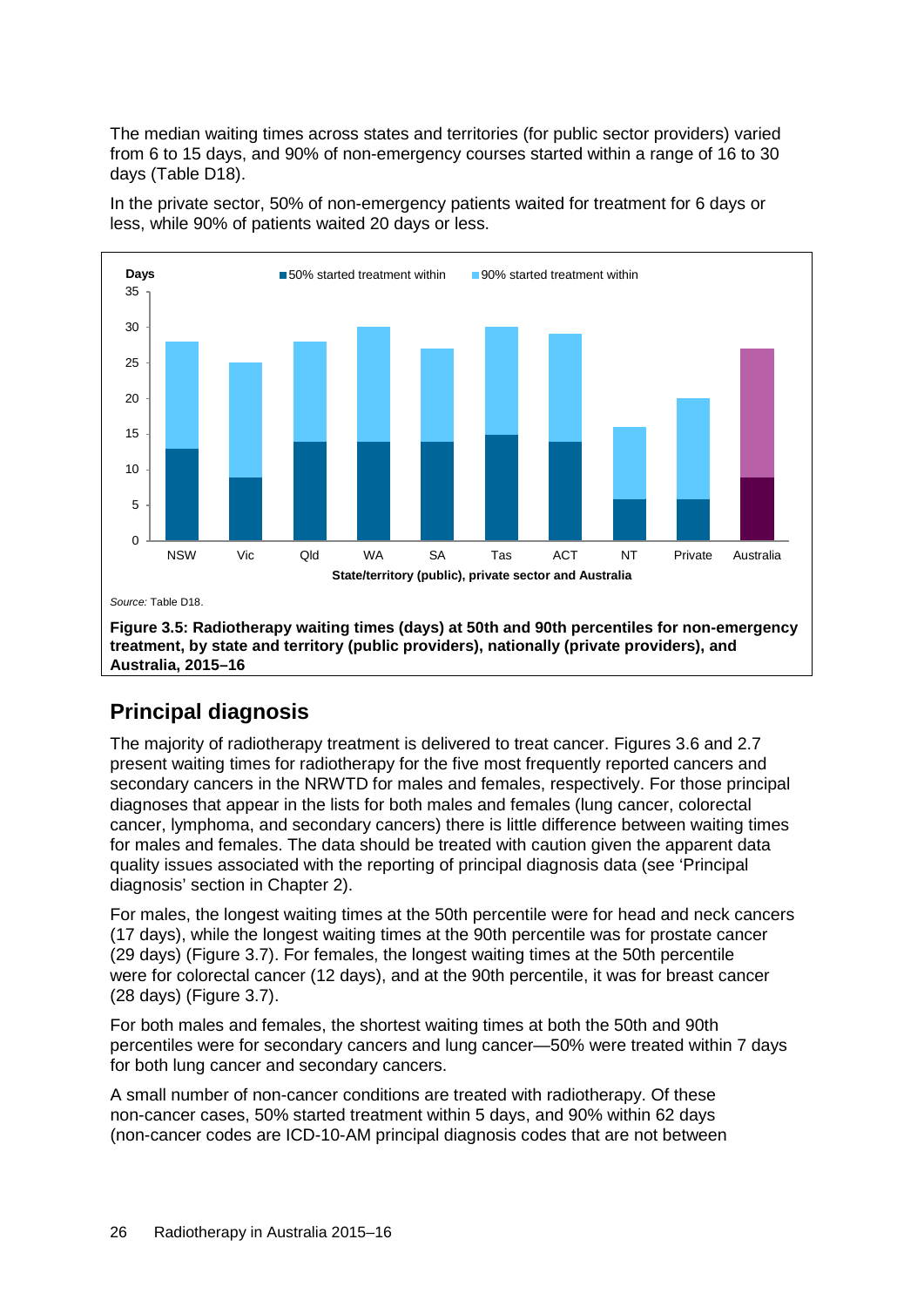

C00 and D48 (cancer codes) or other non-diagnosis codes such as Z codes—which are considered 'not stated').

<span id="page-34-0"></span>

<span id="page-34-1"></span>**Figure 3.7: Radiotherapy waiting times (days) at 50th and 90th percentiles for the top five cancers for which radiotherapy was provided, females, 2015–16**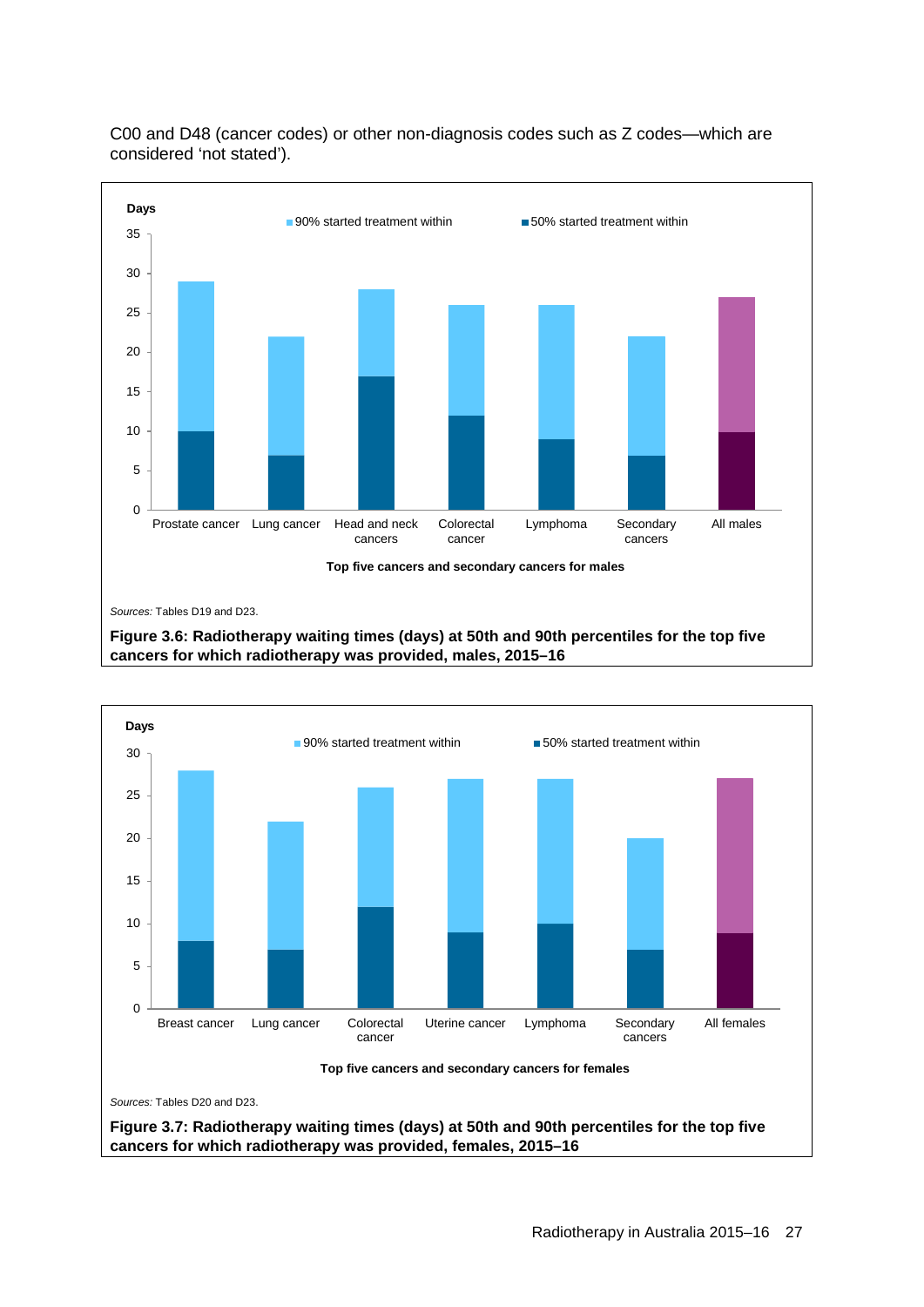### **Relationship between intention of treatment and principal diagnosis**

There is a relationship between the intention of treatment and principal diagnosis. For example, certain types of cancer are more likely than others to be treated palliatively (lung cancer and secondary cancers), while others are more likely to be treated curatively (breast cancer and head and neck cancers).

Tables [D21](#page-56-1) and [D22](#page-57-1) show waiting times at the 50th and 90th percentiles by principal diagnosis (the five most frequently reported cancers and secondary cancers) and intention of treatment, for males and females, respectively.

Median waiting times for males being treated for prostate cancer were 15 days when curative, and 6 days when palliative. Median waiting times for females being treated for breast cancer were 10 days when curative, and 5 days when palliative. This may indicate that the intention of treatment has more influence on waiting time than the principal diagnosis.

# <span id="page-35-0"></span>**3.3 Patient demographics**

## **Sex and age**

Nationally, males and females were treated within very similar timeframes, with some variation across states and territories [\(Table](#page-57-0) D23).

Among public sector providers, median waiting times for males varied between 6 and 15 days, and for females the range was between 5 and 15 days.

For both males and females receiving treatment in the private sector, 50% were treated within 6 days, compared with 13 for males and 12 days for females in the public sector.

Although waiting times varied across the age groups, 50% of patients waited between 7 days (for those aged 20–39) and 10 days (for those aged 60–89), while 90% of patients waited between 22 days (for those aged 0–19) and 25–27 days for all other age groups [\(Table D24\)](#page-58-0).

<span id="page-35-1"></span>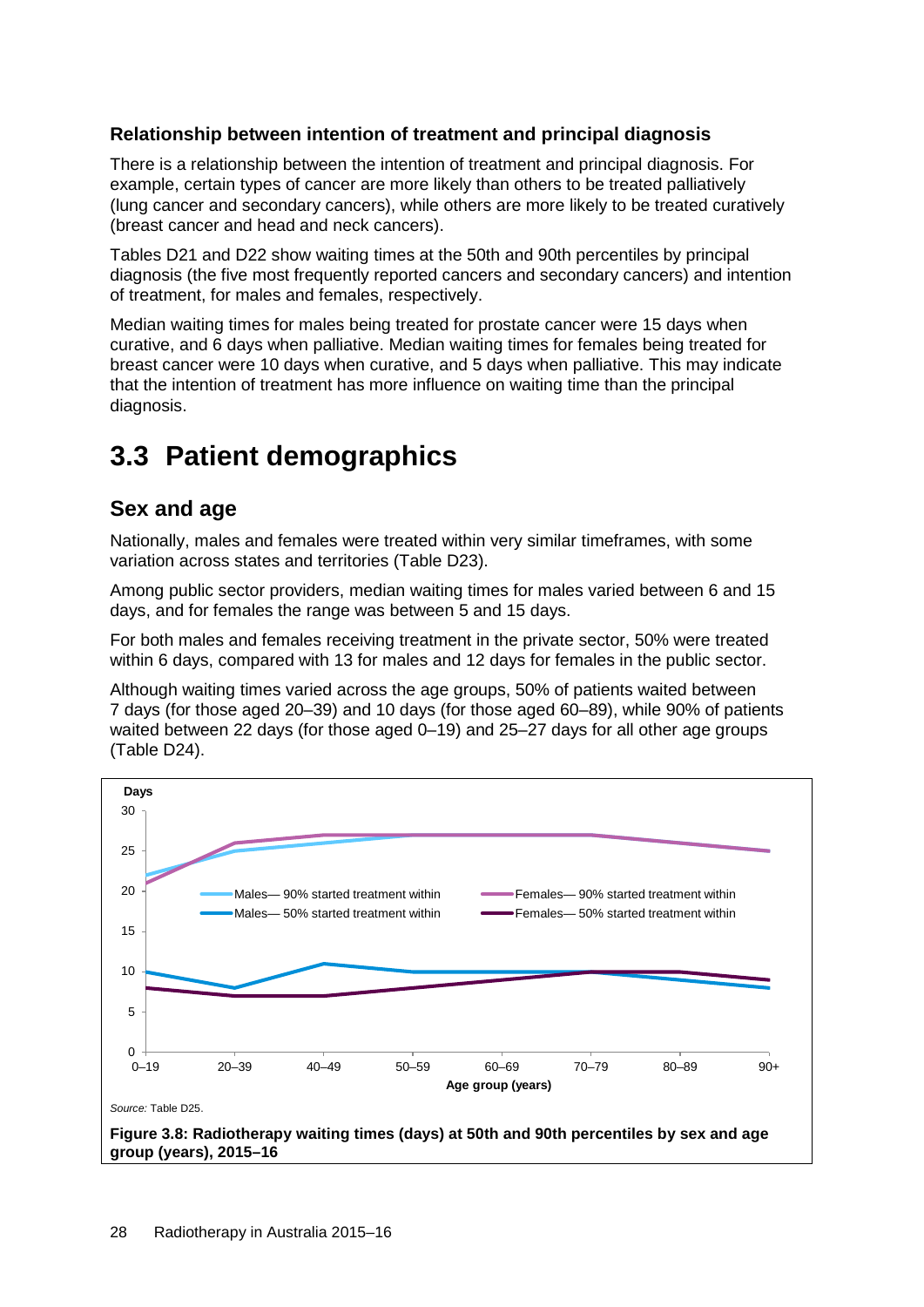## **Indigenous status**

Overall, Aboriginal or Torres Strait Islander patients had lower waiting times than non-Indigenous patients—50% of Indigenous patients waited for treatment 8 days or less (compared with 11 days or less for non-Indigenous patients), and 90% of Indigenous patients waited 25 days or less (compared with 28 days for non-Indigenous patients) [\(Table](#page-59-0) D26).

Shorter waiting times for Indigenous patients may, in part, reflect a disproportionately high percentage of radiotherapy courses delivered to Indigenous Australians in the Northern Territory, where overall waiting times for radiotherapy were shorter than other jurisdictions—in the Northern Territory, 17% of courses were delivered to Indigenous Australians compared with 0.8% of courses delivered nationwide.

Indigenous patients were also more likely than non-Indigenous patients to receive radiotherapy for palliative care, which made up 47% of care delivered to Indigenous Australians compared with 38% for non-Indigenous Australians. Due to the extent of missing data, as well as data quality concerns (as outlined in Chapter 2, Table 2.3), these results should be interpreted with caution.

## **Area of usual residence**

Area-of-residence data available in this collection enables reporting on the remoteness and socioeconomic position of the area where a patient usually lives (see Section 2.3 for an explanation of the limitations inherent in using area-of-usual-residence data).

Differences between distributions of services across sectors should be kept in mind when considering differences in waiting times by remoteness and socioeconomic position. For example, people who usually reside in an area classified as the highest socioeconomic position are more likely to attend private providers, who have lower overall waiting times.

### **Remoteness areas**

Figure 3.9 shows waiting times for patients based on the remoteness area in which they usually live (see [Box 2.1](#page-16-0) for a description of the remoteness area categories). People who lived in *Remote* areas had lower reported median waiting times (8 days) compared with those living in the other geographic areas, the highest being *Inner Regional* at 12 days. At the 90th percentile, waiting times for all geographic areas were 27 days, except for *Very remote* areas, where the waiting time was 26 days.

For people who live in *Remote* areas, these data may not give a comparable picture of how long they wait for radiotherapy—there may be different treatment pathways, possibly involving waiting for radiation oncologists who visit remote areas regularly, or having to make arrangements to visit treatment sites elsewhere.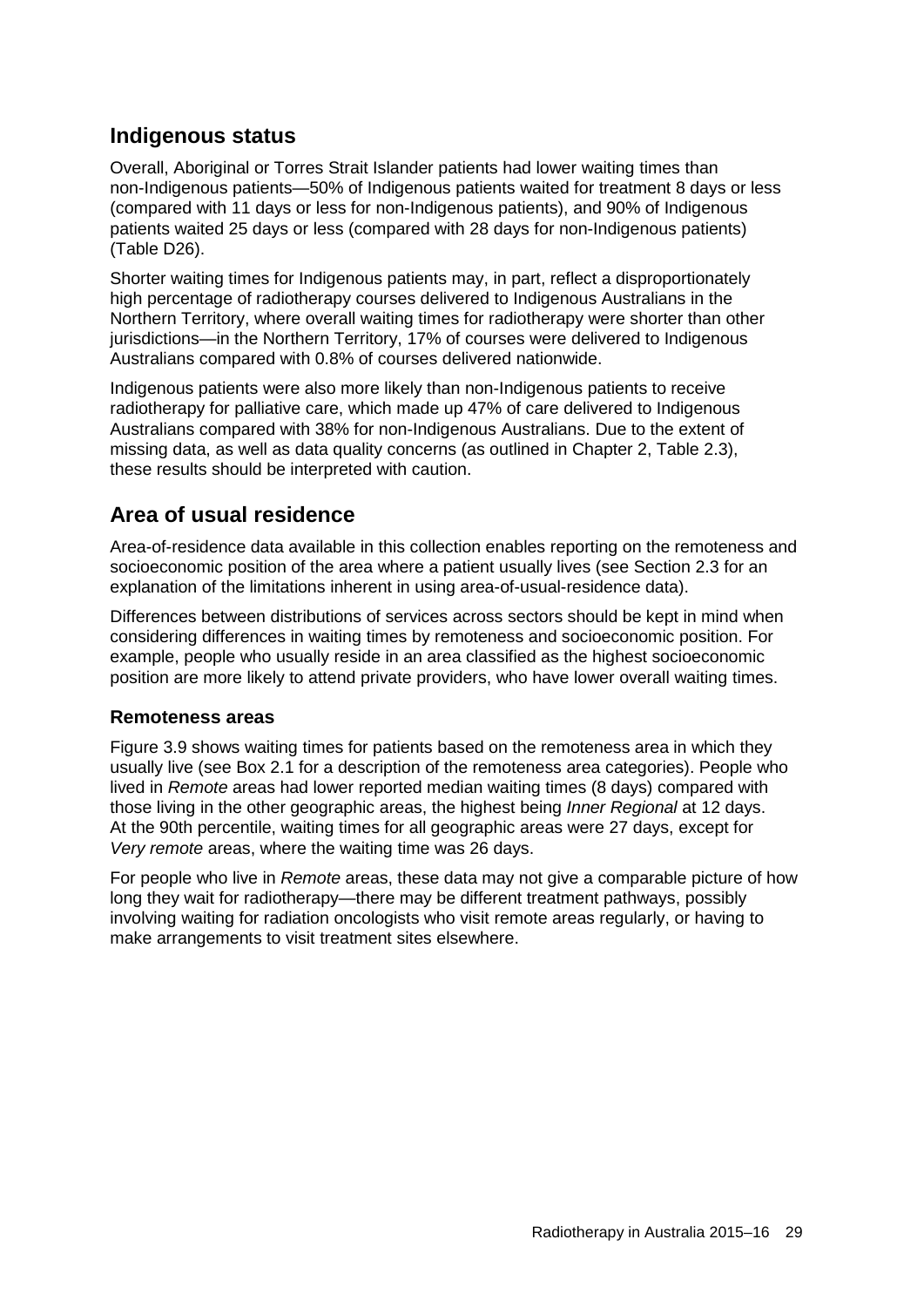

### <span id="page-37-0"></span>**Socioeconomic position**

Figure 3.10 presents waiting times by socioeconomic position. Fifth 1 represents the areas of lowest socioeconomic position in Australia, and fifth 5 the areas of highest socioeconomic position (see [Box 2.3](#page-27-0) for an explanation of socioeconomic position).

Nationally, the lowest median waiting time was for patients living in the fifth with the highest socioeconomic position (8 days). Waiting times increased as socioeconomic position decreased, with the two lowest socioeconomic fifths waiting the longest time (11 days). At the 90th percentile, patients in all areas were treated within 27 days.

<span id="page-37-1"></span>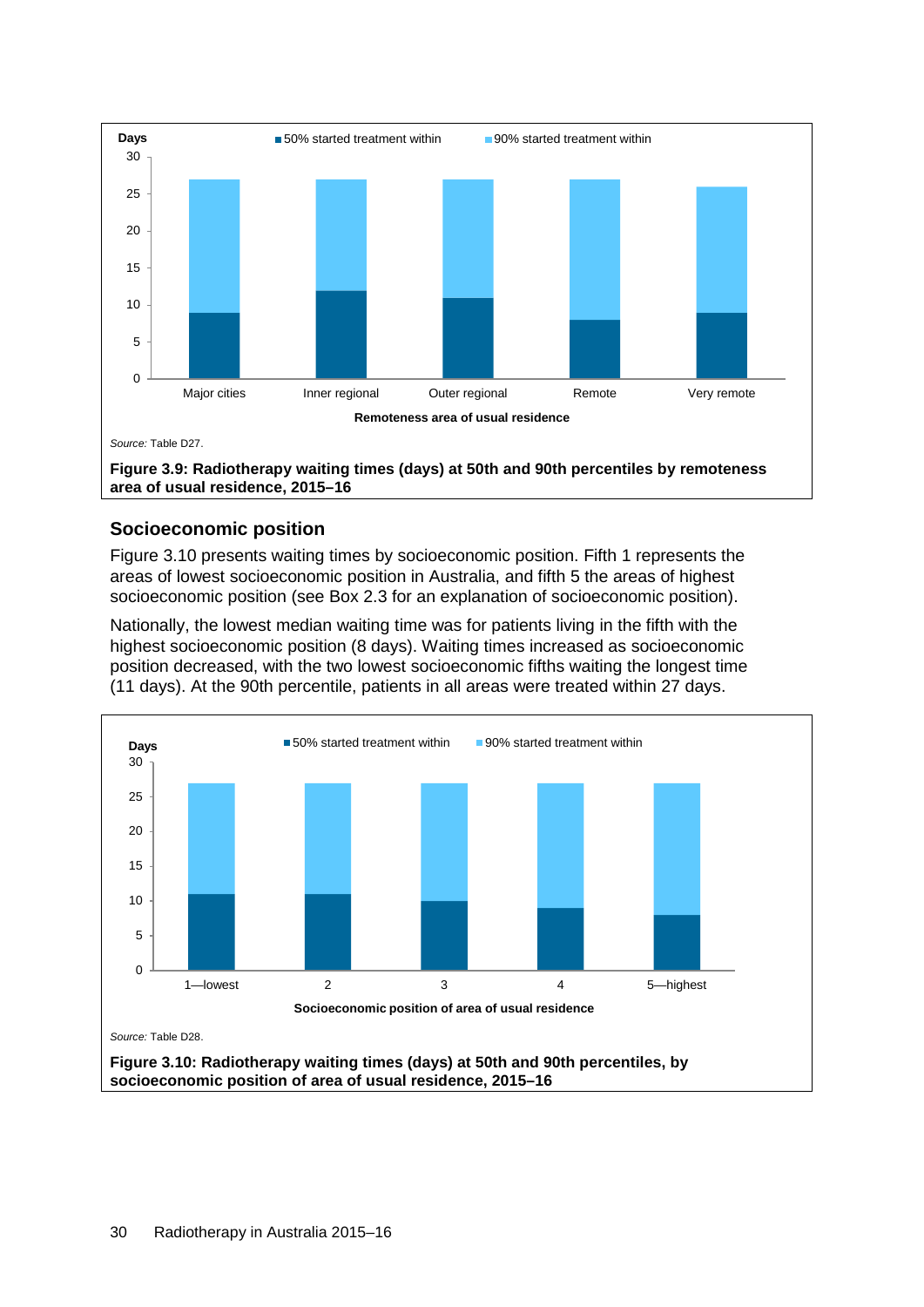# <span id="page-38-0"></span>**Appendix A: Participating radiotherapy providers**

<span id="page-38-1"></span>**Table A1: Radiotherapy service providers in Australia, by public/private provider status and participation status, 2013–14, 2014–15, and 2015–16**

|                                                                          | <b>Public</b><br>provider | <b>Private</b><br>provider | 2013-14 | $2014 - 15$ | 2015-16 |
|--------------------------------------------------------------------------|---------------------------|----------------------------|---------|-------------|---------|
| <b>New South Wales</b>                                                   |                           |                            |         |             |         |
| Blacktown Cancer and Haematology Centre                                  | ✓                         |                            |         |             |         |
| <b>Calvary Mater Newcastle</b>                                           | ✓                         |                            |         |             |         |
| Central Coast Cancer Centre (Gosford Hospital)                           |                           |                            |         |             |         |
| Central West Cancer Service (Orange Base Hospital)                       |                           |                            |         |             |         |
| Chris O'Brien Lifehouse (Sydney) <sup>(a)</sup>                          |                           | ✓                          |         |             |         |
| Crown Princess Mary Cancer Centre (Westmead Hospital,<br>Sydney)         |                           |                            |         |             |         |
| Genesis CancerCare Hurstville (Waratah Private Hospital)                 |                           | ✓                          |         |             |         |
| Genesis CancerCare, Macquarie University Hospital<br>(Sydney)            |                           |                            |         |             |         |
| Genesis CancerCare, Newcastle (Lake Macquarie Private<br>Hospital)       |                           | ✓                          |         |             |         |
| Genesis CancerCare St Vincent's Clinic (Sydney) <sup>(b)</sup>           |                           |                            |         |             |         |
| Genesis CancerCare, The Mater Hospital (Sydney)                          |                           | ✓                          |         |             |         |
| Illawarra Cancer Care Centre (Wollongong Hospital)                       |                           |                            |         |             |         |
| Liverpool Cancer Therapy Centre                                          |                           |                            |         |             |         |
| Macarthur Cancer Therapy Centre (Campbelltown<br>Hospital)               |                           |                            |         |             |         |
| Mid North Coast Cancer Institute, Coffs Harbour                          |                           |                            |         |             |         |
| Mid North Coast Cancer Institute, Port Macquarie                         |                           |                            |         |             |         |
| Nepean Cancer Care Centre                                                |                           |                            |         |             |         |
| North Coast Cancer Institute (Lismore Base Hospital)                     |                           |                            |         |             |         |
| North West Cancer Centre (Tamworth Hospital)                             |                           |                            |         |             |         |
| Prince of Wales Hospital (Sydney)                                        | ✓                         |                            |         |             |         |
| Radiation Oncology Centres, Gosford                                      |                           |                            |         |             |         |
| Radiation Oncology Centres, Wahroonga                                    |                           |                            |         |             |         |
| Riverina Cancer Care Centre (Wagga Wagga)                                |                           |                            |         |             |         |
| Royal Prince Alfred Hospital (Sydney) <sup>(a)</sup>                     |                           |                            |         |             |         |
| Royal North Shore Hospital (Sydney)                                      |                           |                            |         |             |         |
| Shoalhaven Cancer Care Centre (Shoalhaven District<br>Memorial Hospital) |                           |                            |         |             |         |
| St George Cancer Care Centre (Sydney)                                    |                           |                            |         |             |         |
| St Vincent's Hospital (Sydney) <sup>(b)</sup>                            |                           |                            |         |             |         |

*(continued)*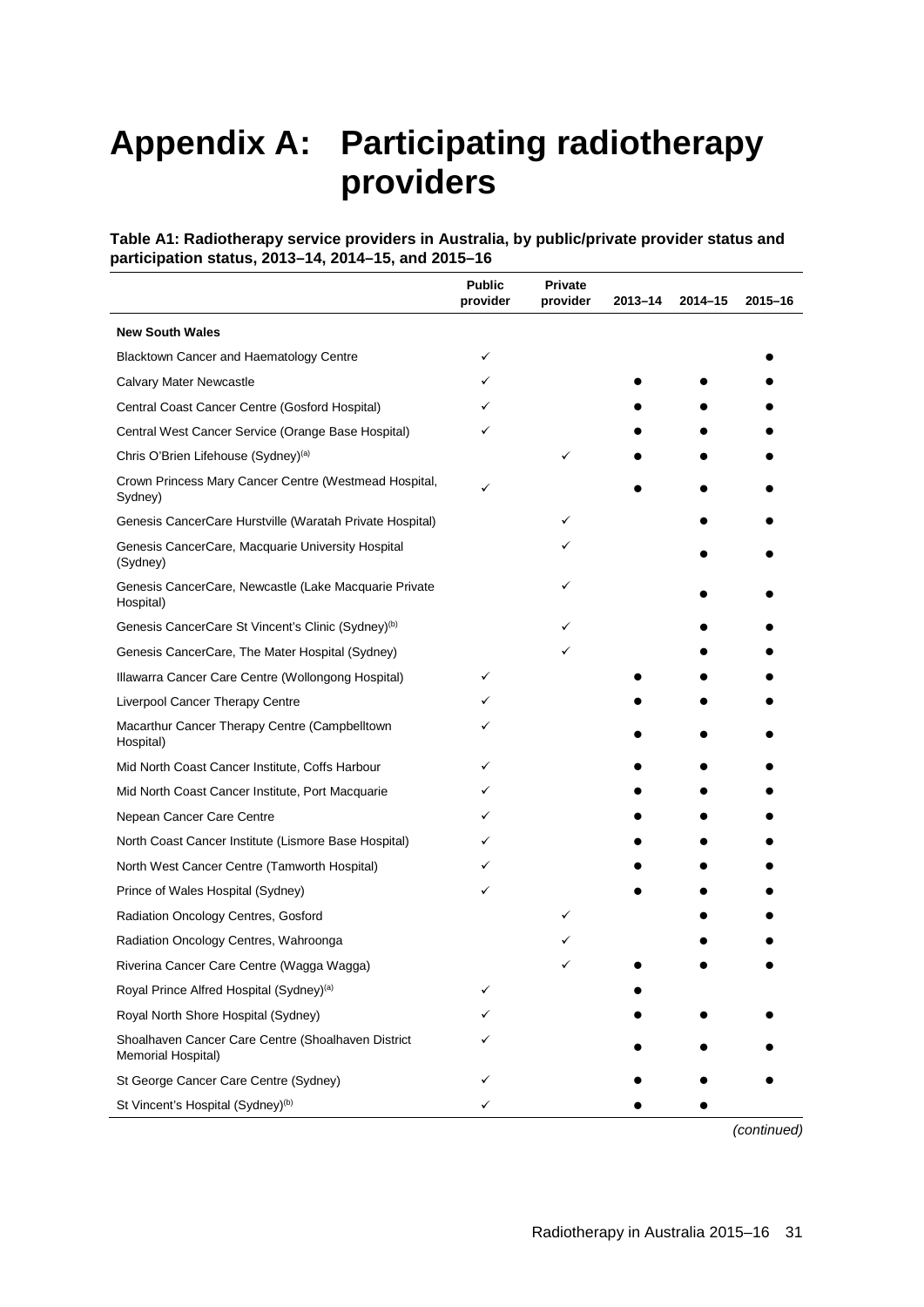### **Table A1 (continued): Radiotherapy service providers in Australia, by public/private provider status and participation status, 2013–14, 2014–15, and 2015–16**

|                                                                                                | <b>Public</b><br>provider | Private<br>provider | $2013 - 14$ | 2014-15 | 2015-16 |
|------------------------------------------------------------------------------------------------|---------------------------|---------------------|-------------|---------|---------|
| <b>Victoria</b>                                                                                |                           |                     |             |         |         |
| Andrew Love Cancer Centre (University Hospital, Geelong)                                       | ✓                         |                     |             |         |         |
| Austin Radiation Oncology Centre, Olivia Newton-John<br>Cancer and Wellness Centre (Melbourne) | ✓                         |                     |             |         |         |
| <b>Ballarat Austin Radiation Oncology Centre</b>                                               | ✓                         |                     |             |         |         |
| Epworth Radiation Oncology, Freemasons (Melbourne)                                             |                           |                     |             |         |         |
| Epworth Radiation Oncology, Richmond                                                           |                           | ✓                   |             |         |         |
| Peter MacCallum Cancer Centre, Bendigo (Bendigo<br>Radiotherapy Centre)                        | ✓                         |                     |             |         |         |
| Peter MacCallum Cancer Centre, Box Hill (Epworth Eastern<br>Medical Centre)                    | ✓                         |                     |             |         |         |
| Peter MacCallum Cancer Centre, East Melbourne                                                  |                           |                     |             |         |         |
| Peter MacCallum Cancer Centre, Moorabbin (Monash<br>Medical Centre)                            |                           |                     |             |         |         |
| Peter MacCallum Cancer Centre, Sunshine (Sunshine<br>Hospital Radiation Therapy Centre)        | ✓                         |                     |             |         |         |
| Radiation Oncology Victoria, Casey (Casey Radiation<br>Oncology Centre)                        |                           |                     |             |         |         |
| Radiation Oncology Victoria, Epping (Epping Medical and<br>Specialist Centre)                  |                           |                     |             |         |         |
| Radiation Oncology Victoria, Frankston (Frankston Private)                                     |                           |                     |             |         |         |
| Radiation Oncology Victoria, Murray Valley (Murray Valley<br>Private Hospital, Wodonga)        |                           |                     |             |         |         |
| Radiation Oncology Victoria, Ringwood (Ringwood Private<br>Hospital)                           |                           | ✓                   |             |         |         |
| Radiation Oncology Victoria, Western (Western Private<br>Hospital, Footscray)                  |                           | ✓                   |             |         |         |
| William Buckland Radiotherapy Centre, Gippsland (La Trobe<br>Regional Hospital, Traralgon)     |                           |                     |             |         |         |
| William Buckland Radiotherapy Centre, The Alfred Hospital<br>(Melbourne)                       | ✓                         |                     |             |         |         |
| Queensland                                                                                     |                           |                     |             |         |         |
| Cairns Base Hospital <sup>(c)</sup>                                                            |                           |                     |             |         |         |
| Genesis CancerCare, Chermside (Brisbane)                                                       |                           | ✓                   |             |         |         |
| Genesis CancerCare, Nambour (Sunshine Coast)                                                   |                           |                     |             |         |         |
| Genesis CancerCare, Tugun (Gold Coast)                                                         |                           |                     |             |         |         |
| Genesis CancerCare, Southport (Gold Coast)                                                     |                           |                     |             |         |         |
| Genesis CancerCare, Wesley (Brisbane)                                                          |                           |                     |             |         |         |
| Gold Coast University Hospital <sup>(d)</sup>                                                  |                           |                     |             |         |         |
| Princess Alexandra Hospital (Brisbane)                                                         |                           |                     |             |         |         |

*(continued)*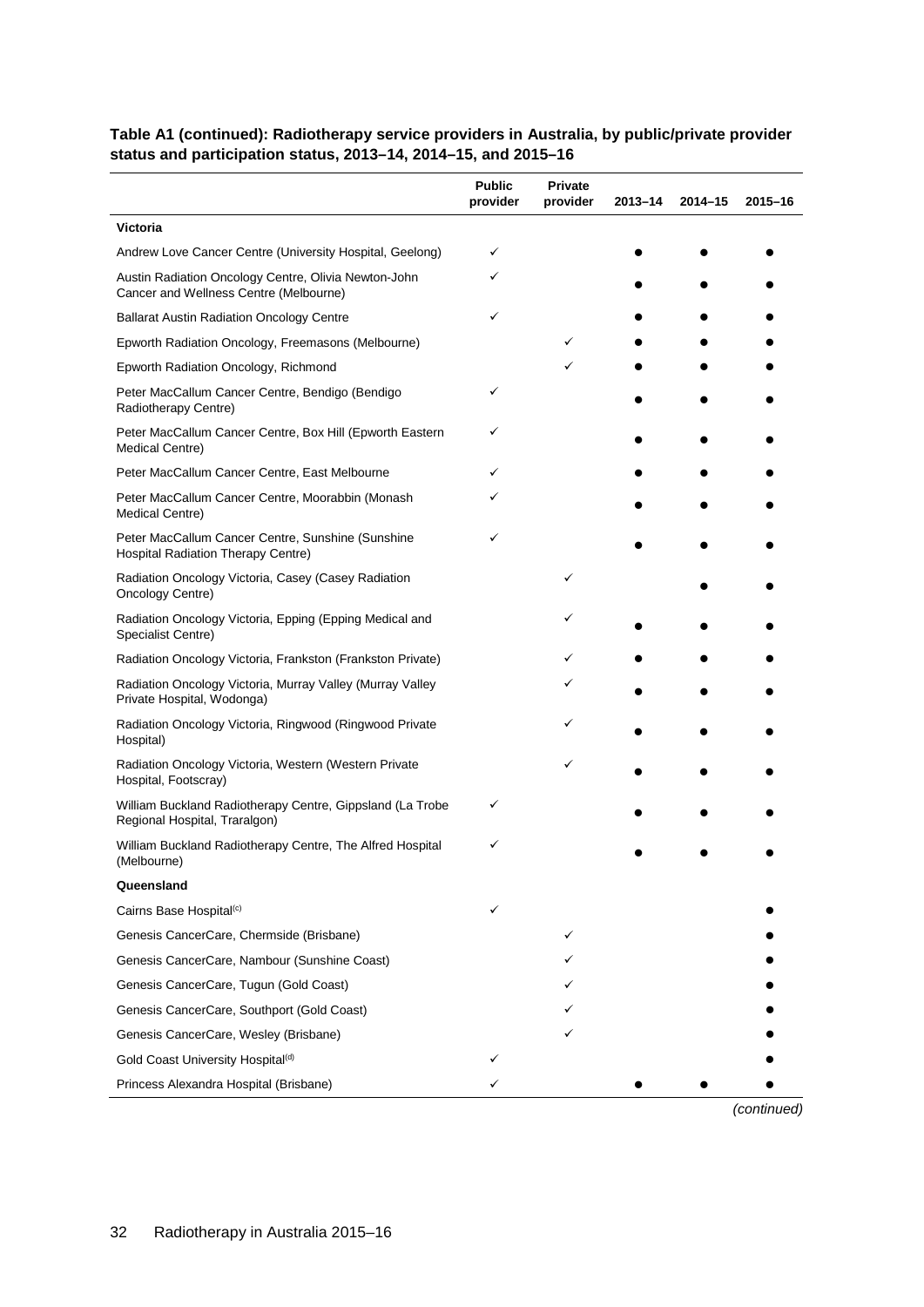|                                                                               | <b>Public</b><br>provider | Private<br>provider | $2013 - 14$ | $2014 - 15$ | $2015 - 16$ |
|-------------------------------------------------------------------------------|---------------------------|---------------------|-------------|-------------|-------------|
| Radiation Oncology at the Mater Centre (Brisbane) <sup>(e)</sup>              | ✓                         |                     |             |             |             |
| Radiation Oncology Centres, Toowoomba <sup>(f)</sup>                          |                           | ✓                   |             |             |             |
| Radiation Oncology Centres, Bundaberg                                         |                           | ✓                   |             |             |             |
| Radiation Oncology Centres, Cairns <sup>(c)(f)</sup>                          |                           |                     |             |             |             |
| Radiation Oncology Centres, Fraser Coast                                      |                           |                     |             |             |             |
| Radiation Oncology Centres, Gold Coast <sup>(d)(f)</sup>                      |                           |                     |             |             |             |
| Radiation Oncology Centres, Maroochydore <sup>(g)</sup>                       |                           |                     |             |             |             |
| Radiation Oncology Centres, Springfield                                       |                           |                     |             |             |             |
| Rockhampton Hospital <sup>(h)</sup>                                           | ✓                         |                     |             |             |             |
| Royal Brisbane and Women's Hospital                                           |                           |                     |             |             |             |
| <b>Townsville Hospital</b>                                                    |                           |                     |             |             |             |
| <b>Western Australia</b>                                                      |                           |                     |             |             |             |
| <b>Bunbury Hospital</b>                                                       |                           |                     |             | $\circ$     |             |
| Fiona Stanley Hospital (Perth)                                                |                           |                     |             | $\circ$     |             |
| Royal Perth Hospital                                                          |                           |                     |             | $\circ$     |             |
| Sir Charles Gairdner Hospital (Perth)                                         |                           |                     |             |             |             |
| GenesisCare, Shenton House (Joondalup)                                        |                           |                     |             |             | O           |
| GenesisCare, Wembley (Perth)                                                  |                           |                     |             |             | O           |
| <b>South Australia</b>                                                        |                           |                     |             |             |             |
| GenesisCare, Adelaide (St Andrew's Hospital)                                  |                           |                     |             |             |             |
| GenesisCare, Bedford Park (Flinders Private Hospital,<br>Adelaide)            |                           |                     |             |             |             |
| GenesisCare, Elizabeth Vale (Calvary Central Districts<br>Hospital, Adelaide) |                           |                     |             |             |             |
| GenesisCare, Kurralta Park (Tennyson Centre, Adelaide)                        |                           |                     |             |             |             |
| Lyell McEwin Hospital <sup>(i)</sup>                                          |                           |                     | $\Omega$    |             |             |
| Royal Adelaide Hospital                                                       |                           |                     | $\circ$     |             |             |
| Tasmania                                                                      |                           |                     |             |             |             |
| Launceston General Hospital                                                   |                           |                     |             |             |             |
| North West Cancer Centre (Burnie)                                             |                           |                     |             |             |             |
| Royal Hobart Hospital                                                         |                           |                     |             |             |             |

### **Table A1 (continued): Radiotherapy service providers in Australia, by public/private provider status and participation status, 2013–14, 2014–15, and 2015–16**

*(continued)*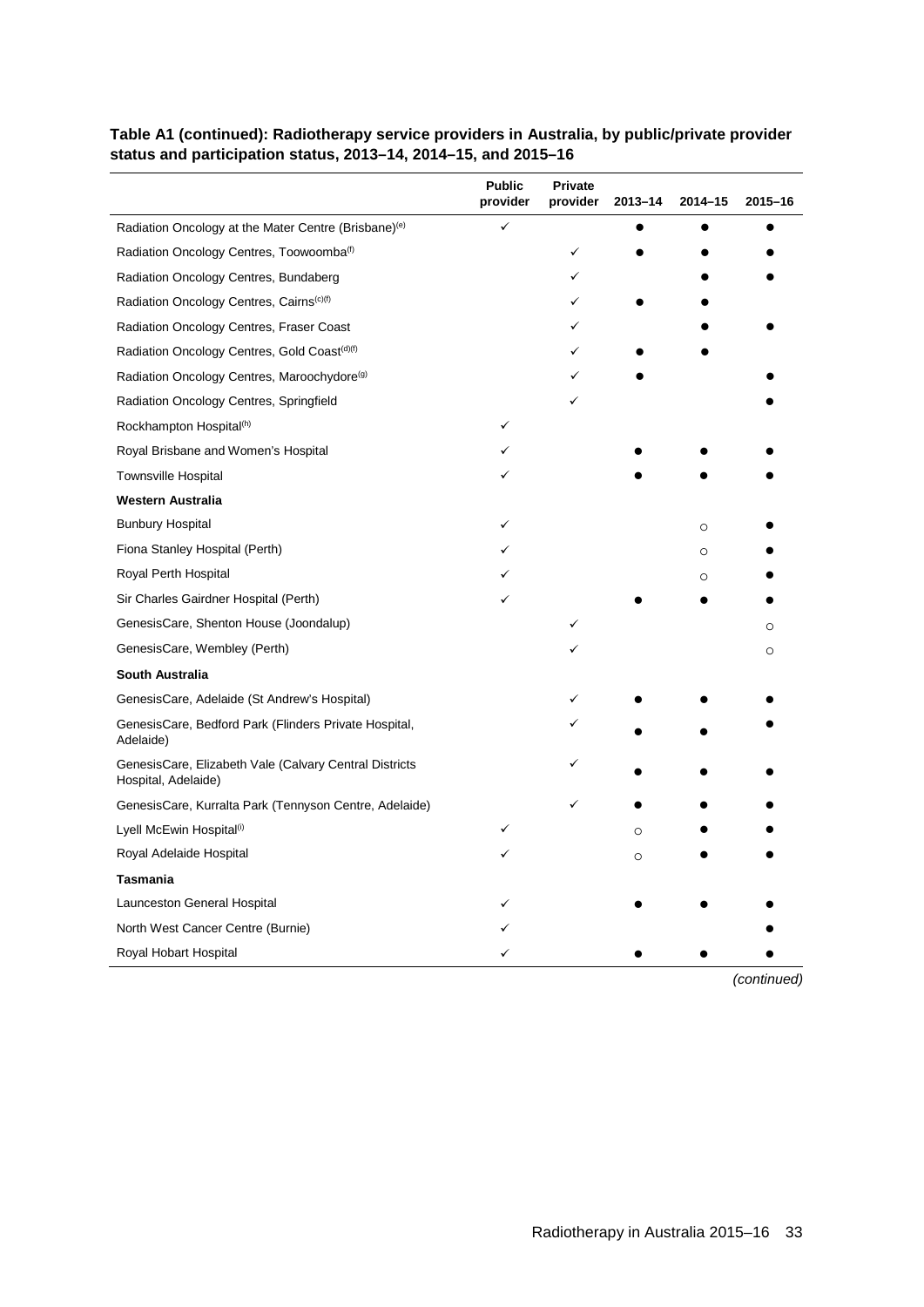#### **Table A1 (continued): Radiotherapy service providers in Australia, by public/private provider status and participation status, 2013–14, 2014–15, and 2015–16**

|                                         | <b>Public</b><br>provider | <b>Private</b><br>provider | 2013-14 | 2014-15 | $2015 - 16$ |
|-----------------------------------------|---------------------------|----------------------------|---------|---------|-------------|
| <b>Australian Capital Territory</b>     |                           |                            |         |         |             |
| The Canberra Hospital                   | ✓                         |                            |         |         |             |
| <b>Northern Territory</b>               |                           |                            |         |         |             |
| Alan Walker Cancer Care Centre (Darwin) | ✓                         |                            |         |         |             |

Activity and waiting times data contributed.

Activity data contributed only.

(a) This site was known as Royal Prince Alfred Hospital (a public provider) until November 2013. In this report, this site is reported as a private provider, but in the 2013–14 report (AIHW 2015), it was treated as a public provider.

(b) In August 2015, this site began a partnership with Genesis CancerCare St Vincent's Clinic (a private provider). In this report, this site is reported as part of Genesis CancerCare St Vincent's Clinic, but in the 2013–14 and 2014–15 reports (AIHW 2015, 2016), it was reported as St Vincent's Hospital (public provider).

(c) This site participated as Radiation Oncology Centres, Cairns (private) in 2013–14 and 2014–15, and as Cairns Base Hospital (public) in 2015–16.

(d) This site participated as Radiation Oncology Centres, Gold Coast (private) in 2013–14 and 2014–1,5 and as Gold Coast University Hospital (public) in 2015–16.

(e) This site participated as part of the Princess Alexandra Hospital in 2013–14.

(f) Known as Radiation Oncology Queensland (ROQ) in 2013–14.

(g) Known as Oceania, Maroochydore in 2013–14.

(h) This site opened 11 days before the end of the reporting period for this data collection, providing fewer than 20 courses of radiotherapy in that time, so data have not been submitted to the collection for 2015–16.

(i) The data for this site were reported as part of the data for the Royal Adelaide Hospital in 2013–14 and 2014–15.

*Notes:* 

- 1. In this report, 'sector' relates to whether the site where treatment is delivered (facility or individual service location) is publicly or privately owned. Private providers under contract to deliver services exclusively to public patients manage some sites, and are considered to be public providers for this report. Some private sites have a contract or partnership arrangement in place to provide services to public patients, but also provide services to private patients. In this report these services are characterised as private, along with services that provide services to private patients only.
- 2. Blank cells indicate years in which that site either did not operate or did not provide data to the collection.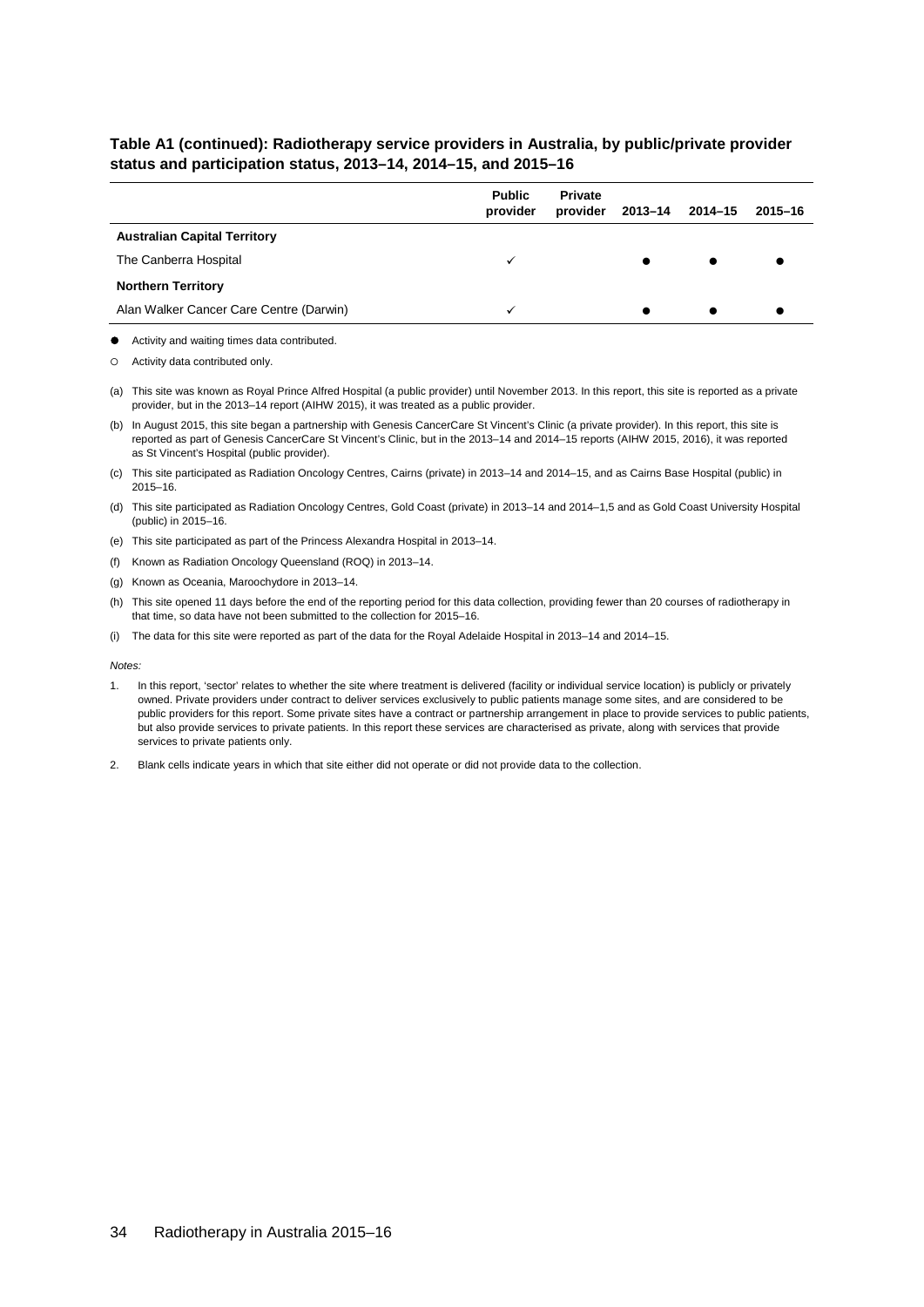# <span id="page-42-0"></span>**Appendix B: Data quality summary**

# **National Radiotherapy Waiting Times Database, 2015‒16**

The National Radiotherapy Waiting Times Database (NRWTD) (METeOR identifier: [598445\)](http://meteor.aihw.gov.au/content/index.phtml/itemId/598445) is a compilation of data supplied to the AIHW based on the Radiotherapy Waiting Times National Minimum Data Set (NMDS) (METeOR identifier: [579304\)](http://meteor.aihw.gov.au/content/index.phtml/itemId/579304), which were collected from participating radiotherapy providers for the period 2015–16. This is the first year of data collection under NMDS arrangements, though data for 2013–14 and 2014–15 were collated as pilot collection data supported by a data set specification.

Each record provides information relating to a course of radiotherapy that began in the reference period (that is, where the waiting period associated with the course of radiotherapy ended in the reference period). Other data collected includes administrative details, patient demographic characteristics and some clinical information, including:

- establishment identifier
- establishment location (Australian Statistical Geography Standard 2011, SA2)
- ready-for-care date
- radiotherapy start date
- person identifier
- emergency status (yes/no)
- intention of treatment (curative, palliative, prophylactic)
- principal diagnosis (ICD-10-AM 9th edition)
- sex
- date of birth
- Indigenous status
- patient area of usual residence (SA2).

### **Summary of key issues**

Reporting by radiotherapy providers for this NMDS was mandatory for public providers; all private providers also participated on a voluntary basis. The way in which data definitions are applied may vary, particularly the setting of the *Ready-for-care date* which influences the reported waiting time for a course of treatment. These differences cannot be resolved or compensated for in this data collection. This may particularly affect comparisons of data across states and territories, and across sectors.

## **Institutional environment**

The Australian Institute of Health and Welfare (AIHW) is a major national agency set up by the Australian Government under the *[Australian Institute of Health and Welfare Act 1987](http://intranet/index.cfm/13%2c591%2c86%2chtml)* to provide reliable, regular and relevant information and statistics on Australia's health and welfare. It is an independent corporate Commonwealth entity established in 1987, governed by a [management Board,](http://www.aihw.gov.au/aihw-board/) and accountable to the Australian Parliament through the Health portfolio.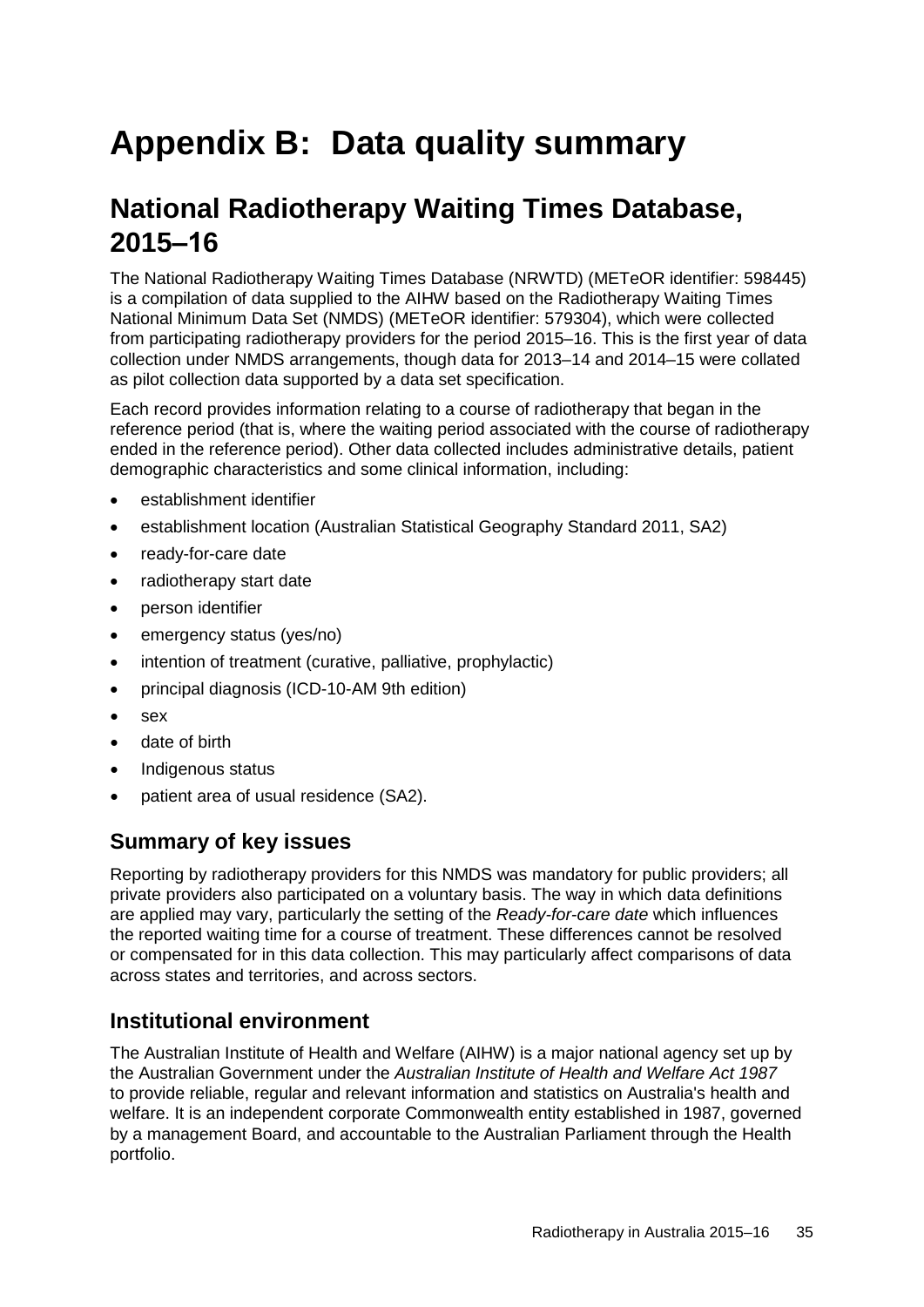The AIHW aims to improve the health and wellbeing of Australians through better health and welfare information and statistics. It collects and reports information on a wide range of topics and issues, ranging from health and welfare expenditure, hospitals, disease and injury, and mental health, to ageing, homelessness, disability and child protection.

The Institute also plays a role in developing and maintaining national metadata standards. This work contributes to improving the quality and consistency of national health and welfare statistics. The Institute works closely with governments and non-government organisations to achieve greater adherence to these standards in administrative data collections to promote national consistency and comparability of data and reporting.

One of the main functions of the AIHW is to work with the states and territories to improve the quality of administrative data and, where possible, to compile national datasets based on data from each jurisdiction, to analyse these datasets and disseminate information and statistics.

The *[Australian Institute of Health and Welfare Act 1987](http://intranet/index.cfm/13%2c591%2c86%2chtml)*, in conjunction with compliance to the *[Privacy Act 1988](http://www.comlaw.gov.au/Details/C2011C00503)*, (Cth) ensures that the data collections managed by the AIHW are kept securely and under the strictest conditions with respect to privacy and confidentiality.

For further information see the AIHW website [<www.aihw.gov.au>](http://www.aihw.gov.au/).

The state and territory health authorities received the data used in this report from public radiotherapy providers. States and territories use these data for service planning, monitoring and internal and public reporting. These public radiotherapy providers may be required to provide data to states and territories through a variety of administrative arrangements, contractual requirements or legislation.

Some private providers that have a contract or partnership arrangement to provide services to public patients were required to participate, while other private providers (that were not obliged by a contract or a partnership agreement to participate) did so voluntarily. Some private providers submitted data directly to the AIHW, while others submitted data through their state or territory health authority.

### **Timeliness**

The reference period for this data set is 2015–16. This includes records for all patients who started a course of radiotherapy between 1 July 2015 and 30 June 2016. These data were first published in June 2017.

### **Accessibility**

The AIHW publishes data from this collection on its website at <www.aihw.gov.au>.

### **Interpretability**

Metadata information for the Radiotherapy Waiting Times NMDS is published in the AIHW's Metadata Online Registry (METeOR) at

<http://meteor.aihw.gov.au/content/index.phtml/itemId/517220>.

## **Relevance**

The Radiotherapy Waiting Times NMDS collects information about the length of time that patients wait for radiotherapy in Australia, and the factors that affect waiting times. Information is also collected on the number of courses of radiotherapy provided and key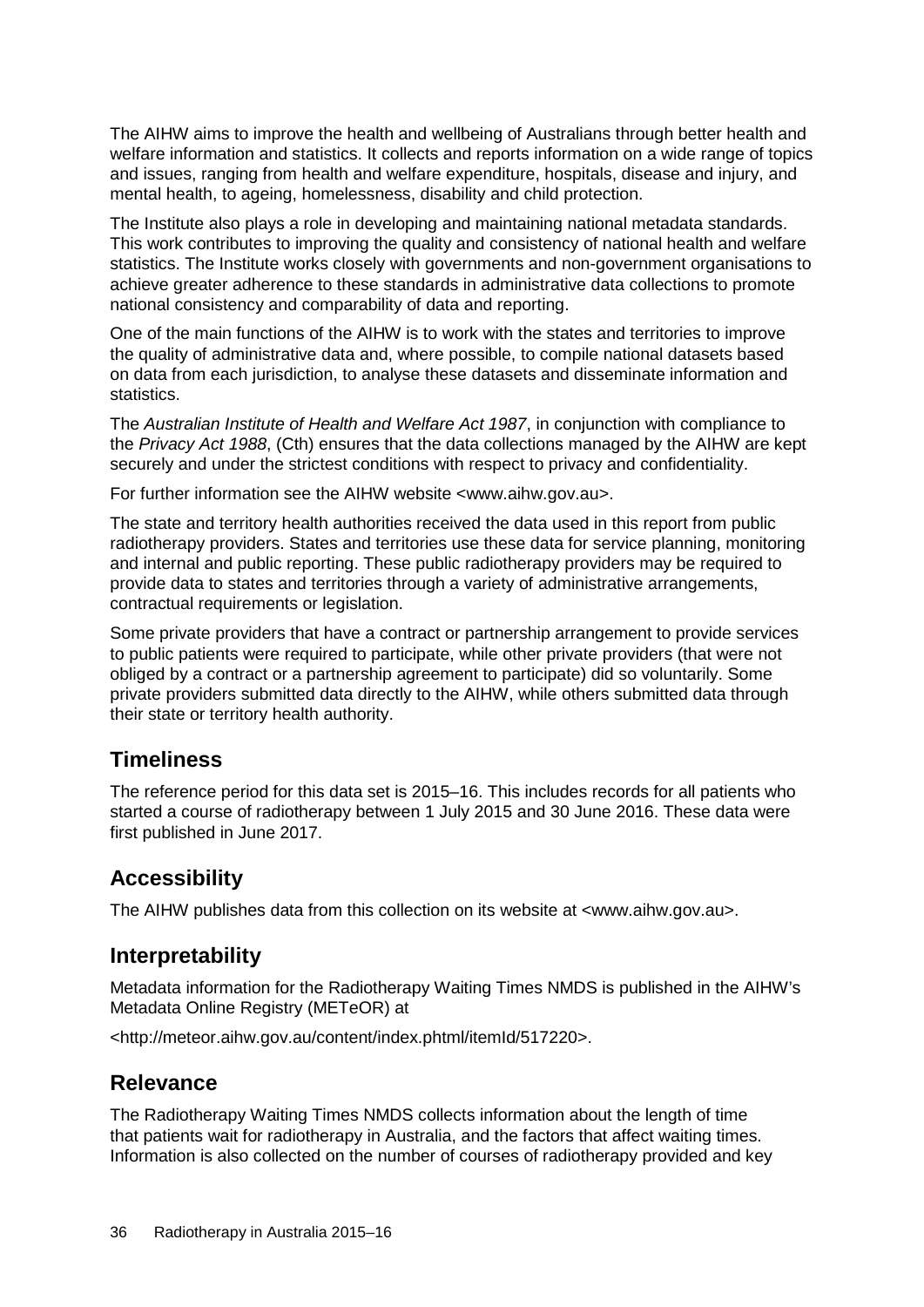demographic and clinical information about the patients who received this treatment. The scope of the NMDS is patients who began a course of radiotherapy in the reporting period in Australia. The scope is restricted to measuring one period of time in a patient's treatment pathway, the time between being assessed as ready for care by a radiation oncologist and commencing treatment. This may not be the only waiting period in a patient's treatment pathway.

The Radiotherapy Waiting Times NMDS was created in response to a request from the Australian health ministers (via the then Australian Health Ministers' Conference) for data on the length of time people in Australia have waited for radiotherapy.

## **Accuracy**

Several quality issues were identified, though it is not possible to quantify their impact:

- For 2015–16, all but one of the 78 public radiotherapy sites, and all 33 private sites operating in Australia provided data for the Radiotherapy Waiting Times NMDS. The one public site that did not provide data began operating only a short period (11 days) before the end of the reference period, providing fewer than 20 courses of radiotherapy in that time. This makes coverage of the radiotherapy courses that began in the reference period effectively 100%.
- Providers are primarily responsible for the quality of the data they provide. But the AIHW does extensive validations on the date received. Data are checked for valid values and logical consistency. Potential errors are queried with data providers at the time data are loaded, and corrections and resubmissions may be made in response to these queries. The AIHW does not adjust data to account for possible data errors or for missing or incorrect values. But 1,884 records with negative or missing waiting times, mostly from the private sector, were disregarded in the calculation of waiting times.
- Reporting by radiotherapy providers for this NMDS was mandatory for public providers, and a high proportion of private providers also participated. The way in which data definitions were applied might vary, particularly the setting of the ready-for-care date, which influences the reported waiting time for a course of treatment. These differences cannot be resolved or compensated for in this data collection. This may particularly affect comparisons of data across states and territories and, across sectors.
- Data from South Australia on intention of treatment should be treated with caution, particularly those on prophylactic courses of treatment. There is likely to be an over-count of prophylactic courses, and an under-count in one or more of the other intention of treatment categories.
- Victoria has noted that there is likely to be some under-count of emergency courses in their jurisdiction. Some codes have been mapped by data providers from local coding systems, such as Emergency status in Victoria. This practice has led to possible under-identification of emergency courses in Victoria.
- Some providers were unable to code patients' area of usual residence using full address details—in these cases most providers mapped from patients' suburb and postcode data to the required statistical area level 2 (SA2) code, a geographical mapping code to which the socioeconomic and remoteness characteristics of the area can be assigned. This method is considered to be sufficient to identify an area of usual residence (ABS 2012).
- Data on Indigenous Australians should be interpreted with caution, as there was a high proportion of courses of radiotherapy for which the Indigenous status of the patient was not reported (39%). Where Indigenous status was reported, no checks on data quality were possible, so data were accepted as submitted by data providers.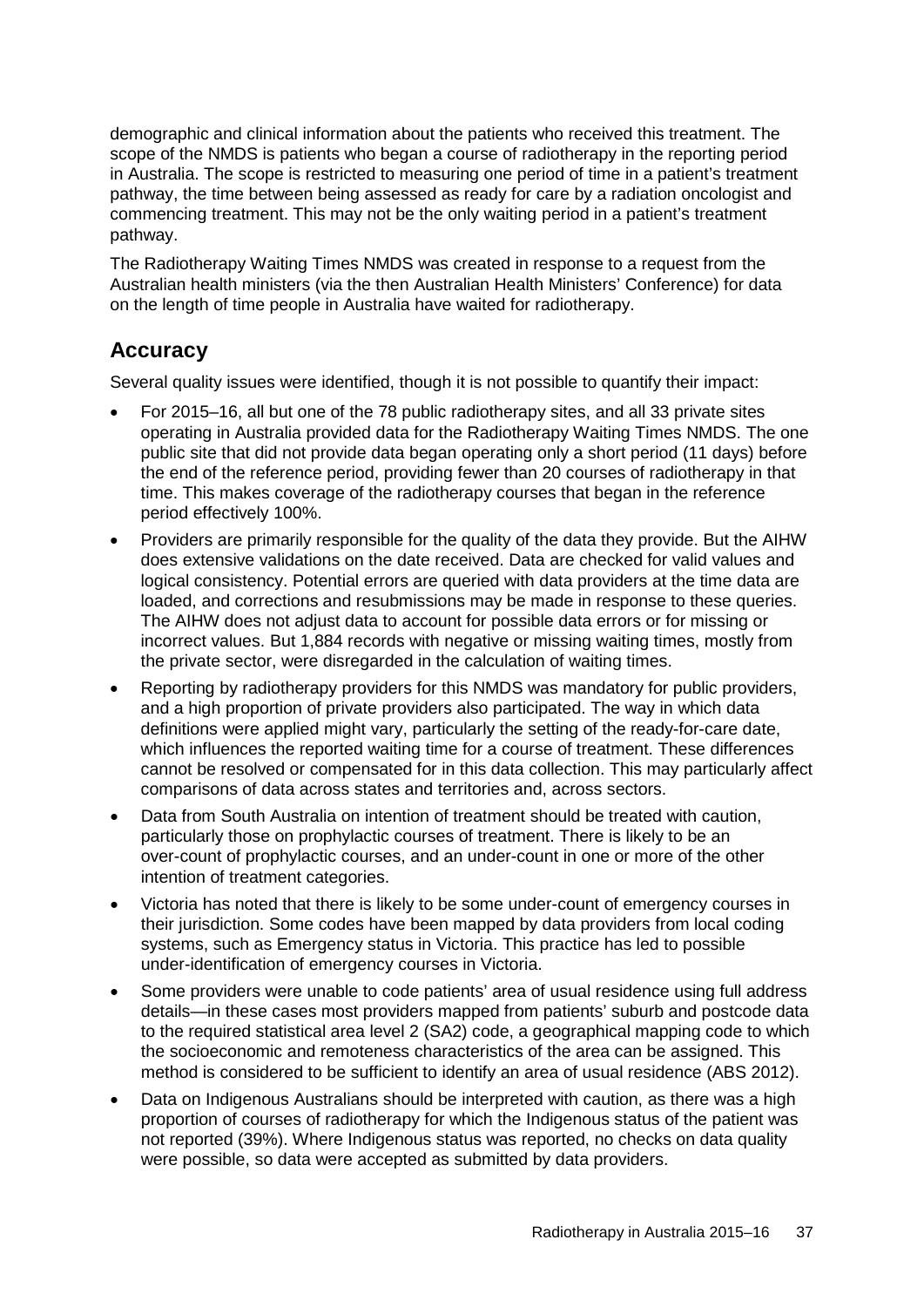- The variation in patterns of principal diagnoses in this report may indicate data quality issues. For example, Victoria reports the primary site of the cancer, rather than the principal diagnosis, and practices and interpretation may also vary across other providers.
- In 2013–14 and 2014–15, data for public and private service providers in Victoria were contributed on a different basis to other data suppliers—Victoria provided data for courses of radiotherapy that ended (not started) in those collection periods. This is as a result of Victoria sourcing data for the pilot data collections from its state-wide radiotherapy data set, which collects data on the basis of course completion. Whilst reported on a different basis, these data are considered broadly equivalent to data contributed by other data suppliers. However some care is needed in comparing 2015–16 data (which was provided for courses that began in the period) with 2014–15 and 2013–14 data for Victorian public providers. In addition, there was an under-count of courses for Victorian public providers in 2013–14, due to the non-inclusion of records where courses started prior to the reference period.
- In 2013–14 and 2014–15, public provider activity in South Australia was under-counted due to technical issues with the data extraction process. Waiting times in South Australia for those years may also have been affected by data quality issues associated with the setting of ready-for-care dates, particularly for breast and prostate cancers. So caution should be used when comparing 2015–16 data with 2014–15 data for South Australia (2013–14 waiting times data for South Australia were not published).

## **Coherence**

Although 2015–16 is the first year of collection of radiotherapy waiting times data as an NMDS, rather than as a pilot collection, the metadata upon which the data collections are based did not change. As a result, the 2013–14, 2014–15, and 2015–16 data collections are broadly comparable. The following differences should be noted:

- participation by private sites rose substantially in the 2015–16 data collection (100%), compared with the 2014–15 collection (76%) and the 2013–14 data collection (47%)
- some care is needed in comparing data for Victorian public providers across years (see 'Accuracy' section in this Appendix).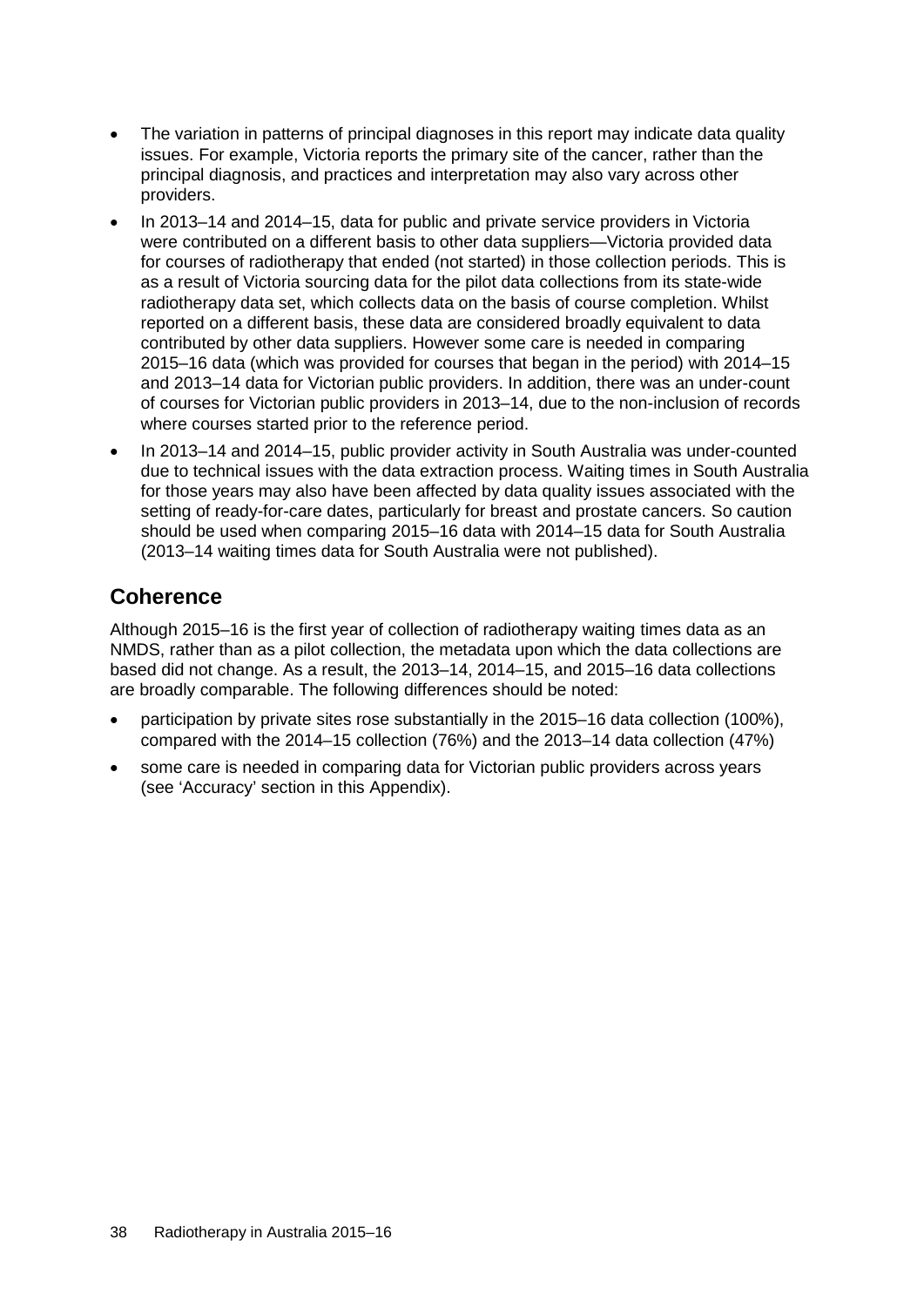# **Appendix C: A typical radiotherapy treatment pathway**

Figure C1 displays many of the dates that occur through a typical radiotherapy treatment pathway. Many components of this treatment pathway could be viewed as contributing to a patient's waiting time. In the NRWTD, the waiting time reported is measured as the time between the date the patient is ready for care to the date the course of radiotherapy began. Factors that are, and are not, expected to influence the ready-for-care date are described in the metadata for *Ready-for-care date* available in the METeOR (METeOR identifier: [448141\)](http://meteor.aihw.gov.au/content/index.phtml/itemId/448141) [<meteor.aihw.gov.au>](http://meteor.aihw.gov.au/).

<span id="page-46-1"></span><span id="page-46-0"></span>

|                                                                                                                                           |                                                             |                                                                       |                                                                        | Sequence of events in general chronological order (some events may occur on the same day) |                                                                                       |                                                                                       |                                                                                       |                                                                                       |                                                                                       |
|-------------------------------------------------------------------------------------------------------------------------------------------|-------------------------------------------------------------|-----------------------------------------------------------------------|------------------------------------------------------------------------|-------------------------------------------------------------------------------------------|---------------------------------------------------------------------------------------|---------------------------------------------------------------------------------------|---------------------------------------------------------------------------------------|---------------------------------------------------------------------------------------|---------------------------------------------------------------------------------------|
|                                                                                                                                           |                                                             |                                                                       |                                                                        |                                                                                           |                                                                                       | Ready-for-care date (may occur throughout this period)                                |                                                                                       |                                                                                       |                                                                                       |
|                                                                                                                                           | Date of<br>diagnosis <sup>(a)</sup>                         | Date referral<br>to radiation<br>oncologist is<br>sent <sup>(a)</sup> | Date referral<br>received by<br>radiation<br>oncologist <sup>(a)</sup> | Date of first<br>radiation<br>oncologist<br>consultation <sup>(a)</sup>                   | Decision-<br>to-treat<br>$date^{(a)}$                                                 | Ready-for<br>-planning<br>date                                                        | Date of<br>booking<br>request                                                         | Simulation<br>and<br>planning                                                         | First<br>treatment<br>date                                                            |
| An<br>unplanned<br>wait can<br>delay this<br>event due to:                                                                                | Staff<br>shortages<br><b>Test result</b><br>delays<br>Other | Staff<br>shortages<br>Referral<br>delays<br>Other                     | Staff<br>shortages<br>Other                                            | Staff<br>shortages<br>Test result<br>delays<br>Other                                      | Staff<br>shortages<br>Test result<br>delays<br>Other                                  | Staff<br>shortages<br>Other                                                           | Staff<br>shortages<br>Linear<br>accelerator<br>delays<br>Other                        | Staff<br>shortages<br>Linear<br>accelerator<br>delays<br>Other                        | Staff<br>shortages<br>Linear<br>accelerator<br>delays<br>Other                        |
| A planned<br>wait can<br>delay this<br>event due to:<br>(a) Referral to, and treatment by, other specialists may also occur at this time. | Patient<br>request                                          | Patient<br>request                                                    | Patient<br>request                                                     | Patient<br>request                                                                        | Patient<br>request, other<br>treatments, or<br>intercurrent<br>illness <sup>(b)</sup> | Patient<br>request, other<br>treatments, or<br>intercurrent<br>illness <sup>(b)</sup> | Patient<br>request, other<br>treatments, or<br>intercurrent<br>illness <sup>(b)</sup> | Patient<br>request, other<br>treatments, or<br>intercurrent<br>illness <sup>(b)</sup> | Patient<br>request, other<br>treatments, or<br>intercurrent<br>illness <sup>(b)</sup> |
| (b) Planned delays should generally occur before the ready-for-care date.                                                                 |                                                             |                                                                       |                                                                        |                                                                                           |                                                                                       |                                                                                       |                                                                                       |                                                                                       |                                                                                       |
| Note: Although this pathway is 'typical', other pathways can also apply.                                                                  |                                                             |                                                                       |                                                                        |                                                                                           |                                                                                       |                                                                                       |                                                                                       |                                                                                       |                                                                                       |
| Figure C1: Typical radiotherapy treatment pathway, by types of delays captured according to waiting period start date                     |                                                             |                                                                       |                                                                        |                                                                                           |                                                                                       |                                                                                       |                                                                                       |                                                                                       |                                                                                       |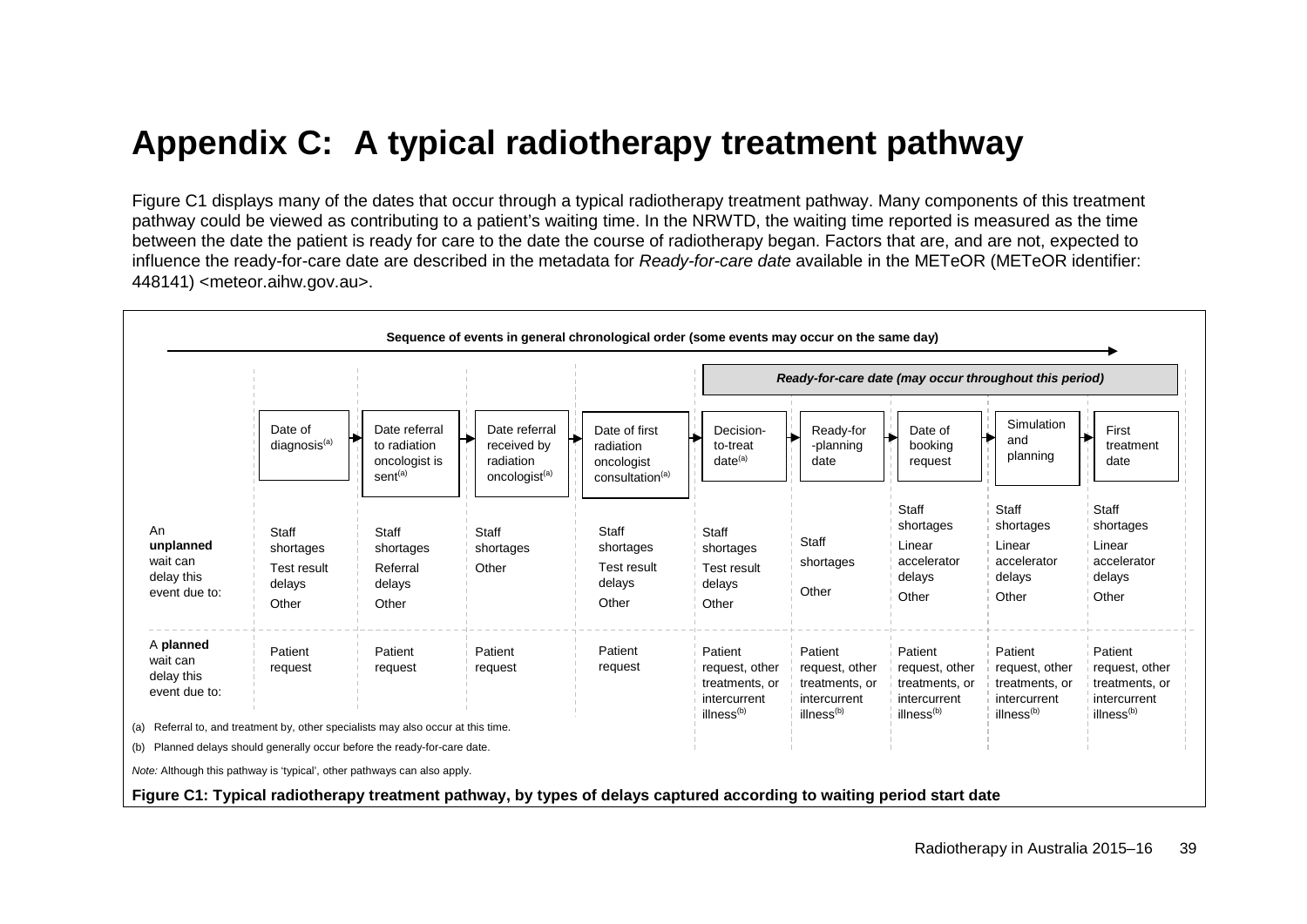# <span id="page-47-0"></span>**Appendix D: Detailed statistical tables**

# **Radiotherapy activity and patients**

<span id="page-47-1"></span>

| Table D1: Radiotherapy courses by state and territory (public providers), and sector, 2015–16 |  |  |  |
|-----------------------------------------------------------------------------------------------|--|--|--|
|-----------------------------------------------------------------------------------------------|--|--|--|

|                |             |             |       | <b>Public sector providers</b> |                   |       |            |           | <b>Sector</b>  |                        |                  |
|----------------|-------------|-------------|-------|--------------------------------|-------------------|-------|------------|-----------|----------------|------------------------|------------------|
|                | $NSW^{(a)}$ | $Vic^{(b)}$ | Qld   | WA <sup>(c)</sup>              | SA <sup>(b)</sup> | Tas   | <b>ACT</b> | <b>NT</b> | Public (total) | Private <sup>(d)</sup> | <b>Australia</b> |
| <b>Number</b>  |             |             |       |                                |                   |       |            |           |                |                        |                  |
| $2013 - 14$    | 15.226      | 9.480       | 6.254 | 1,924                          | 1,581             | 1,647 | 1.364      | 189       | 37.665         | 9.992                  | 47,657           |
| $2014 - 15$    | 14,145      | 10.707      | 5,964 | 3,801                          | 1,654             | 1,789 | 1,293      | 428       | 39,781         | 16,595                 | 56,376           |
| $2015 - 16$    | 13.208      | 10.174      | 7.261 | 4,237                          | 2.231             | 1,710 | 1.342      | 464       | 40.627         | 19.953                 | 60,580           |
| Per cent $(e)$ |             |             |       |                                |                   |       |            |           |                |                        |                  |
| $2013 - 14$    | 31.9        | 19.9        | 13.1  | 4.0                            | 3.3               | 3.5   | 2.9        | 0.4       | 79.0           | 21.0                   | 100.0            |
| $2014 - 15$    | 25.1        | 19.0        | 10.6  | 6.7                            | 2.9               | 3.2   | 2.3        | 0.8       | 70.6           | 29.4                   | 100.0            |
| $2015 - 16$    | 21.8        | 16.8        | 12.0  | 7.0                            | 3.7               | 2.8   | 2.2        | 0.8       | 67.1           | 32.9                   | 100.0            |

(a) The drop in the number of courses in New South Wales between 2013–14 and 2014–15 is due to reflects one service each year moving from the public to the private sector.

(b) In 2013–14 and 2014–15, data in South Australia were under-counted, and in 2013–14, data for Victoria were under-counted (see Chapter 1).

(c) The increase in the number of courses in WA reflects an increase in the number of services participating from one in 2013–14 to four in 2014–15 and 2015–16.

(d) The number of private providers contributing to this collection has varied between years from 16 out of 34 sites in 2013–14, to 26 out of 34 sites in 2014–15, and 22 out of 33 sites in 2015–16.

<span id="page-47-2"></span>(e) Totals may not equal the sum of individual cells due to rounding.

#### **Table D2: Radiotherapy courses by intention of treatment by state and territory (public providers), and sector, 2015–16**

|                         |            |        |       | <b>Public sector providers</b> |                   |       |            |           | <b>Sector</b>  |                |           |
|-------------------------|------------|--------|-------|--------------------------------|-------------------|-------|------------|-----------|----------------|----------------|-----------|
|                         | <b>NSW</b> | Vic    | Qld   | WA                             | SA <sup>(a)</sup> | Tas   | <b>ACT</b> | <b>NT</b> | Public (total) | <b>Private</b> | Australia |
| <b>Number</b>           |            |        |       |                                |                   |       |            |           |                |                |           |
| Curative                | 7,710      | 5,552  | 4,386 | 2,946                          | 1,238             | 1,074 | 768        | 235       | 23,909         | 11,176         | 35,085    |
| Palliative              | 5,366      | 4,545  | 2,712 | 1,251                          | 596               | 593   | 574        | 218       | 15,855         | 7,048          | 22,903    |
| Prophylactic            | 129        | 49     | 5     | 8                              | 395               | 0     | 0          | 11        | 597            | 88             | 685       |
| Not stated              | 3          | 28     | 158   | 32                             | 2                 | 43    | 0          | 0         | 266            | 1,641          | 1,907     |
| Total                   | 13,208     | 10,174 | 7,261 | 4,237                          | 2,231             | 1,710 | 1,342      | 464       | 40,627         | 19,953         | 60,580    |
| Per cent <sup>(b)</sup> |            |        |       |                                |                   |       |            |           |                |                |           |
| Curative                | 58.4       | 54.6   | 60.4  | 69.5                           | 55.5              | 62.8  | 57.2       | 50.6      | 58.9           | 56.0           | 57.9      |
| Palliative              | 40.6       | 44.7   | 37.4  | 29.5                           | 26.7              | 34.7  | 42.8       | 47.0      | 39.0           | 35.3           | 37.8      |
| Prophylactic            | 1.0        | 0.5    | 0.1   | 0.2                            | 17.7              | 0.0   | 0.0        | 2.4       | 1.5            | 0.4            | 1.1       |
| Not stated              | 0.0        | 0.3    | 2.2   | 0.8                            | 0.1               | 2.5   | 0.0        | 0.0       | 0.7            | 8.2            | 3.1       |
| Total                   | 100.0      | 100.0  | 100.0 | 100.0                          | 100.0             | 100.0 | 100.0      | 100.0     | 100.0          | 100.0          | 100.0     |

(a) Data from South Australia on intention of treatment should be treated with caution, particularly for prophylactic rates of treatment.

Prophylactic rates are likely to have been over-counted, and one or more of the other intention-of-treatment categories are likely to have been under-counted.

(b) Totals may not equal the sum of individual cells due to rounding.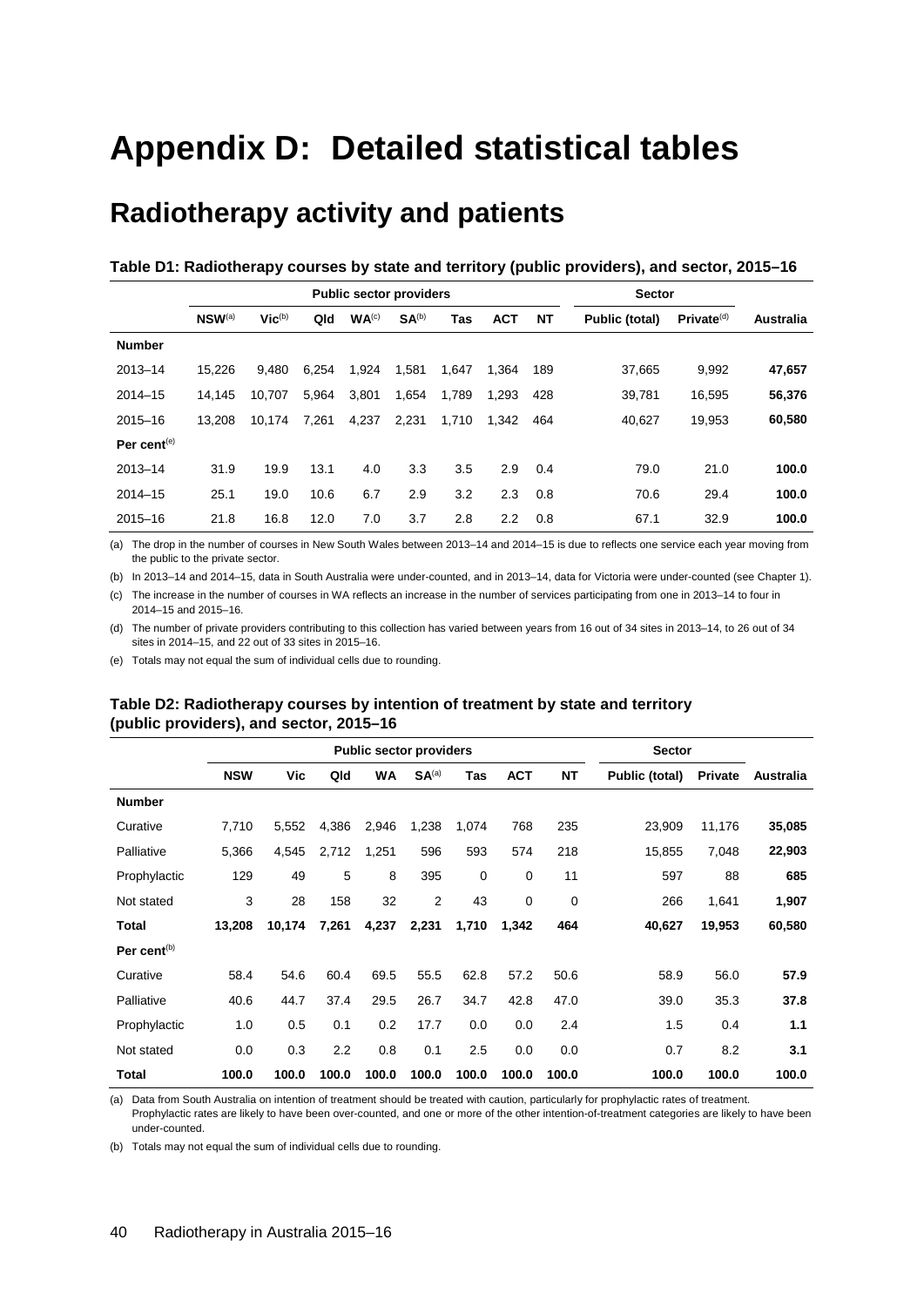|                         |          | Intention of treatment |                  |           |
|-------------------------|----------|------------------------|------------------|-----------|
|                         | Curative | <b>Palliative</b>      | Prophylactic     | Australia |
| <b>Number</b>           |          |                        |                  |           |
| $0 - 19$                | 321      | 77                     | $\boldsymbol{9}$ | 407       |
| $20 - 39$               | 1,368    | 594                    | 25               | 1,987     |
| $40 - 49$               | 3,309    | 1,402                  | 53               | 4,764     |
| $50 - 59$               | 6,732    | 3,706                  | 142              | 10,580    |
| $60 - 69$               | 10,292   | 6,450                  | 181              | 16,923    |
| $70 - 79$               | 9,062    | 6,251                  | 166              | 15,479    |
| $80 - 89$               | 3,509    | 3,787                  | $90\,$           | 7,386     |
| $90+$                   | 489      | 630                    | $19$             | 1,138     |
| Per cent <sup>(b)</sup> |          |                        |                  |           |
| $0 - 19$                | 78.9     | 18.9                   | 2.2              | 100.0     |
| $20 - 39$               | 68.8     | 29.9                   | $1.3$            | 100.0     |
| $40 - 49$               | 69.5     | 29.4                   | 1.1              | 100.0     |
| $50 - 59$               | 63.6     | 35.0                   | $1.3$            | 100.0     |
| $60 - 69$               | 60.8     | 38.1                   | 1.1              | 100.0     |
| $70 - 79$               | 58.5     | 40.4                   | 1.1              | 100.0     |
| $80 - 89$               | 47.5     | 51.3                   | $1.2$            | 100.0     |
| $90+$                   | 43.0     | 55.4                   | 1.7              | 100.0     |

<span id="page-48-0"></span>**Table D3: Radiotherapy courses, by intention of treatment and age group (years), 2015–16**(a)

(a) Records for which the intent or age was not stated are not included in this table.

<span id="page-48-1"></span>(b) Totals may not equal the sum of individual cells due to rounding.

| Table D4: Radiotherapy courses by emergency status by state and territory (public providers), |  |  |
|-----------------------------------------------------------------------------------------------|--|--|
| and sector, 2015–16                                                                           |  |  |

|                   |            |             |       | <b>Public sector providers</b> |           |             |            |       | <b>Sector</b>            |                |           |
|-------------------|------------|-------------|-------|--------------------------------|-----------|-------------|------------|-------|--------------------------|----------------|-----------|
|                   | <b>NSW</b> | Vic         | Qld   | <b>WA</b>                      | <b>SA</b> | Tas         | <b>ACT</b> | NΤ    | <b>Public</b><br>(total) | <b>Private</b> | Australia |
| <b>Number</b>     |            |             |       |                                |           |             |            |       |                          |                |           |
| Emergency         | 424        | 120         | 214   | 58                             | 136       | 56          | 78         | 6     | 1,092                    | 145            | 1,237     |
| Non-<br>emergency | 12,784     | 10,054      | 7,047 | 4,179                          | 2,095     | 1,654       | 1,264      | 458   | 39,535                   | 18,589         | 58,124    |
| Not stated        | 0          | $\mathbf 0$ | 0     | 0                              | 0         | $\mathbf 0$ | 0          | 0     | 0                        | 1,219          | 1,219     |
| Total             | 13,208     | 10,174      | 7,261 | 4,237                          | 2,231     | 1,710       | 1,342      | 464   | 40,627                   | 19,953         | 60,580    |
| Per cent $(a)$    |            |             |       |                                |           |             |            |       |                          |                |           |
| Emergency         | 3.2        | 1.2         | 2.9   | 1.4                            | 6.1       | 3.3         | 5.8        | 1.3   | 2.7                      | 0.7            | 2.0       |
| Non-<br>emergency | 96.8       | 98.8        | 97.1  | 98.6                           | 93.9      | 96.7        | 94.2       | 98.7  | 97.3                     | 93.2           | 95.9      |
| Not stated        | 0.0        | 0.0         | 0.0   | 0.0                            | 0.0       | 0.0         | 0.0        | 0.0   | 0.0                      | 6.1            | 2.0       |
| Total             | 100.0      | 100.0       | 100.0 | 100.0                          | 100.0     | 100.0       | 100.0      | 100.0 | 100.0                    | 100.0          | 100.0     |

(a) Totals may not equal the sum of individual cells due to rounding.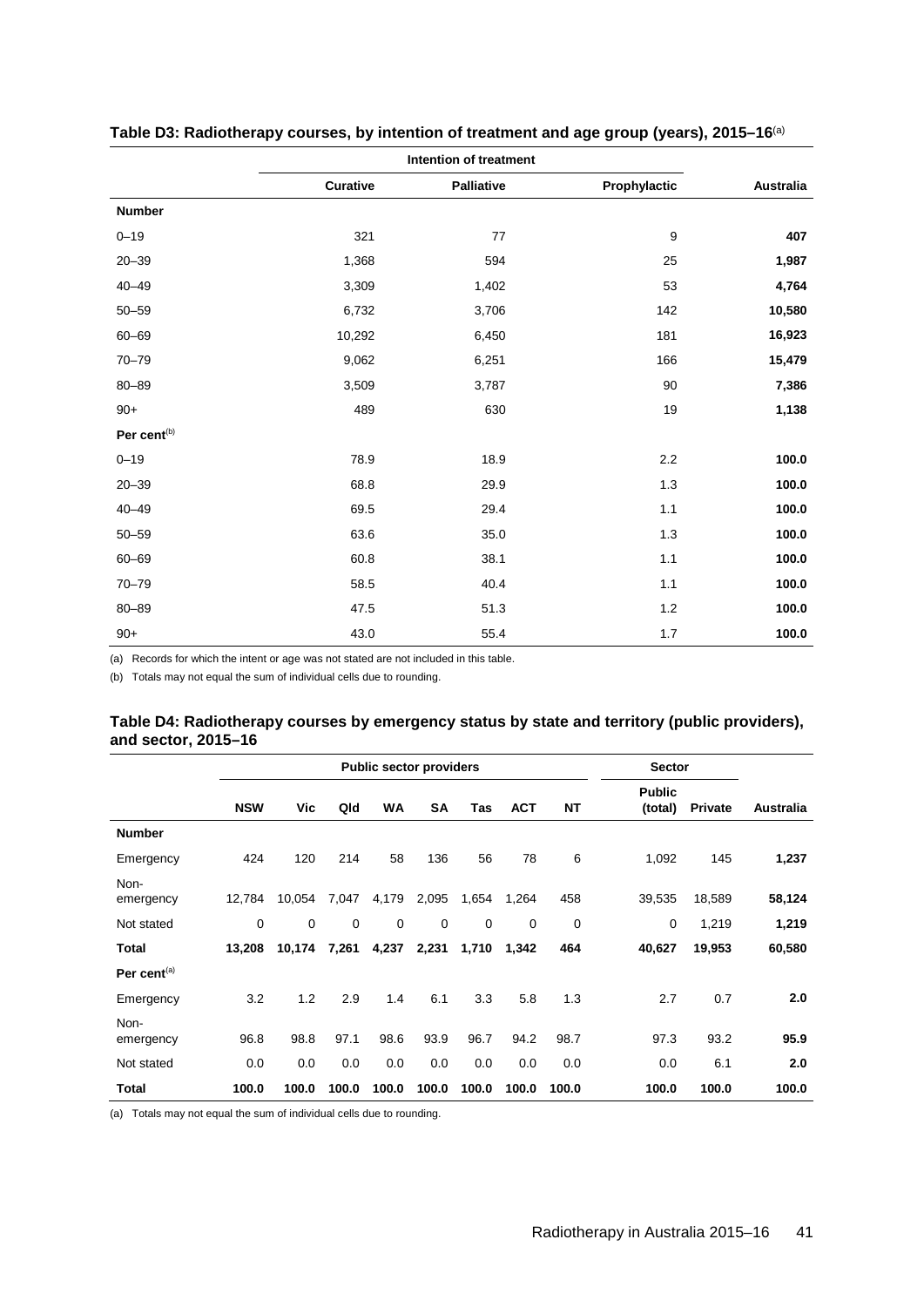|                |                  | <b>Emergency status</b> |            |                  |
|----------------|------------------|-------------------------|------------|------------------|
|                | <b>Emergency</b> | Non-emergency           | Not stated | <b>Australia</b> |
| <b>Number</b>  |                  |                         |            |                  |
| Curative       | 41               | 35,044                  | 0          | 35,085           |
| Palliative     | 1,185            | 21,718                  | 0          | 22,903           |
| Prophylactic   | 1                | 684                     | 0          | 685              |
| Not stated     | 10               | 678                     | 1,219      | 1,907            |
| Total          | 1,237            | 58,124                  | 1,219      | 60,580           |
| Per cent $(a)$ |                  |                         |            |                  |
| Curative       | 0.1              | 57.8                    | 0.0        | 57.9             |
| Palliative     | 2.0              | 35.9                    | 0.0        | 37.8             |
| Prophylactic   | 0.0              | 1.1                     | 0.0        | 1.1              |
| Not stated     | 0.0              | 1.1                     | 2.0        | 3.1              |
| <b>Total</b>   | 2.0              | 95.9                    | 2.0        | 100.0            |

#### <span id="page-49-0"></span>**Table D5: Radiotherapy courses by intention of treatment and emergency status, 2015–16**

<span id="page-49-1"></span>(a) Totals may not equal the sum of individual cells due to rounding.

### **Table D6: Radiotherapy courses by principal diagnosis**(a) **and intention of treatment by state and territory (public providers), and sector, males, 2015–16**

|                             |                 | <b>Number</b>     |                   |                      |              |          | Per cent          |                   |                      |                      |
|-----------------------------|-----------------|-------------------|-------------------|----------------------|--------------|----------|-------------------|-------------------|----------------------|----------------------|
|                             | <b>Curative</b> | <b>Palliative</b> | Prophyl-<br>actic | <b>Not</b><br>stated | <b>Total</b> | Curative | <b>Palliative</b> | Prophyl-<br>actic | <b>Not</b><br>stated | Total <sup>(b)</sup> |
| Prostate<br>cancer          | 5,198           | 2,829             | 20                | 288                  | 8,335        | 62.4     | 33.9              | 0.2               | 3.5                  | 100.0                |
| Lung<br>cancer              | 1,236           | 3,133             | 38                | 111                  | 4,518        | 27.4     | 69.3              | 0.8               | 2.5                  | 100.0                |
| Head and<br>neck<br>cancers | 1,982           | 365               | 17                | 31                   | 2,395        | 82.8     | 15.2              | 0.7               | 1.3                  | 100.0                |
| Colorectal<br>cancer        | 1,080           | 658               | 11                | 46                   | 1,795        | 60.2     | 36.7              | 0.6               | 2.6                  | 100.0                |
| Lymphoma                    | 612             | 336               | 20                | 23                   | 991          | 61.8     | 33.9              | 2.0               | 2.3                  | 100.0                |
| Secondary<br>cancers        | 311             | 1,491             | 75                | 141                  | 2,018        | 15.4     | 73.9              | 3.7               | 7.0                  | 100.0                |
| Other<br>cancer             | 5,770           | 4,390             | 143               | 317                  | 10,620       | 54.3     | 41.3              | 1.3               | 3.0                  | 100.0                |
| Non cancer                  | 100             | 18                | 3                 | 9                    | 130          | 76.9     | 13.8              | 2.3               | 6.9                  | 100.0                |
| Not stated                  | 70              | 41                | 5                 | 8                    | 124          | 56.5     | 33.1              | 4.0               | 6.5                  | 100.0                |
| Total                       | 16,359          | 13,261            | 332               | 974                  | 30,926       | 52.9     | 42.9              | 1.1               | 3.1                  | 100.0                |

(a) Based on data reported about the principal diagnosis associated with the course of radiotherapy. Principal diagnosis data should be treated with caution, as the way data providers interpret the definition of principal diagnosis varies. Diagnoses are reported as an ICD-10-AM (9th edition) code and grouped here as follows: prostate cancer (C61), lung cancer (C33–C34), head and neck cancer (C00–C14, C30–C32), colorectal cancer (C18–C20), lymphoma (C81–C85), secondary cancers (C77–C79), other cancer (other codes between C00 and D48 that are not one of the top five cancers reported separately), non cancer (all other codes not between C00–D48 and Z00–Z99). Codes in the range Z00–Z99 are reported here as 'not stated' as they represent the reason for the encounter rather than the diagnosis.

(b) Totals may not equal the sum of individual cells due to rounding.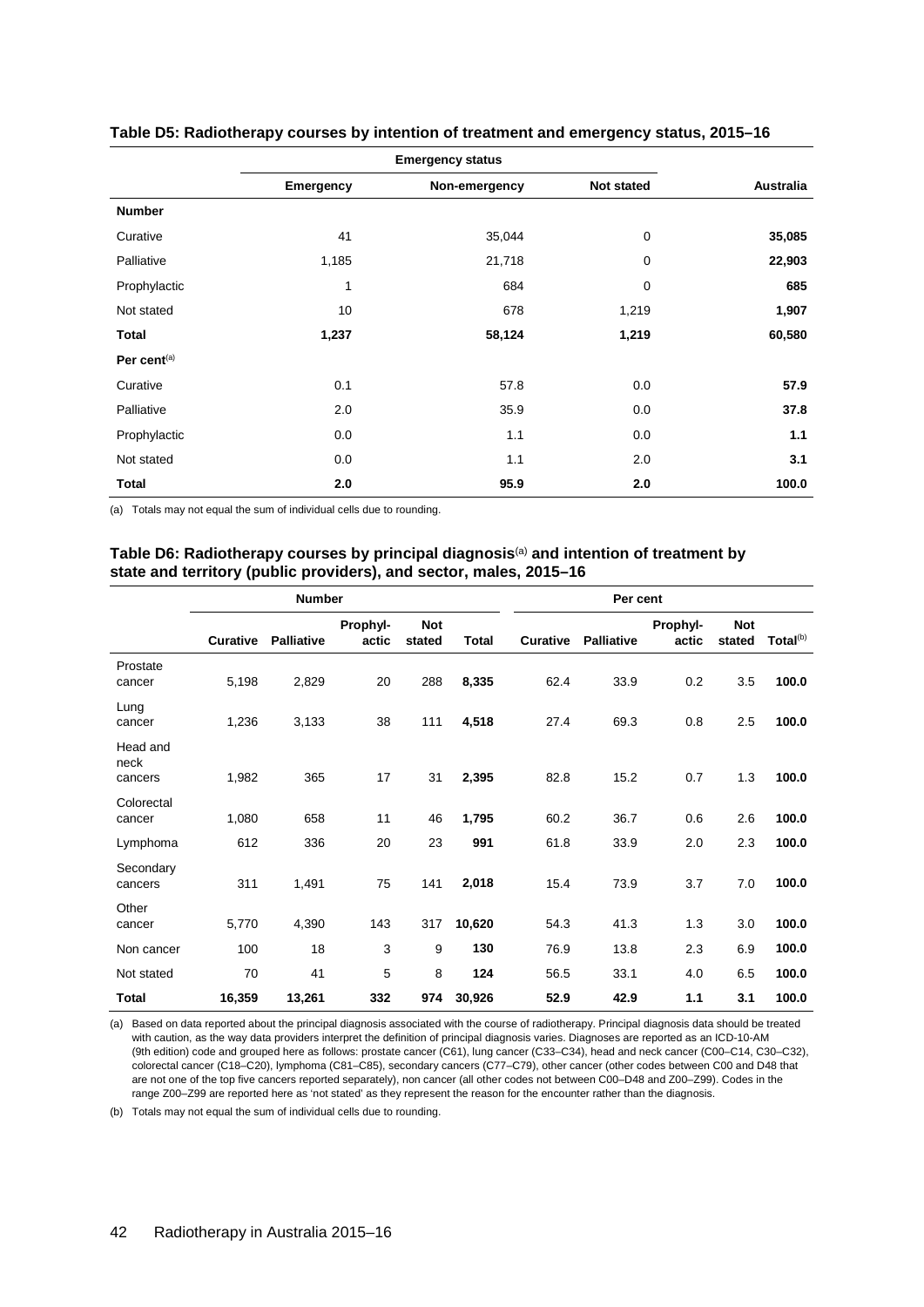|                         |                 | <b>Number</b>     |                   |                      |              |                 | Per cent          |                   |                      |                      |
|-------------------------|-----------------|-------------------|-------------------|----------------------|--------------|-----------------|-------------------|-------------------|----------------------|----------------------|
|                         | <b>Curative</b> | <b>Palliative</b> | Prophyl-<br>actic | <b>Not</b><br>stated | <b>Total</b> | <b>Curative</b> | <b>Palliative</b> | Prophyl-<br>actic | <b>Not</b><br>stated | Total <sup>(b)</sup> |
| <b>Breast</b><br>cancer | 11,091          | 2,432             | 108               | 338                  | 13,969       | 79.4            | 17.4              | 0.8               | 2.4                  | 100.0                |
| Lung cancer             | 890             | 2,179             | 51                | 77                   | 3,197        | 27.8            | 68.2              | 1.6               | 2.4                  | 100.0                |
| Colorectal<br>cancer    | 580             | 465               | 5                 | 27                   | 1,077        | 53.9            | 43.2              | 0.5               | 2.5                  | 100.0                |
| Uterine<br>cancer       | 499             | 221               | 10                | 53                   | 783          | 63.7            | 28.2              | 1.3               | 6.8                  | 100.0                |
| Lymphoma                | 415             | 254               | 14                | 19                   | 702          | 59.1            | 36.2              | 2.0               | 2.7                  | 100.0                |
| Secondary<br>cancers    | 220             | 1,146             | 74                | 123                  | 1,563        | 14.1            | 73.3              | 4.7               | 7.9                  | 100.0                |
| Other<br>cancer         | 4,838           | 2,893             | 90                | 262                  | 8,083        | 59.9            | 35.8              | 1.1               | 3.2                  | 100.0                |
| Non cancer              | 120             | 13                | 1                 | 8                    | 142          | 84.5            | 9.2               | 0.7               | 5.6                  | 100.0                |
| Not stated              | 66              | 35                | 0                 | $\overline{2}$       | 103          | 64.1            | 34.0              | 0.0               | 1.9                  | 100.0                |
| Total                   | 18,719          | 9,638             | 353               | 909                  | 29,619       | 63.2            | 32.5              | 1.2               | 3.1                  | 100.0                |

#### <span id="page-50-0"></span>**Table D7: Radiotherapy courses by principal diagnosis**(a) **and intention of treatment by state and territory (public providers), and sector, females, 2015–16**

(a) Based on data reported about the principal diagnosis associated with the course of radiotherapy. Principal diagnosis data should be treated with caution, as the way data providers interpret the definition of principal diagnosis varies. Diagnoses are reported as an ICD-10-AM (9th edition) code and grouped here as follows: breast cancer (C50), lung cancer (C33–C34), colorectal cancer (C18–C20), uterine cancer (C54–C55), lymphoma (C81–C85), secondary cancers (C77–C79), other cancer (other codes between C00 and D48 that are not one of the top five cancers reported separately), non cancer (all other codes not between C00–D48 and Z00–Z99). Codes in the range Z00–Z99 are reported here as 'not stated' as they represent the reason for the encounter rather than the diagnosis.

<span id="page-50-1"></span>(b) Totals may not equal the sum of individual cells due to rounding.

#### **Table D8: Radiotherapy courses by sex of patient by state and territory (public providers), and sector, 2015–16**

|                |            |        |       | <b>Public sector providers</b> |           |       |            |             | <b>Sector</b>  |                |           |
|----------------|------------|--------|-------|--------------------------------|-----------|-------|------------|-------------|----------------|----------------|-----------|
|                | <b>NSW</b> | Vic    | Qld   | <b>WA</b>                      | <b>SA</b> | Tas   | <b>ACT</b> | <b>NT</b>   | Public (total) | <b>Private</b> | Australia |
| <b>Number</b>  |            |        |       |                                |           |       |            |             |                |                |           |
| Males          | 6.766      | 4.995  | 3,933 | 2,257                          | 1,127     | 914   | 621        | 247         | 20,860         | 10,066         | 30,926    |
| Females        | 6,442      | 5,179  | 3,327 | 1,980                          | 1,104     | 796   | 719        | 217         | 19,764         | 9,855          | 29,619    |
| Not stated     | 0          | 0      | 1     | $\mathbf 0$                    | 0         | 0     | 2          | $\mathbf 0$ | 3              | 32             | 35        |
| Total          | 13,208     | 10,174 | 7,261 | 4,237                          | 2,231     | 1,710 | 1,342      | 464         | 40,627         | 19,953         | 60,580    |
| Per cent $(a)$ |            |        |       |                                |           |       |            |             |                |                |           |
| Males          | 51.2       | 49.1   | 54.2  | 53.3                           | 50.5      | 53.5  | 46.3       | 53.2        | 51.3           | 50.4           | 51.0      |
| Females        | 48.8       | 50.9   | 45.8  | 46.7                           | 49.5      | 46.5  | 53.6       | 46.8        | 48.6           | 49.4           | 48.9      |
| Not stated     | 0.0        | 0.0    | 0.0   | 0.0                            | 0.0       | 0.0   | 0.1        | 0.0         | 0.0            | 0.2            | 0.1       |
| Total          | 100.0      | 100.0  | 100.0 | 100.0                          | 100.0     | 100.0 | 100.0      | 100.0       | 100.0          | 100.0          | 100.0     |

<span id="page-50-3"></span><span id="page-50-2"></span>(a) Totals may not equal the sum of individual cells due to rounding.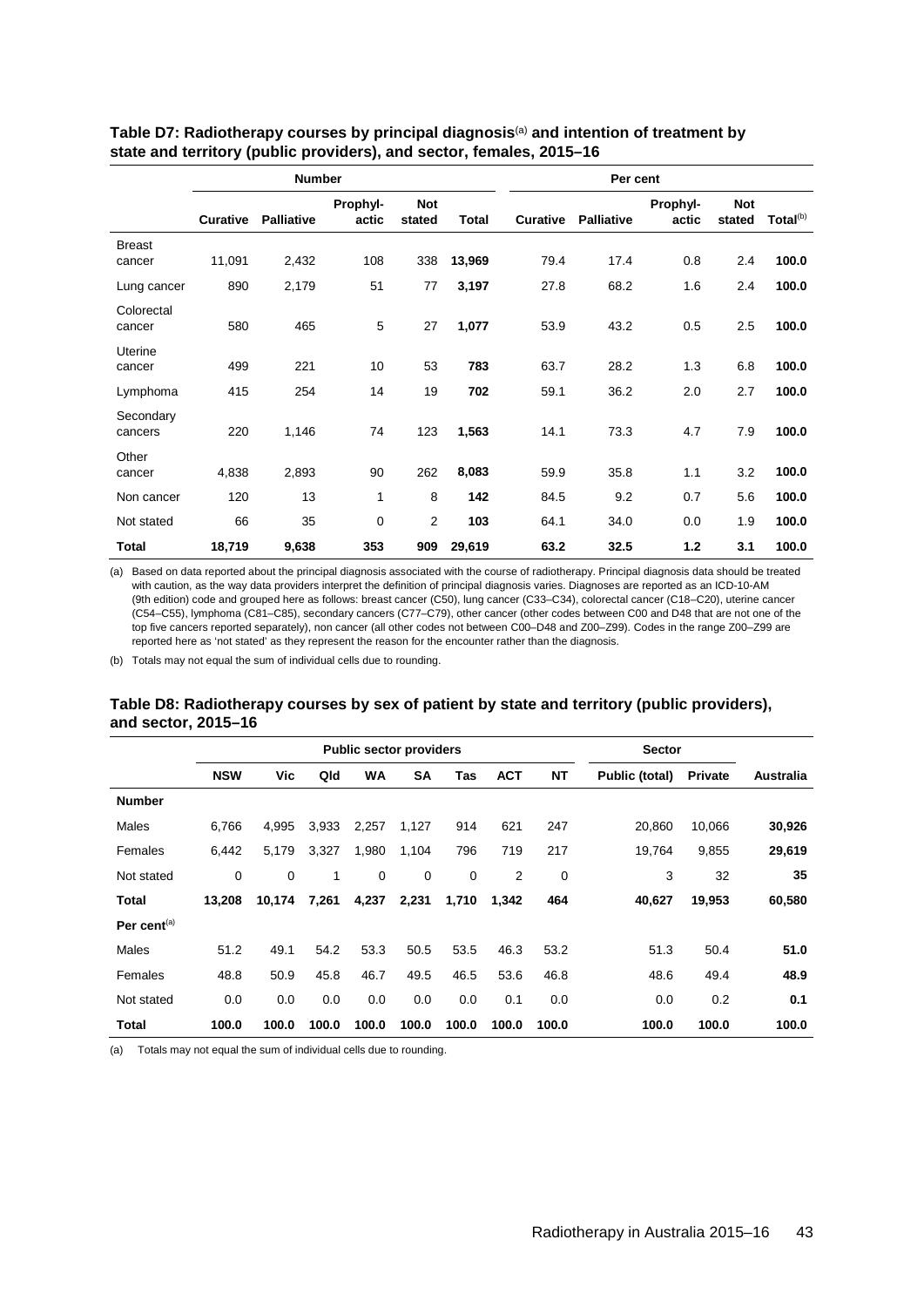|                         |             |            |             | <b>Public sector providers</b> |             |       |            |           | <b>Sector</b>  |             |                  |
|-------------------------|-------------|------------|-------------|--------------------------------|-------------|-------|------------|-----------|----------------|-------------|------------------|
|                         | <b>NSW</b>  | <b>Vic</b> | Qld         | <b>WA</b>                      | <b>SA</b>   | Tas   | <b>ACT</b> | <b>NT</b> | Public (total) | Private     | <b>Australia</b> |
| <b>Number</b>           |             |            |             |                                |             |       |            |           |                |             |                  |
| $0 - 19$                | 118         | 104        | 89          | 36                             | 31          | 1     | 10         | 0         | 389            | 26          | 415              |
| $20 - 39$               | 405         | 433        | 308         | 147                            | 91          | 34    | 37         | 24        | 1,479          | 553         | 2,032            |
| $40 - 49$               | 961         | 883        | 717         | 339                            | 183         | 130   | 118        | 62        | 3,393          | 1,465       | 4,858            |
| $50 - 59$               | 2,365       | 1.845      | 1,405       | 784                            | 452         | 319   | 264        | 115       | 7,549          | 3,327       | 10,876           |
| $60 - 69$               | 3,792       | 2,886      | 2,164       | 1,288                          | 640         | 522   | 399        | 150       | 11,841         | 5,627       | 17,468           |
| $70 - 79$               | 3,610       | 2,550      | 1,758       | 1,089                          | 553         | 466   | 331        | 82        | 10,439         | 5.592       | 16,031           |
| $80 - 89$               | 1,716       | 1,311      | 726         | 479                            | 250         | 208   | 148        | 31        | 4,869          | 2,812       | 7,681            |
| $90+$                   | 241         | 162        | 94          | 75                             | 31          | 30    | 26         | $\pmb{0}$ | 659            | 551         | 1,210            |
| Not stated              | $\mathbf 0$ | 0          | $\mathbf 0$ | $\mathbf 0$                    | $\mathbf 0$ | 0     | 9          | 0         | 9              | $\mathbf 0$ | 9                |
| <b>Total</b>            | 13,208      | 10.174     | 7,261       | 4,237                          | 2,231       | 1,710 | 1.342      | 464       | 40,627         | 19,953      | 60,580           |
| Per cent <sup>(a)</sup> |             |            |             |                                |             |       |            |           |                |             |                  |
| $0 - 19$                | 0.9         | 1.0        | 1.2         | 0.8                            | 1.4         | 0.1   | 0.7        | 0.0       | 1.0            | 0.1         | 0.7              |
| $20 - 39$               | 3.1         | 4.3        | 4.2         | 3.5                            | 4.1         | 2.0   | 2.8        | 5.2       | 3.6            | 2.8         | 3.4              |
| $40 - 49$               | 7.3         | 8.7        | 9.9         | 8.0                            | 8.2         | 7.6   | 8.8        | 13.4      | 8.4            | 7.3         | 8.0              |
| $50 - 59$               | 17.9        | 18.1       | 19.3        | 18.5                           | 20.3        | 18.7  | 19.7       | 24.8      | 18.6           | 16.7        | 18.0             |
| $60 - 69$               | 28.7        | 28.4       | 29.8        | 30.4                           | 28.7        | 30.5  | 29.7       | 32.3      | 29.1           | 28.2        | 28.8             |
| $70 - 79$               | 27.3        | 25.1       | 24.2        | 25.7                           | 24.8        | 27.3  | 24.7       | 17.7      | 25.7           | 28.0        | 26.5             |
| $80 - 89$               | 13.0        | 12.9       | 10.0        | 11.3                           | 11.2        | 12.2  | 11.0       | 6.7       | 12.0           | 14.1        | 12.7             |
| $90+$                   | 1.8         | 1.6        | 1.3         | 1.8                            | 1.4         | 1.8   | 1.9        | 0.0       | 1.6            | 2.8         | 2.0              |
| Not stated              | 0.0         | 0.0        | 0.0         | 0.0                            | 0.0         | 0.0   | 0.7        | 0.0       | 0.0            | 0.0         | 0.0              |
| <b>Total</b>            | 100.0       | 100.0      | 100.0       | 100.0                          | 100.0       | 100.0 | 100.0      | 100.0     | 100.0          | 100.0       | 100.0            |

**Table D9: Radiotherapy courses by age group (years) by state and territory (public providers), and sector, 2015–16**

(a) Totals may not equal the sum of individual cells due to rounding.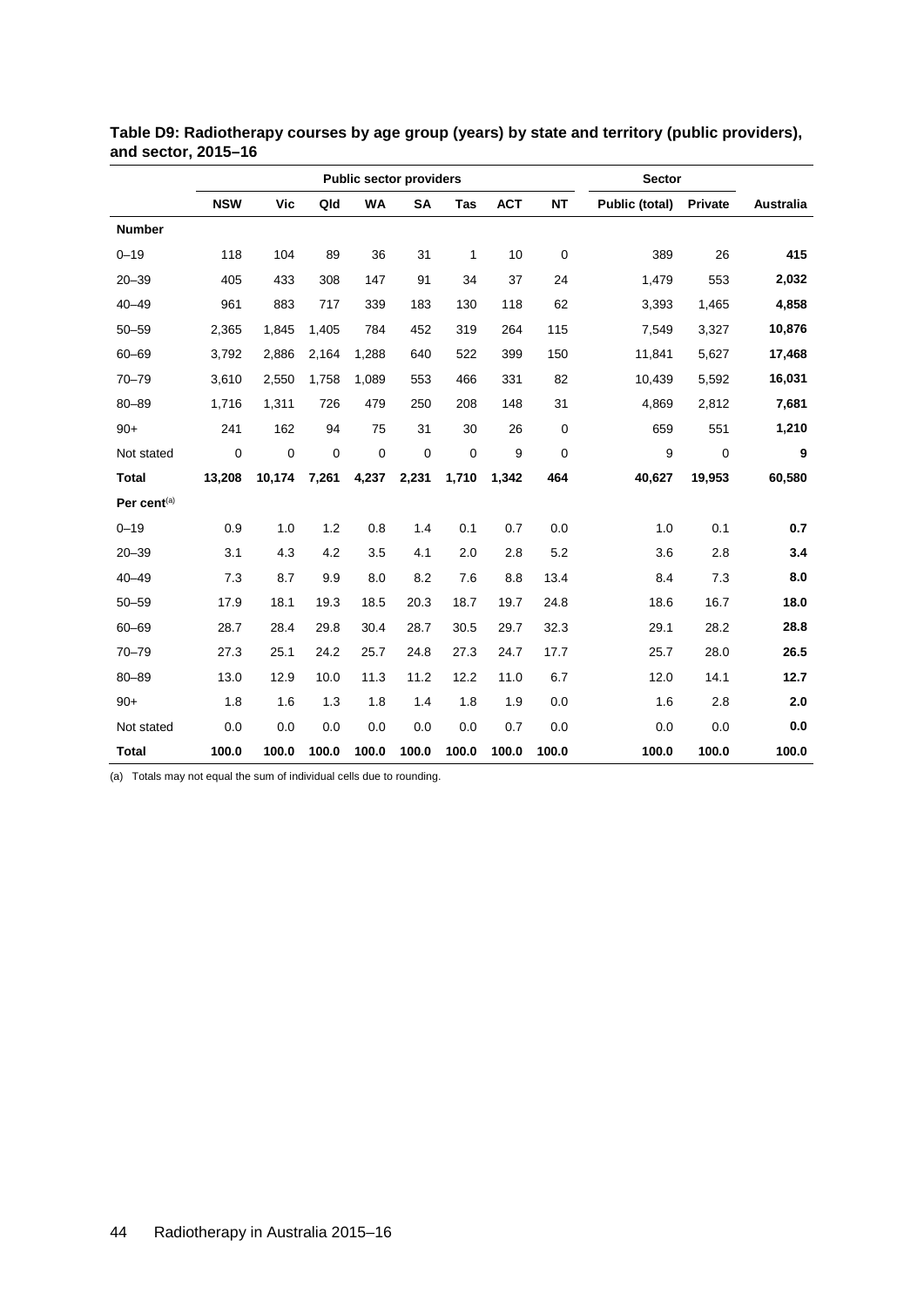|            |                | <b>Number</b>  |                  |              | Per cent $(b)$ |                  |
|------------|----------------|----------------|------------------|--------------|----------------|------------------|
|            | <b>Males</b>   | <b>Females</b> | <b>Australia</b> | <b>Males</b> | <b>Females</b> | <b>Australia</b> |
| $0 - 19$   | 231            | 184            | 415              | 0.4          | 0.3            | 0.7              |
| $20 - 39$  | 721            | 1,311          | 2,032            | 1.2          | 2.2            | 3.4              |
| $40 - 49$  | 1,356          | 3,500          | 4,856            | 2.2          | 5.8            | 8.0              |
| $50 - 59$  | 4,291          | 6,583          | 10,874           | 7.1          | 10.9           | 18.0             |
| $60 - 69$  | 9,069          | 8,374          | 17,443           | 15.0         | 13.8           | 28.8             |
| $70 - 79$  | 9,783          | 6,242          | 16,025           | 16.2         | 10.3           | 26.5             |
| $80 - 89$  | 4,800          | 2,881          | 7,681            | 7.9          | 4.8            | 12.7             |
| $90+$      | 671            | 539            | 1,210            | 1.1          | 0.9            | 2.0              |
| Not stated | $\overline{4}$ | 5              | 9                | 0.0          | 0.0            | 0.0              |
| Australia  | 30,926         | 29,619         | 60,545           | 51.1         | 48.9           | 100.0            |

### <span id="page-52-1"></span>**Table D10: Radiotherapy courses by sex and age group (years), 2015–16**(a)

(a) Does not include 35 records for which sex was not stated.

<span id="page-52-0"></span>(b) Totals may not equal the sum of individual cells due to rounding.

#### **Table D11: Radiotherapy courses by remoteness area of usual residence by state and territory (public providers), and sector, 2015–16**

|                                |                |        |       | <b>Public sector providers</b> |           |                |            |             | <b>Sector</b>            |                |                          |
|--------------------------------|----------------|--------|-------|--------------------------------|-----------|----------------|------------|-------------|--------------------------|----------------|--------------------------|
|                                | <b>NSW</b>     | Vic    | Qld   | <b>WA</b>                      | <b>SA</b> | Tas            | <b>ACT</b> | <b>NT</b>   | <b>Public</b><br>(total) | <b>Private</b> | Australia <sup>(a)</sup> |
| <b>Number</b>                  |                |        |       |                                |           |                |            |             |                          |                |                          |
| Major cities                   | 8,905          | 5,539  | 4,365 | 3,111                          | n.p.      | 0              | 808        | n.p.        | 23,010                   | 12,391         | 35,401                   |
| Inner regional                 | 3,460          | 2,049  | 863   | 500                            | n.p.      | 1,108          | 253        | n.p.        | 8,275                    | 3,676          | 11,952                   |
| Outer regional                 | 777            | 494    | 1,520 | 453                            | 64        | 568            | 148        | 331         | 4,355                    | 1,094          | 5,449                    |
| Remote                         | 35             | 11     | 91    | 126                            | 15        | 27             | 1          | 77          | 384                      | 156            | 541                      |
| Very remote                    | $\overline{7}$ | 3      | 74    | 44                             | 1         | $\overline{7}$ | 0          | 51          | 187                      | 46             | 234                      |
| Not<br>assigned <sup>(b)</sup> | 23             | 2,077  | 348   | 2                              | 1,833     | $\mathbf 0$    | 132        | $\mathbf 0$ | 4,415                    | 2,589          | 7,004                    |
| <b>Total</b>                   | 13.208         | 10.174 | 7.261 | 4.237                          | 2.231     | 1.710          | 1,342      | 464         | 40.627                   | 19.953         | 60,580                   |
| Per cent                       |                |        |       |                                |           |                |            |             |                          |                |                          |
| Major cities                   | 67.4           | 54.4   | 60.1  | 73.4                           | n.p.      | 0.0            | 60.2       | n.p.        | 56.6                     | 62.1           | 58.4                     |
| Inner regional                 | 26.2           | 20.1   | 11.9  | 11.8                           | n.p.      | 64.8           | 18.8       | n.p.        | 20.4                     | 18.4           | 19.7                     |
| Outer regional                 | 5.9            | 4.9    | 20.9  | 10.7                           | 2.9       | 33.2           | 11.0       | 71.3        | 10.7                     | 5.5            | 9.0                      |
| Remote                         | 0.3            | 0.1    | 1.3   | 3.0                            | 0.7       | 1.6            | 0.1        | 16.6        | 0.9                      | 0.8            | 0.9                      |
| Very remote                    | 0.1            | 0.0    | 1.0   | 1.0                            | 0.0       | 0.4            | 0.0        | 10.9        | 0.5                      | 0.2            | 0.4                      |
| Not<br>assigned <sup>(b)</sup> | 0.2            | 20.4   | 4.8   | 0.0                            | 82.2      | 0.0            | 9.8        | 0.0         | 10.9                     | 13.0           | 11.6                     |
| Total $^{(a)}$                 | 100.0          | 100.0  | 100.0 | 100.0                          | 100.0     | 100.0          | 100.0      | 100.0       | 100.0                    | 100.0          | 100.0                    |

(a) Totals may not equal the sum of individual cells due to rounding.

(b) Includes records for which remoteness area could not be assigned, including 260 people living overseas and missing data.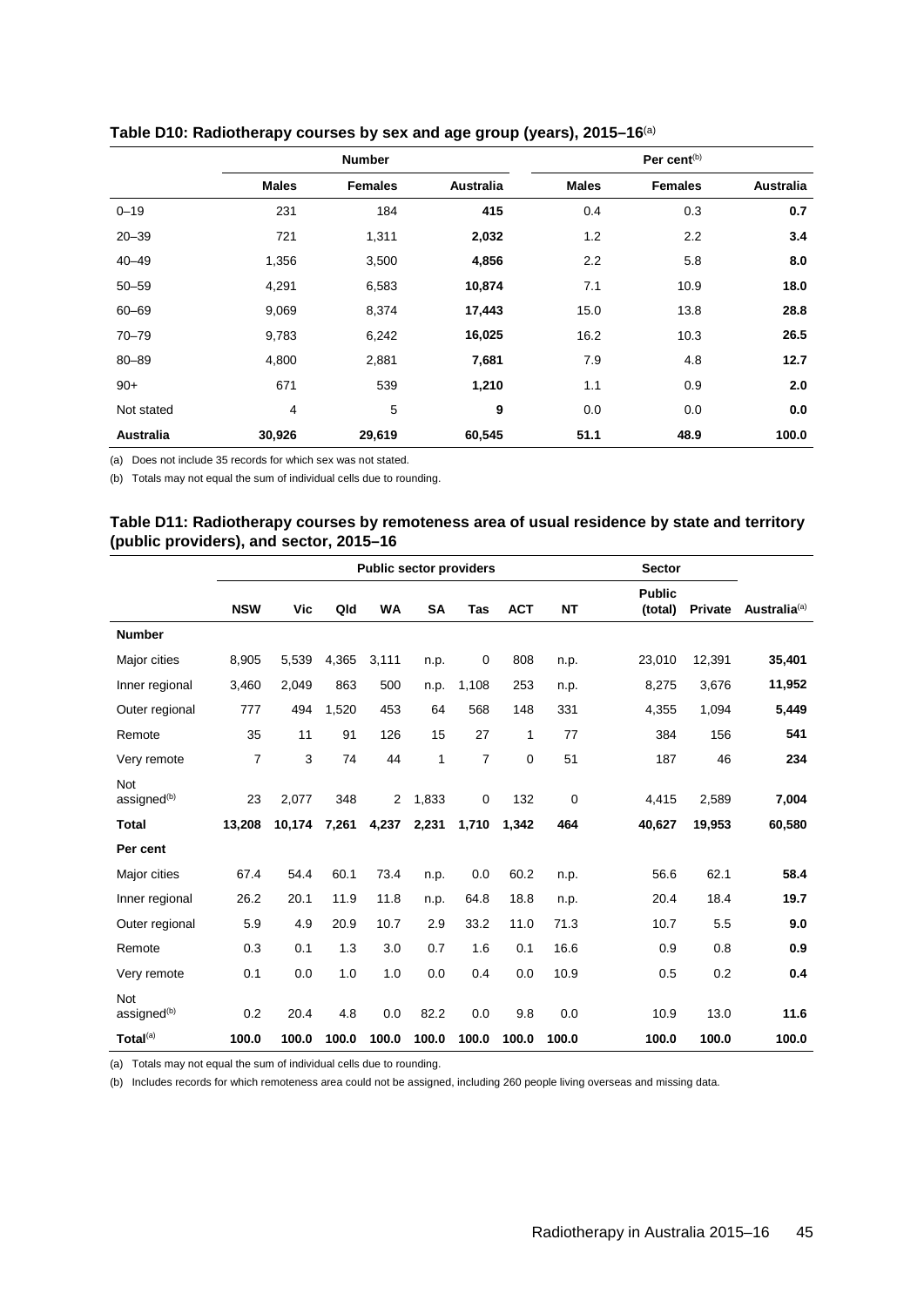|                      |            |       |       |           |           |                      | Australian population distribution |                      |           |                             |
|----------------------|------------|-------|-------|-----------|-----------|----------------------|------------------------------------|----------------------|-----------|-----------------------------|
|                      | <b>NSW</b> | Vic.  | Qld   | <b>WA</b> | <b>SA</b> | Tas                  | <b>ACT</b>                         | <b>NT</b>            | Australia | <b>Radiotherapy courses</b> |
| Major cities         | 74.5       | 77.1  | 62.4  | 77.0      | 73.6      | $\ddot{\phantom{a}}$ | 99.0                               | $\ddot{\phantom{0}}$ | 70.9      | 66.1                        |
| Inner regional       | 19.1       | 18.7  | 20.2  | 9.2       | 10.9      | 65.9                 | 1.0                                | $\cdot$ .            | 18.1      | 22.3                        |
| Outer regional       | 5.9        | 4.1   | 14.5  | 7.3       | 11.9      | 32.1                 |                                    | 58.2                 | 8.8       | 10.2                        |
| Remote               | 0.4        | 0.1   | 1.7   | 4.0       | 2.7       | 1.6                  |                                    | 20.1                 | 1.4       | 1.0                         |
| Very remote          | 0.1        |       | 1.2   | 2.5       | 0.9       | 0.5                  |                                    | 21.7                 | 0.9       | 0.4                         |
| Total <sup>(b)</sup> | 100.0      | 100.0 | 100.0 | 100.0     | 100.0     | 100.0                | 100.0                              | 100.0                | 100.0     | 100.0                       |

<span id="page-53-0"></span>**Table D12: Proportion of the total population, 2015, and radiotherapy courses**(a), **by remoteness area of usual residence, 2015‒16 (%)**

(a) For courses where a valid area of usual residence was provided.

(b) Totals may not equal the sum of individual cells due to rounding.

<span id="page-53-1"></span>*Source:* For Australian population data—ABS unpublished data (for 2015).

| Table D13: Radiotherapy courses by socioeconomic position of area of usual residence by |
|-----------------------------------------------------------------------------------------|
| state and territory (public providers), and sector, 2015–16                             |

|                                |            |        |       |           | <b>Public sector providers</b> |            |            | <b>Sector</b>  |                       |                |                          |
|--------------------------------|------------|--------|-------|-----------|--------------------------------|------------|------------|----------------|-----------------------|----------------|--------------------------|
|                                | <b>NSW</b> | Vic    | Qld   | <b>WA</b> | <b>SA</b>                      | <b>Tas</b> | <b>ACT</b> | <b>NT</b>      | <b>Public (total)</b> | <b>Private</b> | Australia <sup>(a)</sup> |
| <b>Number</b>                  |            |        |       |           |                                |            |            |                |                       |                |                          |
| 1-lowest                       | 4,005      | 1,653  | 1,578 | 458       | 130                            | 766        | 125        | 118            | 8,833                 | 3,354          | 12,187                   |
| 2                              | 3,179      | 1,563  | 1,401 | 1,067     | 156                            | 286        | 143        | 67             | 7,862                 | 3,286          | 11,148                   |
| 3                              | 2,435      | 1,741  | 1.619 | 984       | 36                             | 287        | 141        | 44             | 7,287                 | 3,286          | 10,573                   |
| 4                              | 1,623      | 1,745  | 1.420 | 738       | 62                             | 334        | 256        | 154            | 6,332                 | 3,202          | 9,534                    |
| 5-highest                      | 1,938      | 1,395  | 895   | 987       | 14                             | 37         | 542        | 74             | 5,882                 | 4,228          | 10,110                   |
| Not<br>assigned <sup>(b)</sup> | 28         | 2,077  | 348   | 3         | 1,833                          | $\pmb{0}$  | 135        | $\overline{7}$ | 4,431                 | 2,597          | 7,028                    |
| <b>Total</b>                   | 13,208     | 10,174 | 7,261 | 4,237     | 2,231                          | 1,710      | 1,342      | 464            | 40,627                | 19,953         | 60,580                   |
| Per cent                       |            |        |       |           |                                |            |            |                |                       |                |                          |
| 1-lowest                       | 30.3       | 16.2   | 21.7  | 10.8      | 5.8                            | 44.8       | 9.3        | 25.4           | 21.7                  | 16.8           | 20.1                     |
| 2                              | 24.1       | 15.4   | 19.3  | 25.2      | 7.0                            | 16.7       | 10.7       | 14.4           | 19.4                  | 16.5           | 18.4                     |
| 3                              | 18.4       | 17.1   | 22.3  | 23.2      | 1.6                            | 16.8       | 10.5       | 9.5            | 17.9                  | 16.5           | 17.5                     |
| 4                              | 12.3       | 17.2   | 19.6  | 17.4      | 2.8                            | 19.5       | 19.1       | 33.2           | 15.6                  | 16.0           | 15.7                     |
| 5-highest                      | 14.7       | 13.7   | 12.3  | 23.3      | 0.6                            | 2.2        | 40.4       | 15.9           | 14.5                  | 21.2           | 16.7                     |
| Not<br>assigned <sup>(b)</sup> | 0.2        | 20.4   | 4.8   | 0.1       | 82.2                           | 0.0        | 10.1       | 1.5            | 10.9                  | 13.0           | 11.6                     |
| Total $(a)$                    | 100.0      | 100.0  | 100.0 | 100.0     | 100.0                          | 100.0      | 100.0      | 100.0          | 100.0                 | 100.0          | 100.0                    |

(a) Totals may not equal the sum of individual cells due to rounding.

<span id="page-53-2"></span>(b) Includes records for which SEIFA could not be assigned, including 260 people living overseas and missing data.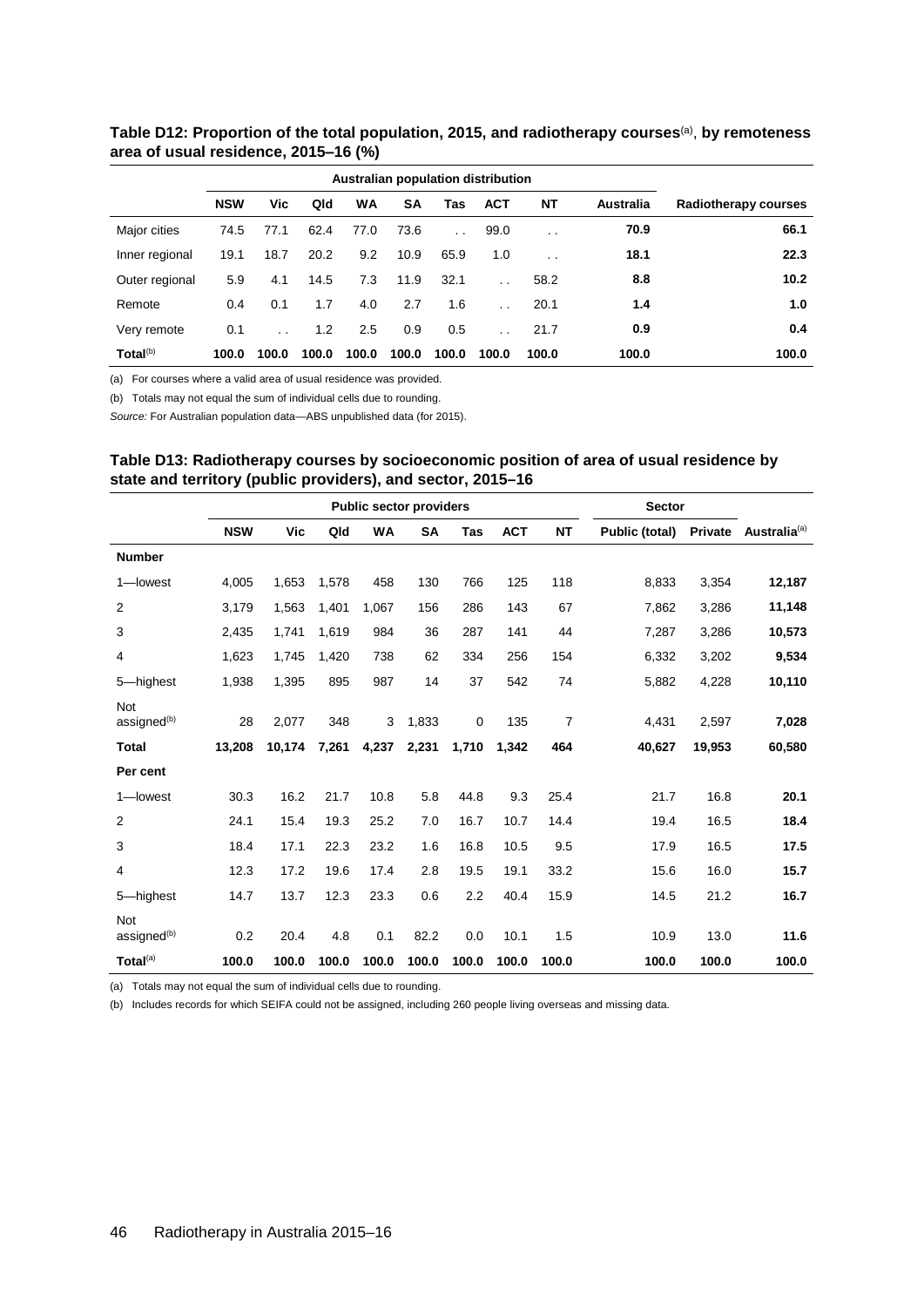|                      |            |       | Australian population distribution |           |       |               |            |           |                          |                      |
|----------------------|------------|-------|------------------------------------|-----------|-------|---------------|------------|-----------|--------------------------|----------------------|
|                      | <b>NSW</b> | Vic   | Qld                                | <b>WA</b> | SA    | Tas           | <b>ACT</b> | <b>NT</b> | Australia <sup>(b)</sup> | Radiotherapy courses |
| 1-Lowest             | 24.7       | 16.7  | 18.9                               | 9.4       | 25.3  | 43.5          | 0.2        | 32.7      | 20.0                     | 23.3                 |
| 2                    | 22.4       | 17.4  | 18.7                               | 19.0      | 30.3  | 16.2          | 1.3        | 14.4      | 20.0                     | 21.1                 |
| 3                    | 17.4       | 22.0  | 24.7                               | 21.9      | 13.6  | 18.7          | 2.9        | 13.5      | 20.0                     | 19.7                 |
| 4                    | 13.7       | 24.7  | 22.2                               | 20.5      | 21.7  | 19.5          | 32.2       | 24.0      | 20.0                     | 17.7                 |
| 5-Highest            | 21.8       | 19.2  | 15.5                               | 29.2      | 9.1   | $2.2^{\circ}$ | 63.4       | 15.5      | 20.0                     | 18.1                 |
| Total <sup>(c)</sup> | 100.0      | 100.0 | 100.0                              | 100.0     | 100.0 | 100.0         | 100.0      | 100.0     | 100.0                    | 100.0                |

<span id="page-54-1"></span>**Table D14: Proportion of the total population, 2015, and radiotherapy courses, by socioeconomic position of area of usual residence**(a)**, 2015–16 (%)**

(a) For courses where a valid area of usual residence was provided.

(b) Australia includes other territories.

(c) Totals may not equal the sum of individual cells due to rounding.

*Sources:* For Australian population—ABS 2013b; ABS 2016.

# **Radiotherapy waiting times**

<span id="page-54-0"></span>**Table D15: Radiotherapy waiting times at 50th and 90th percentiles (days) by state and territory (public providers), and sector, 2013–14, 2014–15 and 2015–16**

|                                                    |            |              |       | <b>Public sector providers</b> |                   |       |            |                | <b>Sector</b>            |                |           |
|----------------------------------------------------|------------|--------------|-------|--------------------------------|-------------------|-------|------------|----------------|--------------------------|----------------|-----------|
|                                                    | <b>NSW</b> | Vic          | Qld   | <b>WA</b>                      | <b>SA</b>         | Tas   | <b>ACT</b> | <b>NT</b>      | <b>Public</b><br>(total) | <b>Private</b> | Australia |
| $2013 - 14$                                        |            |              |       |                                |                   |       |            |                |                          |                |           |
| 50% started treatment<br>within                    | 12         | 10           | 16    | n.p.                           | n.a.              | 13    | 12         | $\overline{7}$ | 12                       | 12             | 12        |
| 90% started treatment<br>within                    | 33         | 28           | 34    | n.p.                           | n.a.              | 26    | 24         | 22             | 31                       | 28             | 31        |
| Number of courses with<br>valid waiting times data | 15,226     | 9,480        | 6,254 | 1,924                          | 0                 | 1,647 | 1,364      | 189            | 36,084                   | 2,565          | 38,649    |
| $2014 - 15$                                        |            |              |       |                                |                   |       |            |                |                          |                |           |
| 50% started treatment<br>within                    | 13         | 10           | 13    | n.p.                           | $12^{(a)}$        | 14    | 13         | 5              | 12                       | 6              | 10        |
| 90% started treatment<br>within                    | 31         | 27           | 31    | n.p.                           | 26 <sup>(a)</sup> | 27    | 23         | 14             | 29                       | 22             | 28        |
| Number of courses with<br>valid waiting times data | 14,145     | 10,683       | 5,964 | 2,148                          | 1,654             | 1,789 | 1,293      | 428            | 38,104                   | 14,340         | 52.444    |
| 2015-16                                            |            |              |       |                                |                   |       |            |                |                          |                |           |
| 50% started treatment<br>within                    | 13         | 9            | 14    | 14                             | 14                | 15    | 14         | 6              | 13                       | 6              | 9         |
| 90% started treatment<br>within                    | 28         | 25           | 28    | 30                             | 27                | 30    | 29         | 16             | 28                       | 20             | 27        |
| Number of courses with<br>valid waiting times data | 13,208     | 10,172 7,261 |       | 4,234 2,230                    |                   | 1,710 | 1,342      | 464            | 40,621                   | 18,075         | 58,696    |

(a) Data for South Australia for 2014–15 should be treated with caution due to concerns about the setting of ready-for-care dates (see Chapter 1).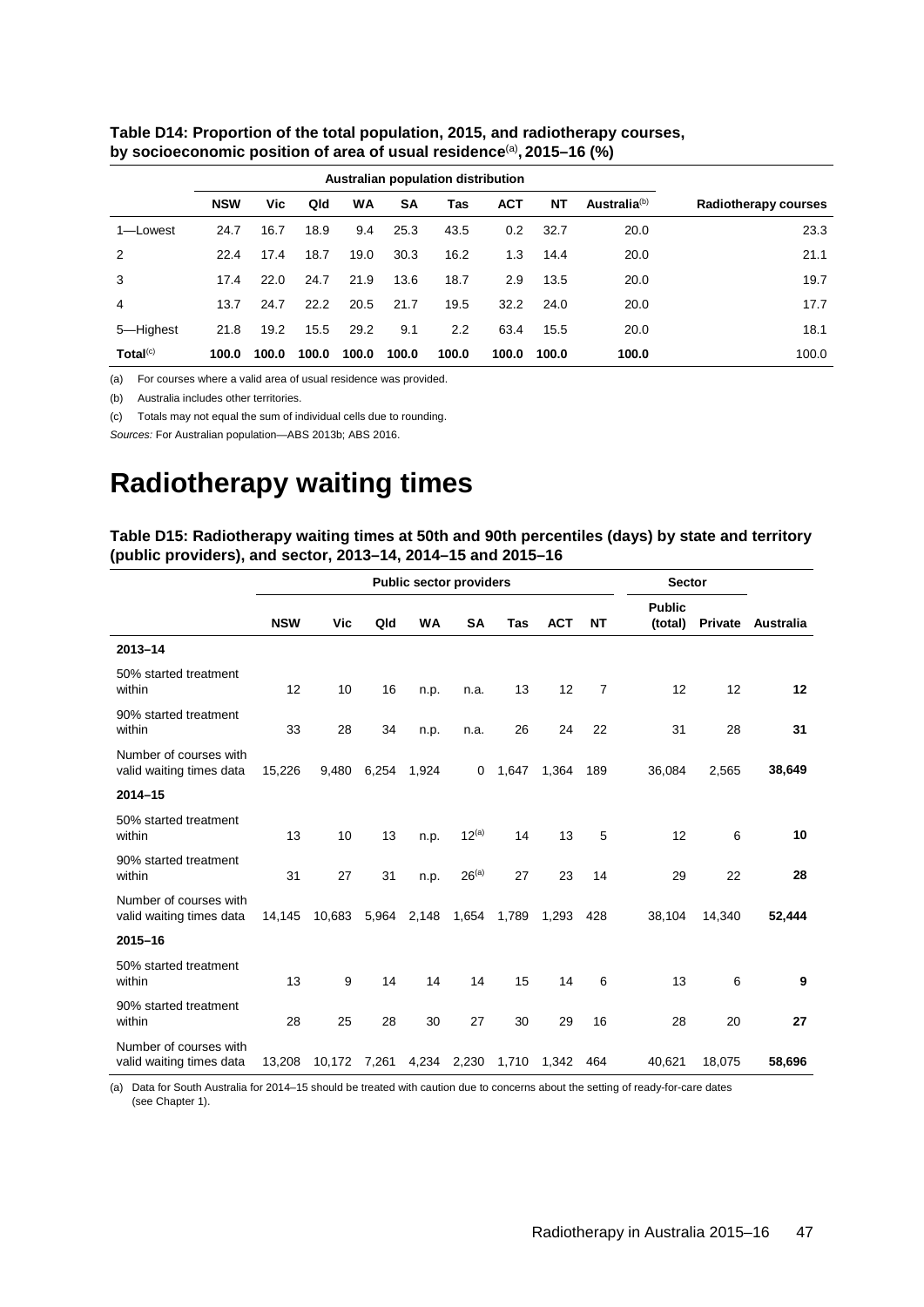|                              |            |     |                | <b>Public sector providers</b> |           |                      |            | <b>Sector</b> |                |         |                  |
|------------------------------|------------|-----|----------------|--------------------------------|-----------|----------------------|------------|---------------|----------------|---------|------------------|
|                              | <b>NSW</b> | Vic | Qld            | WA                             | <b>SA</b> | Tas                  | <b>ACT</b> | NT            | Public (total) | Private | <b>Australia</b> |
| <b>Curative</b>              |            |     |                |                                |           |                      |            |               |                |         |                  |
| 50% started treatment within | 19         | 15  | 18             | 18                             | 19        | 19                   | 21         | 7             | 18             | 7       | 14               |
| 90% started treatment within | 33         | 28  | 32             | 31                             | 28        | 34                   | 31         | 18            | 31             | 23      | 29               |
| <b>Palliative</b>            |            |     |                |                                |           |                      |            |               |                |         |                  |
| 50% started treatment within | 7          | 6   | $\overline{7}$ | 8                              | 6         | $12 \overline{ }$    | 10         | 5             | 7              | 4       | 6                |
| 90% started treatment within | 21         | 15  | 20             | 23                             | 18        | 23                   | 21         | 12            | 20             | 14      | 19               |
| Prophylactic                 |            |     |                |                                |           |                      |            |               |                |         |                  |
| 50% started treatment within | 17         | 13  | n.p.           | n.p.                           | 11        | $\ddot{\phantom{a}}$ |            | $\ldots$ n.p. | 12             | 5       | 11               |
| 90% started treatment within | 27         | 41  | n.p.           | n.p.                           | 21        | $\sim$ $\sim$        |            | $\ldots$ n.p. | 25             | 18      | 23               |

<span id="page-55-0"></span>**Table D16: Radiotherapy waiting times (days) at 50th and 90th percentiles, by intention of treatment by state and territory (public providers), and sector, 2015–16**

#### <span id="page-55-1"></span>**Table D17: Proportion of emergency patients treated within emergency timeframe by state and territory (public providers), and sector, 2015–16 (%)**

|                                       |            |      |          | <b>Public sector providers</b> |                |     | <b>Sector</b> |           |                          |         |           |
|---------------------------------------|------------|------|----------|--------------------------------|----------------|-----|---------------|-----------|--------------------------|---------|-----------|
|                                       | <b>NSW</b> | Vic. | Qld      | <b>WA</b>                      | SA             | Tas | <b>ACT</b>    | <b>NT</b> | <b>Public</b><br>(total) | Private | Australia |
| Treated within emergency<br>timeframe | 96.5       | 95.8 | 89.7     |                                | 98.2 82.4 92.9 |     | $100.0$ n.p.  |           | 93.5                     | 74.8    | 91.3      |
| Treated within longer<br>timeframe    | 3.5        |      | 4.2 10.3 |                                | 1.8 17.6       | 7.1 | 0.0           | n.p.      | 6.5                      | 25.2    | 8.7       |

#### <span id="page-55-2"></span>**Table D18: Radiotherapy waiting times (days) at 50th and 90th percentiles for non-emergency treatment by state and territory (public providers), and sector, 2015–16**

<span id="page-55-3"></span>

|                                 |            |     |     | <b>Public sector providers</b> |    |        | <b>Sector</b> |     |                |         |           |
|---------------------------------|------------|-----|-----|--------------------------------|----|--------|---------------|-----|----------------|---------|-----------|
|                                 | <b>NSW</b> | Vic | Qld | WA                             |    | SA Tas | ACT NT        |     | Public (total) | Private | Australia |
| 50% started treatment<br>within | 13         | 9   | 14  | 14 14                          |    | 15     | 14            | - 6 | 13             | 6       | 9         |
| 90% started treatment<br>within | 28         | 25  | 28  | 30                             | 27 | 30     | 29            | 16  | 28             | 20      | 27        |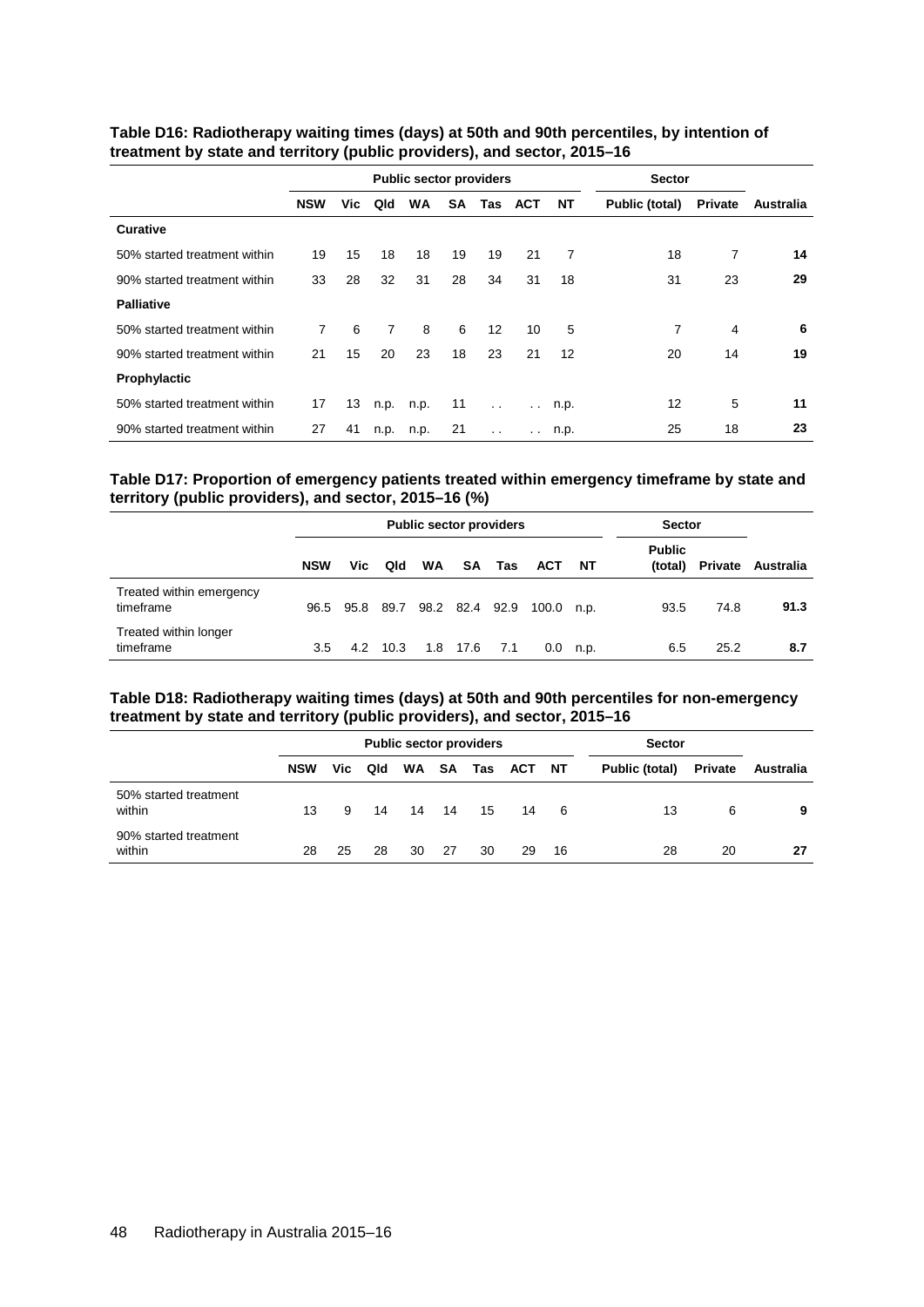|                              |            |      |                 |                |           | <b>Public sector providers</b> |            |                      | <b>Sector</b>  |                |                |
|------------------------------|------------|------|-----------------|----------------|-----------|--------------------------------|------------|----------------------|----------------|----------------|----------------|
|                              | <b>NSW</b> | Vic  | Qld             | <b>WA</b>      | <b>SA</b> | Tas                            | <b>ACT</b> | <b>NT</b>            | Public (total) | Private        | Australia      |
| 50% started treatment within |            |      |                 |                |           |                                |            |                      |                |                |                |
| Prostate cancer              | 14         | 10   | 10 <sup>1</sup> | 15             | 27        | 20                             | 28         | 8                    | 14             | $\overline{7}$ | 10             |
| Lung cancer                  | 8          | 8    | 8               | 14             | 14        | 14                             | 14         | 6                    | 8              | 5              | 7              |
| Head and neck cancers        | 20         | 19   | 19              | 22             | 20        | 19                             | 21         | 5                    | 19             | 5              | 17             |
| Colorectal cancer            | 17         | 11   | 15              | 19             | 17        | 18                             | 20         | n.p.                 | 15             | 6              | 12             |
| Lymphoma                     | 11         | 9    | 14              | 18             | 14        | 17                             | 20         | n.p.                 | 13             | 6              | 9              |
| Secondary cancers            | 14         | n.p. | 13              | $\overline{7}$ | 6         | 13                             | 9          | $\ddot{\phantom{0}}$ | 9              | 4              | $\overline{7}$ |
| 90% started treatment within |            |      |                 |                |           |                                |            |                      |                |                |                |
| Prostate cancer              | 35         | 28   | 28              | 31             | 35        | 37                             | 35         | 21                   | 32             | 22             | 29             |
| Lung cancer                  | 25         | 21   | 22              | 32             | 25        | 25                             | 25         | 11                   | 24             | 18             | 22             |
| Head and neck cancers        | 33         | 28   | 32              | 33             | 27        | 29                             | 31         | 18                   | 30             | 22             | 28             |
| Colorectal cancer            | 28         | 24   | 26              | 32             | 25        | 28                             | 28         | n.p.                 | 27             | 19             | 26             |
| Lymphoma                     | 27         | 22   | 28              | 28             | 26        | 34                             | 32         | n.p.                 | 27             | 20             | 26             |
| Secondary cancers            | 27         | n.p. | 25              | 25             | 21        | 26                             | 19         | $\ddot{\phantom{0}}$ | 23             | 15             | 22             |

<span id="page-56-2"></span>**Table D19: Radiotherapy waiting times (days) at 50th and 90th percentiles by the top five cancers and secondary cancers for which radiotherapy was provided, by state and territory (public providers), and sector, males, 2015–16**(a)

(a) Principal diagnosis data should be treated with caution, as the way data providers interpret the definition of principal diagnosis varies. Diagnoses are reported as an ICD-10-AM (9th edition) code and grouped here as follows: prostate cancer (C61), lung cancer (C33–C34), head and neck cancer (C00–C14, C30–C32), colorectal cancer (C18–C20), lymphoma (C81–C85), secondary cancers (C77–C79).

### <span id="page-56-0"></span>**Table D20: Radiotherapy waiting times (days) at 50th and 90th percentiles by the top five cancers and secondary cancers for which radiotherapy was provided, by state and territory (public providers), and sector, females, 2015–16**(a)

|                              | <b>Public sector providers</b> |                |     |                |           |      |            |      | <b>Sector</b>  |         |                |
|------------------------------|--------------------------------|----------------|-----|----------------|-----------|------|------------|------|----------------|---------|----------------|
|                              | <b>NSW</b>                     | Vic            | Qld | <b>WA</b>      | <b>SA</b> | Tas  | <b>ACT</b> | ΝT   | Public (total) | Private | Australia      |
| 50% started treatment within |                                |                |     |                |           |      |            |      |                |         |                |
| <b>Breast cancer</b>         | 14                             | 8              | 14  | 14             | 20        | 18   | 13         | 4    | 12             | 6       | 8              |
| Lung cancer                  | 8                              | $\overline{7}$ | 8   | 14             | 14        | 16   | 12         | 3    | 8              | 5       | 7              |
| Colorectal cancer            | 14                             | 12             | 15  | 20             | 14        | 17   | n.p.       | n.p. | 14             | 6       | 12             |
| Uterine cancer               | 14                             | 12             | 6   | 12             | 18        | n.p. | n.p.       | n.p. | 12             | 6       | 9              |
| Lymphoma                     | 11                             | 9              | 9   | 19             | 14        | n.p. | n.p.       | n.p. | 12             | 7       | 10             |
| Secondary cancers            | 8                              | n.p.           | 9   | $\overline{7}$ | 7         | 12   | 9          | n.p. | 9              | 4       | $\overline{7}$ |
| 90% started treatment within |                                |                |     |                |           |      |            |      |                |         |                |
| <b>Breast cancer</b>         | 31                             | 24             | 33  | 29             | 28        | 33   | 28         | 14   | 29             | 21      | 28             |
| Lung cancer                  | 24                             | 21             | 25  | 29             | 21        | 41   | 25         | 11   | 25             | 16      | 22             |
| Colorectal cancer            | 27                             | 27             | 27  | 31             | 24        | 31   | n.p.       | n.p. | 27             | 19      | 26             |
| Uterine cancer               | 29                             | 26             | 28  | 27             | 28        | n.p. | n.p.       | n.p. | 27             | 21      | 27             |
| Lymphoma                     | 27                             | 23             | 27  | 31             | 28        | n.p. | n.p.       | n.p. | 27             | 22      | 27             |
| Secondary cancers            | 24                             | n.p.           | 24  | 20             | 20        | 25   | 18         | n.p. | 21             | 14      | 20             |

<span id="page-56-1"></span>(a) Principal diagnosis data should be treated with caution, as the way data providers interpret the definition of principal diagnosis varies. Diagnoses are reported as an ICD-10-AM (9th edition) code and grouped here as follows: breast cancer (C50), lung cancer (C33–C34), colorectal cancer (C18–C20), uterine cancer (C54–C55), lymphoma (C81–C85), secondary cancers (C77–C79).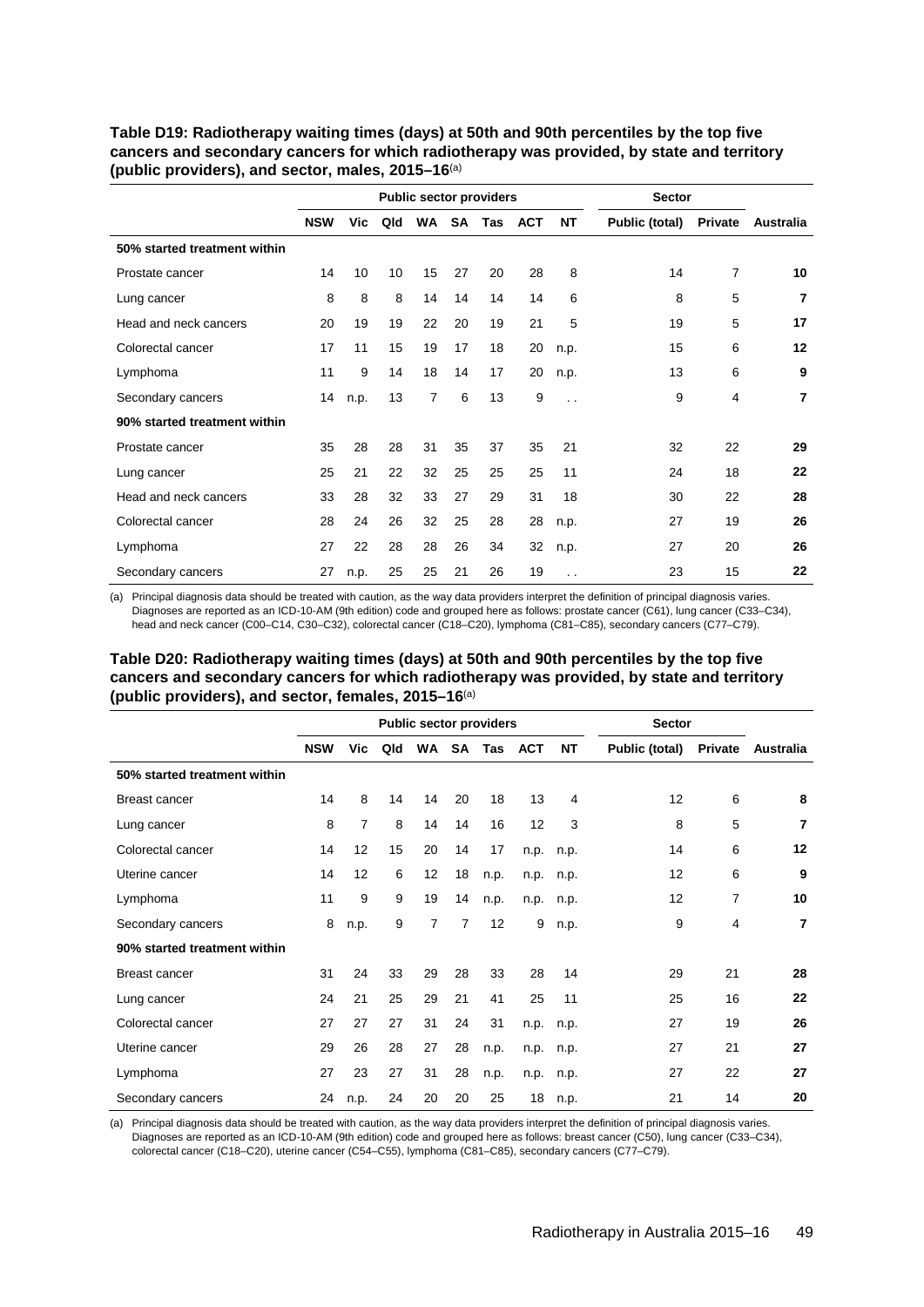|                              | Curative | <b>Palliative</b> | Prophylactic | <b>Australia</b> |
|------------------------------|----------|-------------------|--------------|------------------|
| 50% started treatment within |          |                   |              |                  |
| Prostate cancer              | 15       | 6                 | 12           | 10               |
| Lung cancer                  | 17       | 6                 | 11           | $\overline{7}$   |
| Head and neck cancers        | 19       | 7                 | n.p.         | 17               |
| Colorectal cancer            | 15       | 7                 | n.p.         | 12               |
| Lymphoma                     | 13       | 7                 | 8            | 9                |
| Secondary cancers            | 16       | 6                 | 12           | $\overline{7}$   |
| 90% started treatment within |          |                   |              |                  |
| Prostate cancer              | 33       | 20                | 27           | 29               |
| Lung cancer                  | 28       | 17                | 21           | 22               |
| Head and neck cancers        | 30       | 20                | n.p.         | 28               |
| Colorectal cancer            | 27       | 21                | n.p.         | 26               |
| Lymphoma                     | 27       | 21                | 24           | 26               |
| Secondary cancers            | 30       | 20                | 24           | 22               |

<span id="page-57-2"></span>**Table D21: Radiotherapy waiting times (days) at 50th and 90th percentiles by principal diagnosis and intention of treatment, males, 2015–16**(a)

(a) Principal diagnosis data should be treated with caution, as the way data providers interpret the definition of principal diagnosis varies. Diagnoses are reported as an ICD-10-AM (9th edition) code and grouped here as follows: prostate cancer (C61), lung cancer (C33–C34), head and neck cancer (C00–C14, C30–C32), colorectal cancer (C18–C20), lymphoma (C81–C85), secondary cancers (C77–C79).

#### <span id="page-57-1"></span>**Table D22: Radiotherapy waiting times (days) at 50th and 90th percentiles by principal diagnosis and intention of treatment, females, 2015–16**(a)

|                              | <b>Curative</b> | <b>Palliative</b> | Prophylactic | Australia      |
|------------------------------|-----------------|-------------------|--------------|----------------|
| 50% started treatment within |                 |                   |              |                |
| <b>Breast cancer</b>         | 10              | 5                 | 10           | 8              |
| Lung cancer                  | 15              | 6                 | 9            | 7              |
| Colorectal cancer            | 16              | 7                 | n.p.         | 12             |
| Uterine cancer               | 14              | 5                 | n.p.         | 9              |
| Lymphoma                     | 14              | 7                 | 10           | 10             |
| Secondary cancers            | 14              | $\overline{7}$    | 8            | $\overline{7}$ |
| 90% started treatment within |                 |                   |              |                |
| <b>Breast cancer</b>         | 28              | 16                | 29           | 28             |
| Lung cancer                  | 29              | 17                | 20           | 22             |
| Colorectal cancer            | 28              | 21                | n.p.         | 26             |
| Uterine cancer               | 28              | 16                | n.p.         | 27             |
| Lymphoma                     | 28              | 21                | 22           | 27             |
| Secondary cancers            | 27              | 19                | 20           | 20             |

<span id="page-57-3"></span><span id="page-57-0"></span>(a) Principal diagnosis data should be treated with caution, as the way data providers interpret the definition of principal diagnosis varies. Diagnoses are reported as an ICD-10-AM (9th edition) code and grouped here as follows: breast cancer (C50), lung cancer (C33–C34), colorectal cancer (C18–C20), uterine cancer (C54–C55), lymphoma (C81–C85), secondary cancers (C77–C79).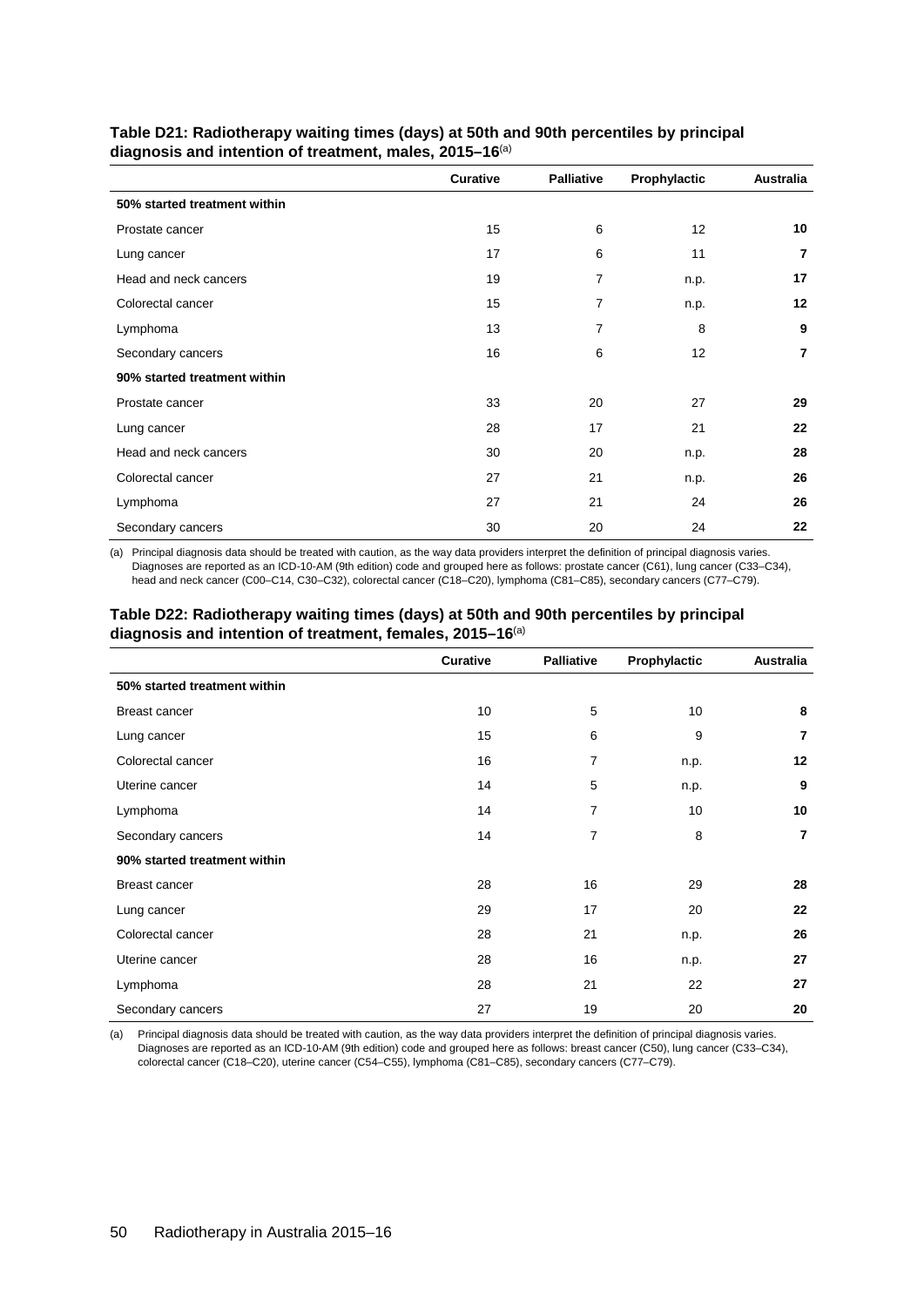|                              |            |     |     | <b>Public sector providers</b> |    | <b>Sector</b> |        |    |                |         |           |
|------------------------------|------------|-----|-----|--------------------------------|----|---------------|--------|----|----------------|---------|-----------|
|                              | <b>NSW</b> | Vic | Qld | <b>WA</b>                      | SA | Tas           | ACT NT |    | Public (total) | Private | Australia |
| 50% started treatment within |            |     |     |                                |    |               |        |    |                |         |           |
| Males                        | 13         | 10  | 14  | 14                             | 14 | 15            | 15     | 6  | 13             | 6       | 10        |
| Females                      | 13         | 8   | 14  | 14                             | 14 | 15            | 14     | 5  | 12             | 6       | 9         |
| 90% started treatment within |            |     |     |                                |    |               |        |    |                |         |           |
| Males                        | 28         | 26  | 28  | 31                             | 28 | 29            | 30     | 18 | 28             | 21      | 27        |
| Females                      | 28         | 25  | 29  | 29                             | 27 | 31            | 28     | 14 | 28             | 20      | 27        |

**Table D23: Radiotherapy waiting times (days) at 50th and 90th percentiles by sex, by state and territory (public providers), and sector, 2015–16**

### <span id="page-58-0"></span>**Table D24: Radiotherapy waiting times (days) at 50th and 90th percentiles by age group (years), states and territories and sector, 2015–16**

<span id="page-58-1"></span>

|                              | <b>Public sector providers</b> |                |     |    |                |      |               |                      | <b>Sector</b>          |    |                |
|------------------------------|--------------------------------|----------------|-----|----|----------------|------|---------------|----------------------|------------------------|----|----------------|
|                              | <b>NSW</b>                     | Vic            | Qld |    |                |      | WA SA Tas ACT | <b>NT</b>            | Public (total) Private |    | Australia      |
| 50% started treatment within |                                |                |     |    |                |      |               |                      |                        |    |                |
| $0 - 19$                     | 5                              | 9              | 15  | 7  | 10             | n.p. | n.p.          | $\ddot{\phantom{0}}$ | 9                      | 4  | 8              |
| $20 - 39$                    | 9                              | $\overline{7}$ | 13  | 13 | $\overline{7}$ | 19   | 11            | 3                    | 9                      | 4  | $\overline{7}$ |
| $40 - 49$                    | 12                             | 8              | 13  | 11 | 14             | 14   | 12            | 6                    | 11                     | 5  | 8              |
| $50 - 59$                    | 13                             | 10             | 13  | 12 | 14             | 15   | 14            | 5                    | 12                     | 5  | 9              |
| $60 - 69$                    | 14                             | 9              | 13  | 15 | 14             | 15   | 15            | 5                    | 13                     | 6  | 10             |
| $70 - 79$                    | 14                             | 10             | 14  | 15 | 14             | 16   | 15            | 9                    | 13                     | 6  | 10             |
| $80 - 89$                    | 13                             | 10             | 14  | 15 | 14             | 16   | 15            | 8                    | 13                     | 6  | 10             |
| $90+$                        | 13                             | 10             | 12  | 18 | $\overline{7}$ | 14   | 14            | $\ddotsc$            | 13                     | 6  | 8              |
| 90% started treatment within |                                |                |     |    |                |      |               |                      |                        |    |                |
| $0 - 19$                     | 20                             | 20             | 28  | 23 | 21             | n.p. | n.p.          | $\ddot{\phantom{0}}$ | 22                     | 19 | 22             |
| $20 - 39$                    | 27                             | 22             | 29  | 31 | 21             | 29   | 25            | 12                   | 27                     | 18 | 26             |
| $40 - 49$                    | 28                             | 24             | 29  | 28 | 28             | 29   | 28            | 18                   | 27                     | 21 | 27             |
| $50 - 59$                    | 28                             | 25             | 29  | 28 | 26             | 29   | 29            | 16                   | 28                     | 20 | 27             |
| $60 - 69$                    | 29                             | 26             | 28  | 30 | 27             | 32   | 29            | 14                   | 28                     | 20 | 27             |
| $70 - 79$                    | 29                             | 27             | 28  | 31 | 28             | 31   | 30            | 18                   | 28                     | 21 | 27             |
| $80 - 89$                    | 28                             | 24             | 28  | 31 | 28             | 30   | 27            | 15                   | 27                     | 20 | 26             |
| $90+$                        | 27                             | 23             | 28  | 31 | 21             | 36   | 26            | $\ddot{\phantom{0}}$ | 27                     | 20 | 25             |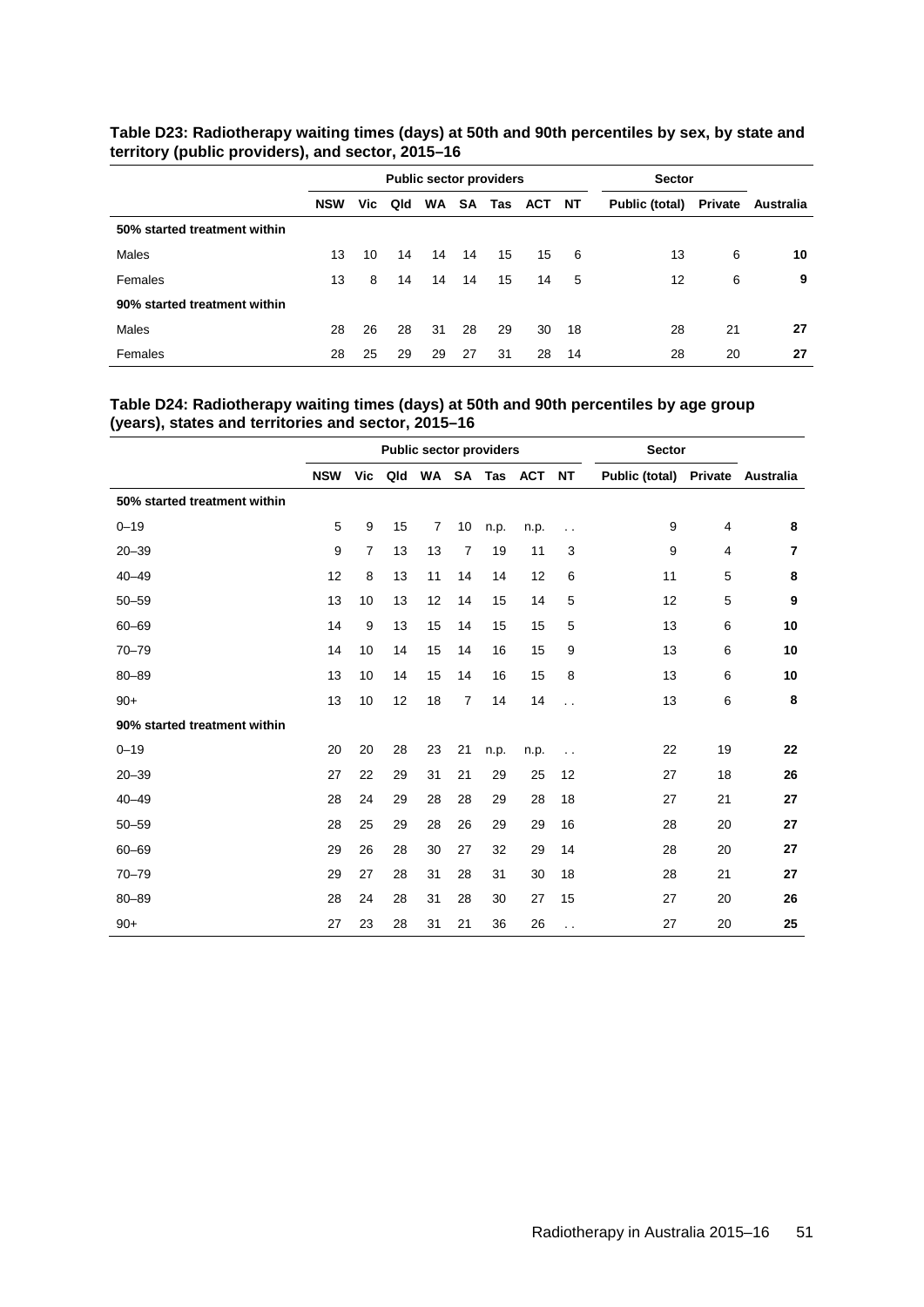|                              |          |                |                | Age group (years) |       |           |           |       |
|------------------------------|----------|----------------|----------------|-------------------|-------|-----------|-----------|-------|
|                              | $0 - 19$ | $20 - 39$      | $40 - 49$      | $50 - 59$         | 60-69 | $70 - 79$ | $80 - 89$ | $90+$ |
| 50% started treatment within |          |                |                |                   |       |           |           |       |
| <b>Males</b>                 | 10       | 8              | 11             | 10                | 10    | 10        | 9         | 8     |
| Females                      | 8        | $\overline{7}$ | $\overline{7}$ | 8                 | 9     | 10        | 10        | 9     |
| <b>Australia</b>             | 8        | 7              | 8              | 9                 | 10    | 10        | 10        | 8     |
| 90% started treatment within |          |                |                |                   |       |           |           |       |
| Males                        | 22       | 25             | 26             | 27                | 27    | 27        | 26        | 25    |
| Females                      | 21       | 26             | 27             | 27                | 27    | 27        | 26        | 25    |
| <b>Australia</b>             | 22       | 26             | 27             | 27                | 27    | 27        | 26        | 25    |

### **Table D25: Radiotherapy waiting times (days) at 50th and 90th percentiles, by sex and age group (years), Australia, 2015–16**

### <span id="page-59-0"></span>**Table D26: Radiotherapy waiting times (days) at 50th and 90th percentiles by Indigenous status, by state and territory (public providers), and sector, 2015–16**

|                              |            |    |         | <b>Public sector providers</b> |      | <b>Sector</b> |        |     |                |         |           |
|------------------------------|------------|----|---------|--------------------------------|------|---------------|--------|-----|----------------|---------|-----------|
|                              | <b>NSW</b> |    | Vic Qld | <b>WA</b>                      | SA   | Tas           | ACT NT |     | Public (total) | Private | Australia |
| 50% started treatment within |            |    |         |                                |      |               |        |     |                |         |           |
| Indigenous                   | 13         | 12 | 14      | 11                             | n.p. | n.p.          | n.p.   | -3  | 9              | 4       | 8         |
| Non-Indigenous               | 13         | 9  | 13      | 16                             | 14   | 15            | 14     | 6   | 13             | 7       | 11        |
| 90% started treatment within |            |    |         |                                |      |               |        |     |                |         |           |
| Indigenous                   | 26         | 25 | 27      | 29                             | n.p. | n.p.          | n.p.   | -13 | 25             | 19      | 25        |
| Non-Indigenous               | 29         | 26 | 28      | 33                             | 28   | 30            | 29     | 17  | 28             | 21      | 28        |

### <span id="page-59-1"></span>**Table D27: Radiotherapy waiting times at 50th and 90th percentile (days) by remoteness area of usual residence, states and territories and sector, 2015–16**(a)

|                              |            |      |     |           | <b>Public sector providers</b> | <b>Sector</b>        |                      |      |                          |         |           |
|------------------------------|------------|------|-----|-----------|--------------------------------|----------------------|----------------------|------|--------------------------|---------|-----------|
|                              | <b>NSW</b> | Vic  | Qld | <b>WA</b> | <b>SA</b>                      | Tas                  | ACT                  | NΤ   | <b>Public</b><br>(total) | Private | Australia |
| 50% started treatment within |            |      |     |           |                                |                      |                      |      |                          |         |           |
| Major cities                 | 13         | 9    | 13  | 15        | 14                             | $\ddot{\phantom{a}}$ | 14                   | n.p. | 13                       | 5       | 9         |
| Inner regional               | 14         | 11   | 13  | 11        | 14                             | 15                   | 15                   | n.p. | 13                       | 9       | 12        |
| Outer regional               | 14         | 12   | 14  | 14        | 12                             | 15                   | 16                   | 6    | 13                       | 5       | 11        |
| Remote                       | 19         | n.p. | 13  | 17        | n.p.                           | 14                   | n.p.                 | 5    | 12                       | 3       | 8         |
| Very remote                  | n.p.       | n.p. | 15  | 15        | n.p.                           | n.p.                 | $\ddot{\phantom{0}}$ | 6    | 11                       | 7       | 9         |
| 90% started treatment within |            |      |     |           |                                |                      |                      |      |                          |         |           |
| Major cities                 | 28         | 26   | 28  | 30        | 24                             | $\ddot{\phantom{a}}$ | 28                   | n.p. | 28                       | 20      | 27        |
| Inner regional               | 29         | 27   | 28  | 26        | 22                             | 32                   | 29                   | n.p. | 28                       | 24      | 27        |
| Outer regional               | 29         | 27   | 28  | 31        | 25                             | 27                   | 30                   | 16   | 28                       | 20      | 27        |
| Remote                       | 28         | n.p. | 28  | 29        | n.p.                           | 33                   | n.p.                 | 13   | 28                       | 16      | 27        |
| Very remote                  | n.p.       | n.p. | 29  | 28        | n.p.                           | n.p.                 | $\ddot{\phantom{0}}$ | 18   | 27                       | 22      | 26        |

<span id="page-59-2"></span>(a) Excludes records for which remoteness area could not be assigned, including people living overseas and missing data.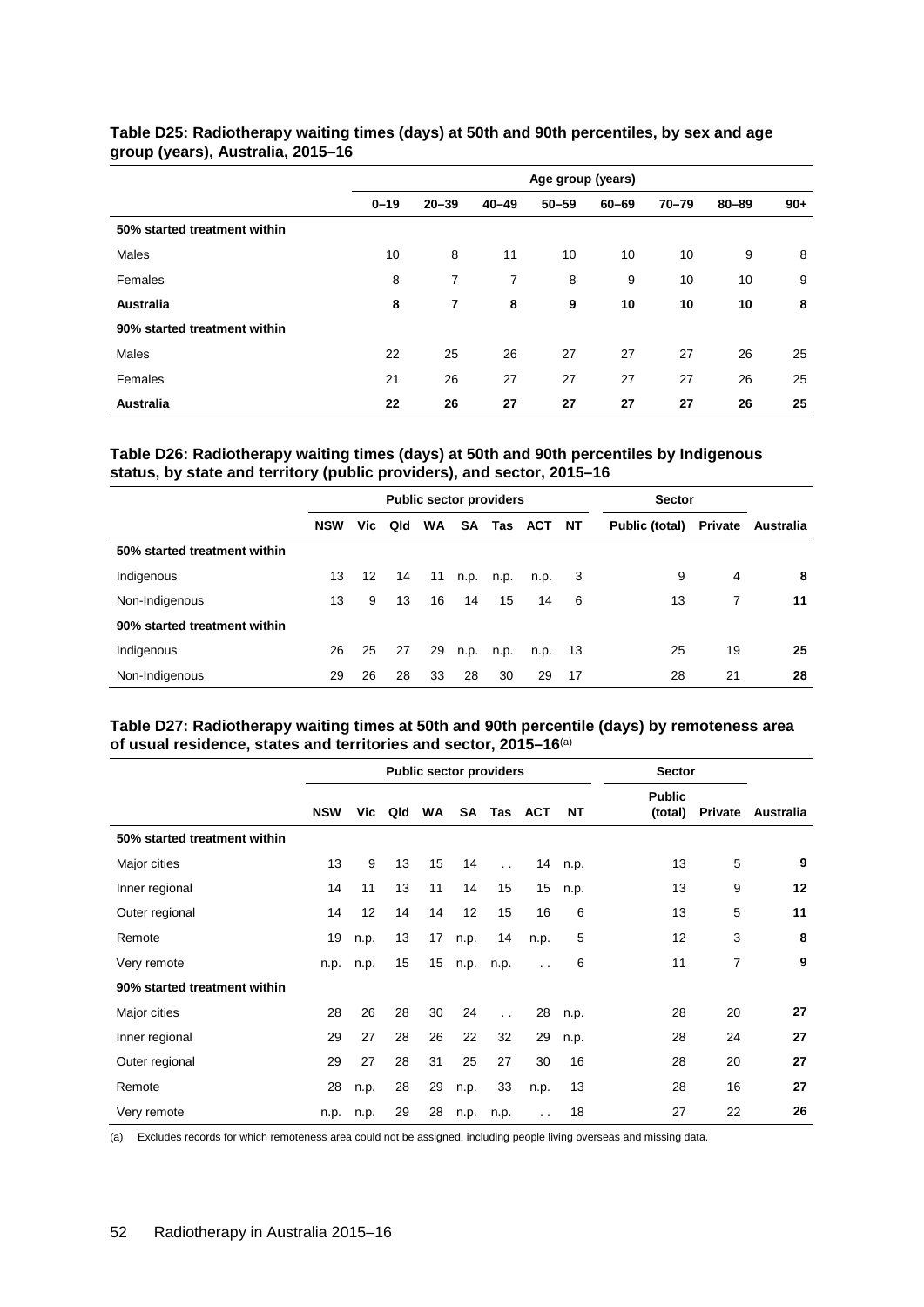|                              | <b>Public sector providers</b> |     |     |    |      |     |     |    | <b>Sector</b>          |    |           |
|------------------------------|--------------------------------|-----|-----|----|------|-----|-----|----|------------------------|----|-----------|
|                              | <b>NSW</b>                     | Vic | Qld | WA | SA   | Tas | ACT | NT | Public (total) Private |    | Australia |
| 50% started treatment within |                                |     |     |    |      |     |     |    |                        |    |           |
| 1-Lowest                     | 14                             | 10  | 13  | 16 | 14   | 15  | 16  | 5  | 13                     | 7  | 11        |
| 2                            | 13                             | 11  | 14  | 14 | 14   | 15  | 15  | 6  | 13                     | 7  | 11        |
| 3                            | 12                             | 9   | 13  | 15 | 13   | 16  | 16  | 5  | 13                     | 7  | 10        |
| 4                            | 14                             | 10  | 13  | 13 | 14   | 15  | 14  | 6  | 13                     | 6  | 9         |
| 5-Highest                    | 13                             | 8   | 13  | 14 | n.p. | 14  | 14  | 9  | 12                     | 4  | 8         |
| 90% started treatment within |                                |     |     |    |      |     |     |    |                        |    |           |
| 1-Lowest                     | 28                             | 26  | 28  | 31 | 23   | 29  | 30  | 14 | 28                     | 20 | 27        |
| 2                            | 28                             | 27  | 27  | 29 | 25   | 32  | 29  | 13 | 28                     | 21 | 27        |
| 3                            | 28                             | 26  | 28  | 31 | 24   | 29  | 29  | 13 | 28                     | 22 | 27        |
| 4                            | 29                             | 26  | 28  | 28 | 22   | 34  | 30  | 17 | 28                     | 19 | 27        |
| 5-Highest                    | 30                             | 25  | 29  | 30 | n.p. | 28  | 28  | 18 | 28                     | 21 | 27        |

<span id="page-60-0"></span>**Table D28: Radiotherapy waiting times at 50th and 90th percentile (days), by socioeconomic position of area of usual residence, by state and territory (public providers), and sector, 2015–16**(a)

(a) Excludes records for which socioeconomic position could not be assigned, including people living overseas and missing data.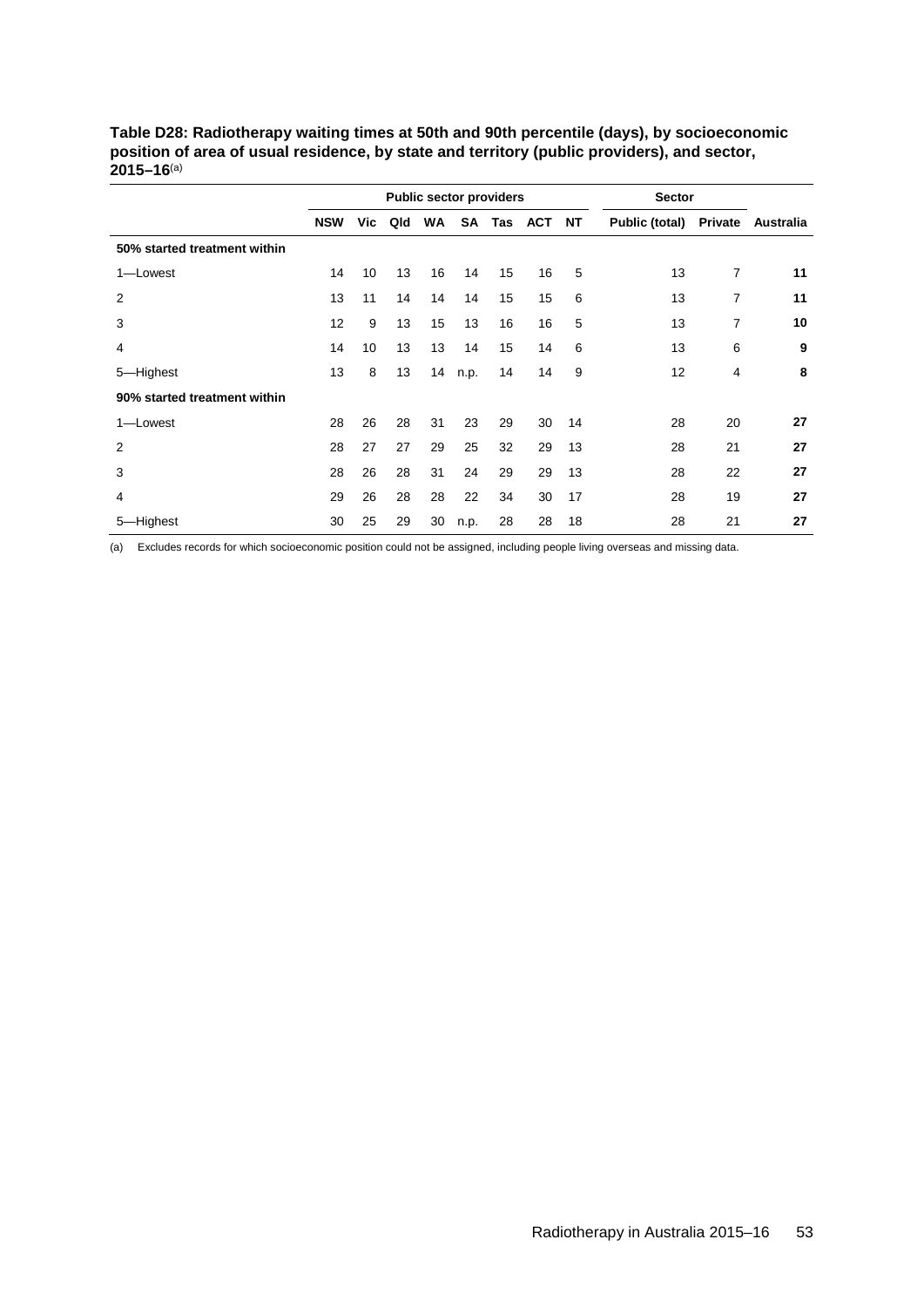# <span id="page-61-0"></span>**Glossary**

Many definitions used in this report can be found in the Radiotherapy waiting times data set specification 2013–15, at [<meteor.aihw.gov.au>](http://meteor.aihw.gov.au/) (METeOR identifier: [517220\)](http://meteor.aihw.gov.au/content/index.phtml/itemId/517220).

**cancer (malignant neoplasm):** A large range of diseases in which some of the body's cells become defective, begin to multiply out of control, can invade and damage the area around them, and can also spread to other parts of the body to cause further damage.

**chemotherapy:** The use of drugs (chemicals) to prevent or treat disease, with the term being applied for treatment of cancer rather than for other uses.

**course of radiotherapy:** A series of one or more external beam radiotherapy treatments prescribed by a radiation oncologist.

**curative:** Treatment given with the intention of curing disease. See also **intention of treatment**.

**emergency status (radiotherapy):** An indicator of whether the treatment required for the patient is clinically assessed as an emergency. An emergency is where the treating clinician has assessed the waiting time for treatment cannot exceed 24 hours (METeOR identifier: [448126\)](http://meteor.aihw.gov.au/content/index.phtml/itemId/448126).

**Indigenous:** A person of Aboriginal and/or Torres Strait Islander descent who identifies as an Aboriginal and/or Torres Strait Islander (METeOR identifier: [291036\)](http://meteor.aihw.gov.au/content/index.phtml/itemId/291036).

**intention of treatment:** The reason treatment is provided to a patient (METeOR identifier: [583857\)](http://meteor.aihw.gov.au/content/index.phtml/itemId/583857).

**International Statistical Classification of Diseases and Related Health Problems:** The World Health Organization's internationally accepted classification of death and disease. The 10th Revision (ICD-10) is currently in use. The ICD-10-AM is the Australian modification of the ICD-10, and is used for reporting by principal diagnosis in this report.

### **metastasis:** See **secondary cancer**.

**palliative treatment:** Treatment given primarily for the purpose of pain or other symptom control. Consequent benefits of the treatment are considered secondary contributions to quality of life. See also **intention of treatment**.

**primary site of cancer:** The site of origin of the tumour, as opposed to the secondary or metastatic sites (METeOR identifier: [391340\)](http://meteor.aihw.gov.au/content/index.phtml/itemId/391340). See also **secondary cancer**.

**principal diagnosis:** The diagnosis established after study to be chiefly responsible for occasioning a patient's service event or episode (METeOR identifier: [433356\)](http://meteor.aihw.gov.au/content/index.phtml/itemId/433356).

**prophylactic treatment:** Treatment given to prevent the occurrence of disease at a site that exhibits no sign of active disease but is considered to be at risk. See also **intention of treatment**.

**radiotherapy:** Radiation directed at a localised area to kill or damage cancer cells. See also [Box 1.1.](#page-8-2)

**ready for care:** The date, in the opinion of the treating clinician, on which a patient is ready to commence treatment (METeOR identifier: [448141\)](http://meteor.aihw.gov.au/content/index.phtml/itemId/448141).

**SA2 (Statistical area level 2):** A geographic unit used to analyse social, physical and economic differences across Australia. SA2 is defined in the Australian Statistical Geography Standard. Wherever possible SA2s are based on officially gazetted state suburbs and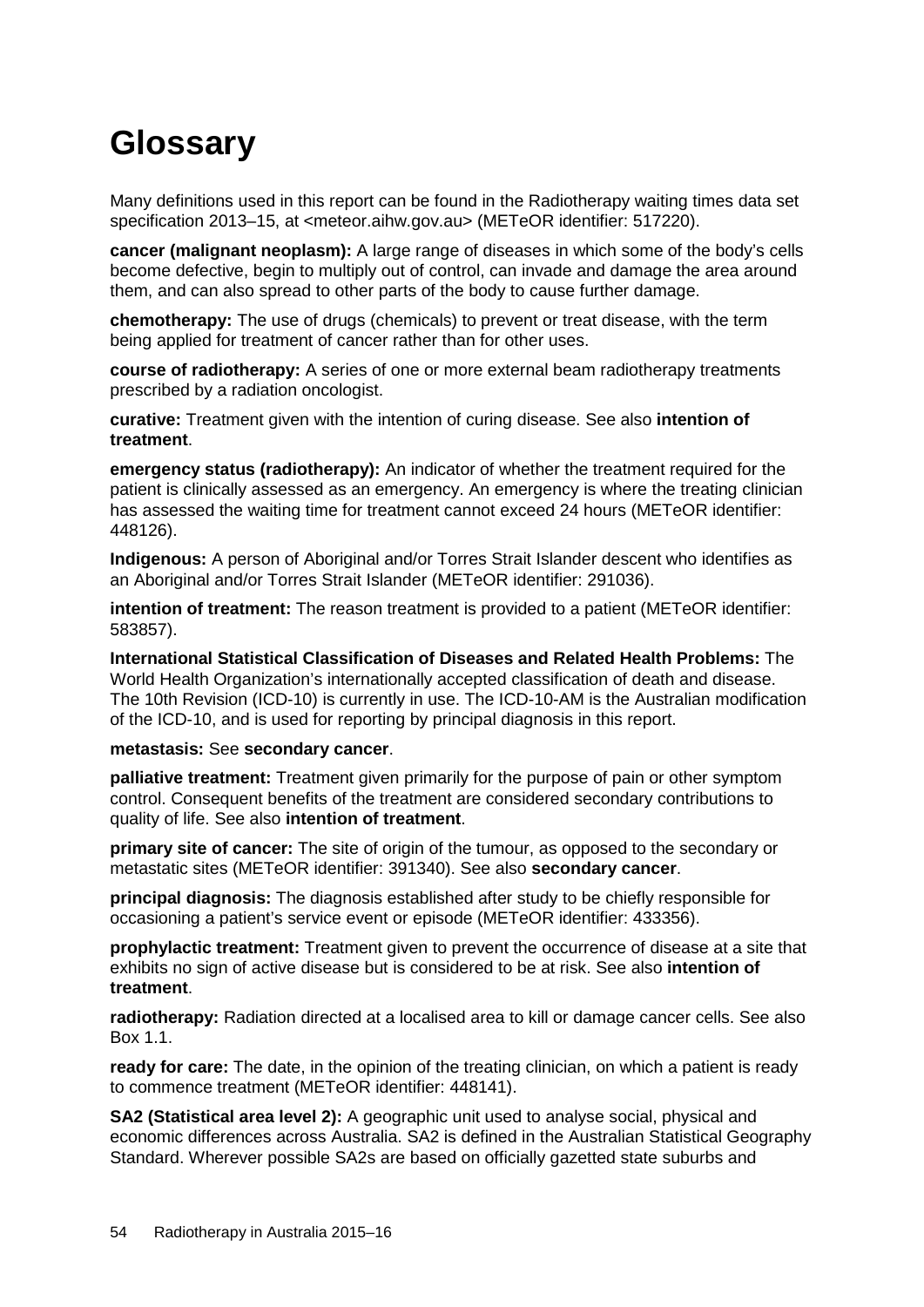localities. In urban areas SA2s largely conform to whole suburbs and combinations of whole suburbs, while in rural areas they define functional zones of social and economic links.

**secondary cancer:** A tumour that originated from a cancer elsewhere in the body. Also referred to as a metastasis.

**waiting time:** The number of days between when the patient was ready for care, and when the radiotherapy started (METeOR identifier: [517220\)](http://meteor.aihw.gov.au/content/index.phtml/itemId/517220).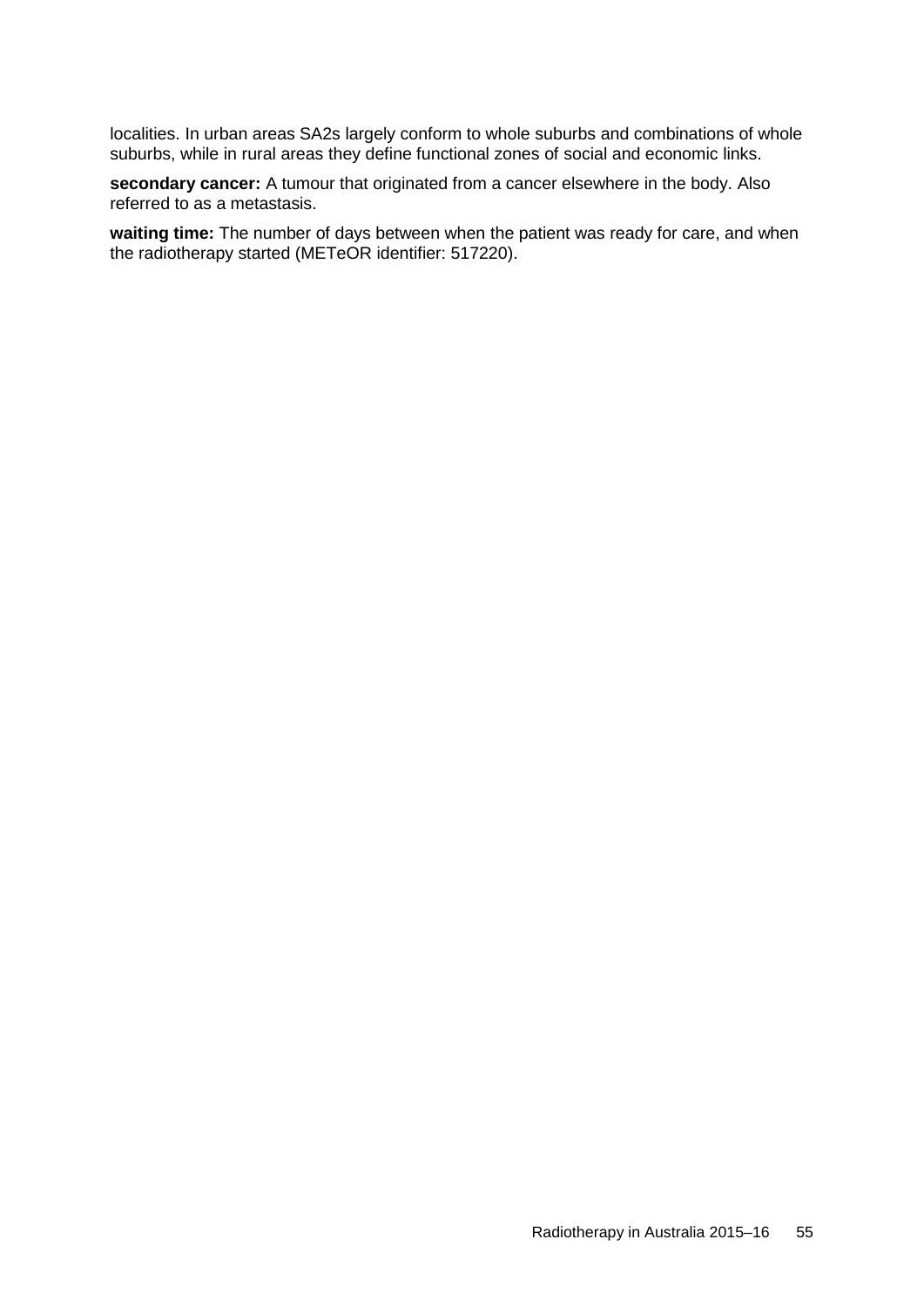# <span id="page-63-0"></span>**References**

ABS (Australian Bureau of Statistics) 2012. Information paper: converting data to the Australian statistical geography standard, 2012. ABS cat. no. 1216.0.55.004. Canberra: ABS. Viewed 6 March 2017, <www.abs.gov.au/AUSSTATS/abs@.nsf/DetailsPage/ 1216.0.55.0042012?OpenDocument>.

ABS 2013a. Australian statistical geography standard (ASGS): volume 5—remoteness structure, July 2011. ABS cat. no. 1270.0. Canberra: ABS. Viewed 25 January 2017, [<www.abs.gov.au/ausstats/abs@.nsf/mf/1270.0.55.005?OpenDocument>](http://www.abs.gov.au/ausstats/abs@.nsf/mf/1270.0.55.005?OpenDocument).

ABS 2013b. Census of population and housing: socio-economic indexes for areas (SEIFA), Australia, 2011. ABS cat. no. 2033.0.55.001. Canberra: ABS. Viewed 7 February 2017, [<www.abs.gov.au/ausstats/abs@.nsf/mf/2033.0.55.001>](http://www.abs.gov.au/ausstats/abs@.nsf/mf/2033.0.55.001).

ABS 2015. Australian demographic statistics, June 2015. ABS cat. no. 3101.0. Canberra: ABS. Viewed 27 April 2017, <www.abs.gov.au/AUSSTATS/abs@.nsf/Previousproducts/ 3101.0Main%20Features1Jun%202015>.

ABS 2016. Population by age and sex, regions of Australia, 2015. ABS cat. No. 3235.0. Canberra: ABS. Viewed 7 February 2017,

[<www.abs.gov.au/ausstats/abs@.nsf/mf/3235.0>](http://www.abs.gov.au/ausstats/abs@.nsf/mf/3235.0).

AIHW (Australian Institute of Health and Welfare) 2015. Radiotherapy in Australia: report on a pilot data collection 2013–14. Cat. no. HSE 167. Canberra: AIHW.

AIHW 2016. Radiotherapy in Australia: report on the second year of a pilot collection 2014–15. Cat. no. HSE 181. Canberra: AIHW.

AIHW 2017. Cancer in Australia 2017. Cat. no. CAN 100. Canberra: AIHW.

COAG (Council of Australian Governments) 2012. National healthcare agreement review report, July 2012. Canberra: National Healthcare Agreement Review Working Group.

RANZCR (The Royal Australian and New Zealand College of Radiologists) 2013. Management of waiting lists in radiation oncology: quality in the timeliness of patient care. Sydney: RANZCR. Viewed 25 January 2017, [<https://www.ranzcr.com/search/management](https://www.ranzcr.com/search/management-of-waiting-lists-in-radiation-oncology-quality-in-the-timeliness-of-patient-care)[of-waiting-lists-in-radiation-oncology-quality-in-the-timeliness-of-patient-care>](https://www.ranzcr.com/search/management-of-waiting-lists-in-radiation-oncology-quality-in-the-timeliness-of-patient-care).

RANZCR 2015. What is radiation therapy? Sydney: RANZCR. Viewed 25 January 2017, [<www.ranzcr.edu.au/radiation-oncology/what-is-radiation-therapy>](http://www.ranzcr.edu.au/radiation-oncology/what-is-radiation-therapy).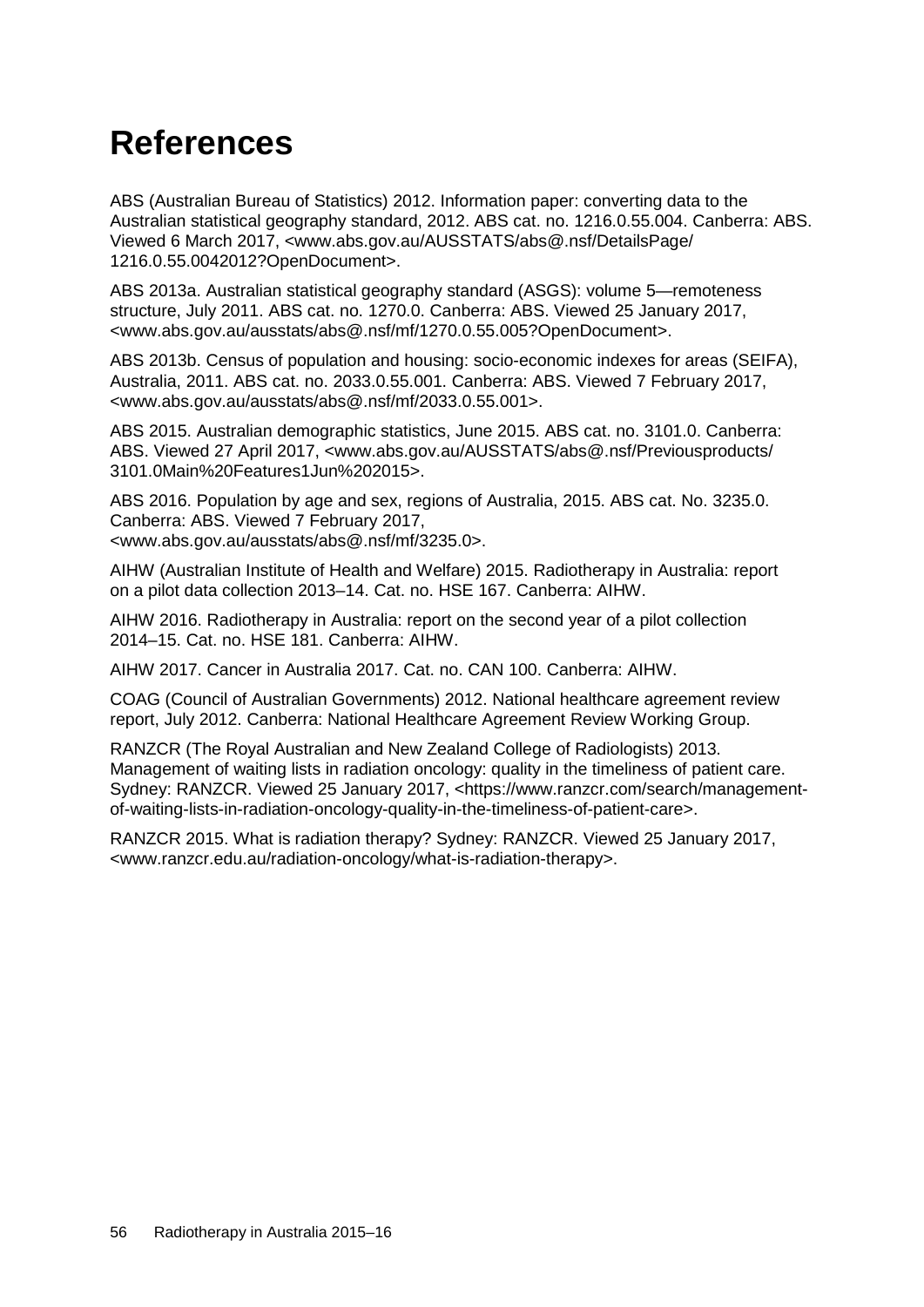# <span id="page-64-0"></span>**List of tables**

| Table 1.1:        |                                                                                                                                                                     |  |
|-------------------|---------------------------------------------------------------------------------------------------------------------------------------------------------------------|--|
| <b>Table 1.2:</b> | Participation status of radiotherapy sites/providers operating in Australia during                                                                                  |  |
| Table 2.1:        | Radiotherapy courses for top five cancers by state and territory                                                                                                    |  |
| Table 2.2:        | Radiotherapy courses for top five cancers by state and territory                                                                                                    |  |
| Table 2.3:        | Radiotherapy courses by Indigenous status, state and territory                                                                                                      |  |
| Table 2.4:        | Public sector radiotherapy courses, by state or territory of usual residence of                                                                                     |  |
| Table A1:         | Radiotherapy service providers in Australia, by public/private provider status                                                                                      |  |
| Table D1:         | Radiotherapy courses by state and territory (public providers), and sector,                                                                                         |  |
| Table D2:         | Radiotherapy courses by intention of treatment by state and territory                                                                                               |  |
| Table D3:         | Radiotherapy courses, by intention of treatment and age group (years),                                                                                              |  |
| Table D4:         | Radiotherapy courses by emergency status by state and territory                                                                                                     |  |
| Table D5:         | Radiotherapy courses by intention of treatment and emergency status,                                                                                                |  |
| Table D6:         | Radiotherapy courses by principal diagnosis and intention of treatment by<br>state and territory (public providers), and sector, males, 2015-16 42                  |  |
| Table D7:         | Radiotherapy courses by principal diagnosis and intention of treatment by<br>state and territory (public providers), and sector, females, 2015-16 43                |  |
| Table D8:         | Radiotherapy courses by sex of patient by state and territory (public providers),                                                                                   |  |
| Table D9:         | Radiotherapy courses by age group (years) by state and territory                                                                                                    |  |
|                   | Table D10: Radiotherapy courses by sex and age group (years), 2015-16 45                                                                                            |  |
|                   | Table D11: Radiotherapy courses by remoteness area of usual residence by state and                                                                                  |  |
|                   | Table D12: Proportion of the total population, 2015, and radiotherapy courses, by                                                                                   |  |
|                   | Table D13: Radiotherapy courses by socioeconomic position of area of usual residence<br>by state and territory (public providers), and sector, 2015–16  46          |  |
|                   | Table D14: Proportion of the total population, 2015, and radiotherapy courses, by<br>socioeconomic position of area of usual residence, 2015-16 (%) 47              |  |
|                   | Table D15: Radiotherapy waiting times at 50th and 90th percentiles (days) by state and<br>territory (public providers), and sector, 2013–14, 2014–15 and 2015–16 47 |  |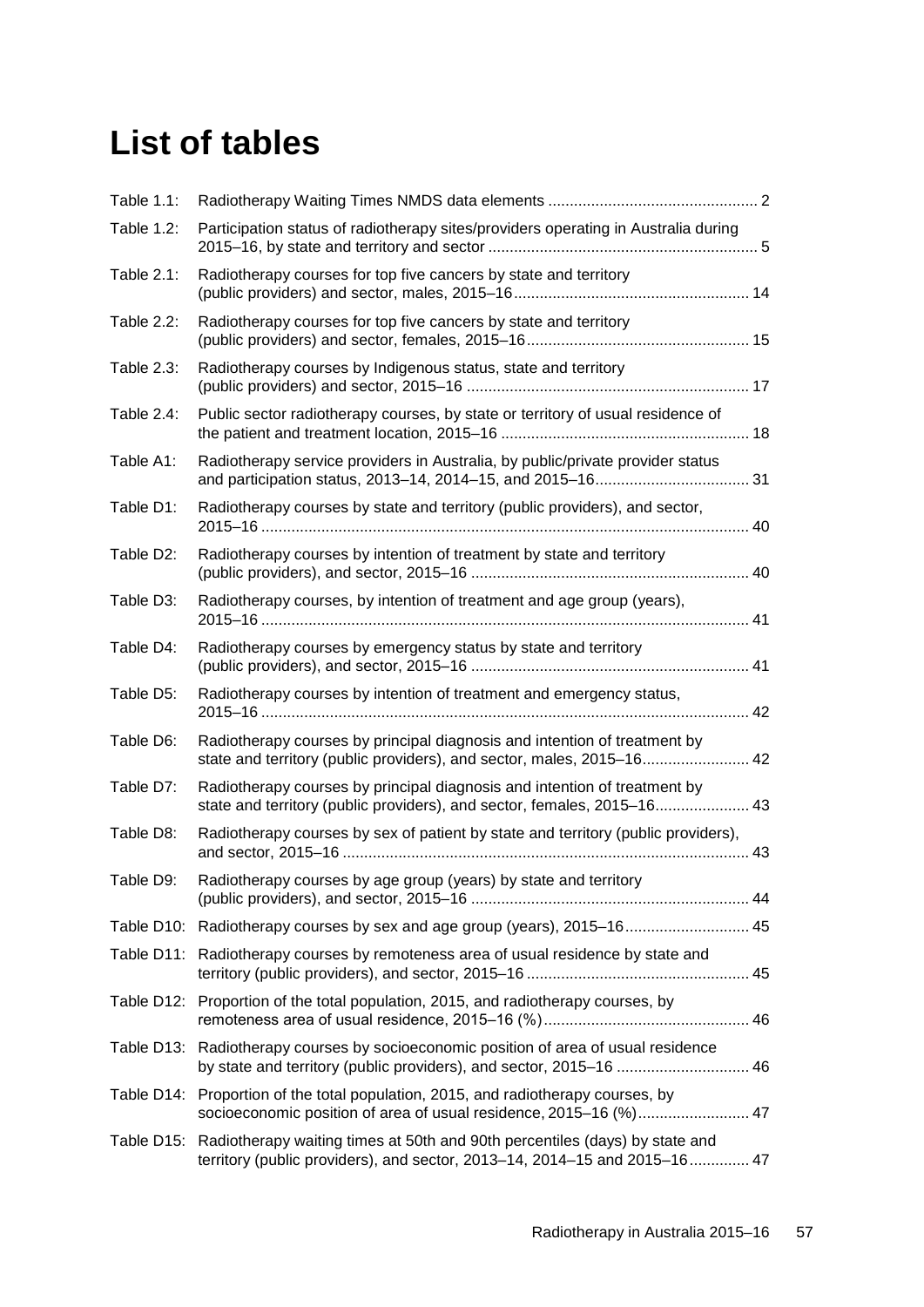|            | Table D16: Radiotherapy waiting times (days) at 50th and 90th percentiles, by intention<br>of treatment by state and territory (public providers), and sector, 2015–16  48                                                                     |
|------------|------------------------------------------------------------------------------------------------------------------------------------------------------------------------------------------------------------------------------------------------|
|            | Table D17: Proportion of emergency patients treated within emergency timeframe by                                                                                                                                                              |
|            | Table D18: Radiotherapy waiting times (days) at 50th and 90th percentiles for non-emergency<br>treatment by state and territory (public providers), and sector, 2015–16  48                                                                    |
| Table D19: | Radiotherapy waiting times (days) at 50th and 90th percentiles by the top five<br>cancers and secondary cancers for which radiotherapy was provided, by state                                                                                  |
|            | Table D20: Radiotherapy waiting times (days) at 50th and 90th percentiles by the top five<br>cancers and secondary cancers for which radiotherapy was provided, by state<br>and territory (public providers), and sector, females, 2015-16  49 |
|            | Table D21: Radiotherapy waiting times (days) at 50th and 90th percentiles by principal                                                                                                                                                         |
| Table D22: | Radiotherapy waiting times (days) at 50th and 90th percentiles by principal                                                                                                                                                                    |
|            | Table D23: Radiotherapy waiting times (days) at 50th and 90th percentiles by sex, by state                                                                                                                                                     |
|            | Table D24: Radiotherapy waiting times (days) at 50th and 90th percentiles by age group                                                                                                                                                         |
| Table D25: | Radiotherapy waiting times (days) at 50th and 90th percentiles, by sex and age                                                                                                                                                                 |
|            | Table D26: Radiotherapy waiting times (days) at 50th and 90th percentiles by Indigenous<br>status, by state and territory (public providers), and sector, 2015–16 52                                                                           |
|            | Table D27: Radiotherapy waiting times at 50th and 90th percentile (days) by remoteness<br>area of usual residence, states and territories and sector, 2015-16 52                                                                               |
| Table D28: | Radiotherapy waiting times at 50th and 90th percentile (days), by socioeconomic<br>position of area of usual residence, by state and territory (public providers),                                                                             |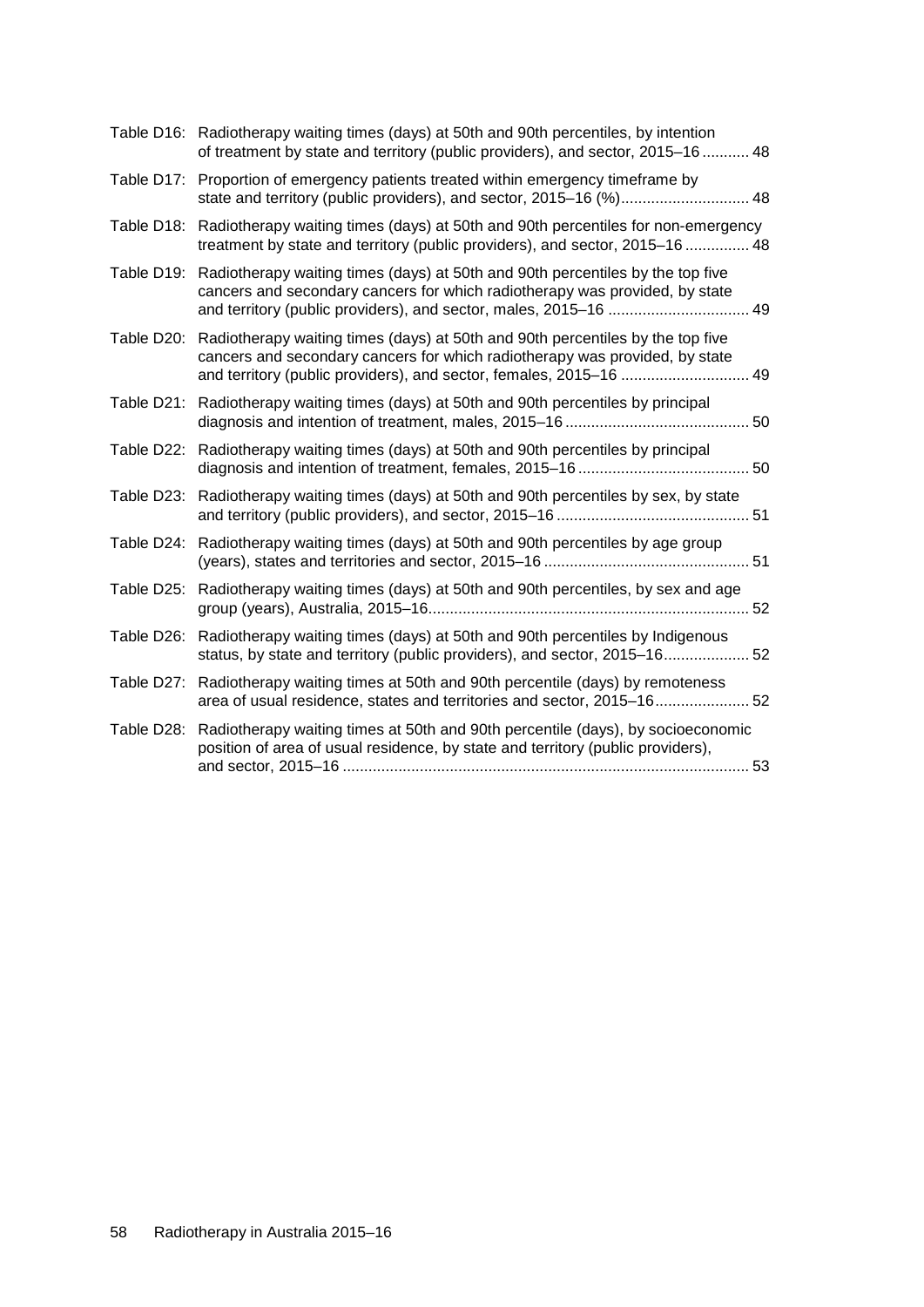# <span id="page-66-0"></span>**List of figures**

|                | Figure 2.1: Radiotherapy courses, by state and territory (public providers) and national                                                                                     |
|----------------|------------------------------------------------------------------------------------------------------------------------------------------------------------------------------|
|                | Figure 2.2: Radiotherapy site, by number of radiotherapy courses and sector, 2015-16  9                                                                                      |
| Figure 2.3:    | Radiotherapy courses, by intention of treatment and sector, 2015–16  11                                                                                                      |
| Figure 2.4:    | Radiotherapy courses, by intention of treatment and age group (years),                                                                                                       |
| Figure 2.5:    | Radiotherapy courses by emergency status and intention of treatment,                                                                                                         |
|                | Figure 2.6: Radiotherapy courses by sex and age (years), Australia, 2015–16 16                                                                                               |
| Figure 2.7:    | Proportion of radiotherapy courses compared with the total Australian<br>population, by remoteness area of usual residence, 2015-16 19                                       |
|                | Figure 2.8: Proportion of radiotherapy courses compared with the total Australian<br>population, by socioeconomic position of area of usual residence, 2015-16  19           |
| Figure $3.1$ : | Radiotherapy waiting times at 50th and 90th percentiles (days), by state and<br>territory (public providers), nationally (private providers), and Australia,                 |
|                |                                                                                                                                                                              |
| Figure 3.3:    | Radiotherapy waiting times (days) at 50th and 90th percentiles, by intention of                                                                                              |
|                | Figure 3.4: Proportion of emergency patients treated within emergency timeframe by state<br>and territory (public providers), nationally (private providers), and Australia, |
| Figure 3.5:    | Radiotherapy waiting times (days) at 50th and 90th percentiles for non-emergency<br>treatment, by state and territory (public providers), nationally (private providers),    |
|                | Figure 3.6: Radiotherapy waiting times (days) at 50th and 90th percentiles for the top five                                                                                  |
| Figure 3.7:    | Radiotherapy waiting times (days) at 50th and 90th percentiles for the top five<br>cancers for which radiotherapy was provided, females, 2015-16 27                          |
|                | Figure 3.8: Radiotherapy waiting times (days) at 50th and 90th percentiles by sex and age                                                                                    |
|                | Figure 3.9: Radiotherapy waiting times (days) at 50th and 90th percentiles by remoteness                                                                                     |
|                | Figure 3.10: Radiotherapy waiting times (days) at 50th and 90th percentiles, by                                                                                              |
|                | Figure C1: Typical radiotherapy treatment pathway, by types of delays captured according                                                                                     |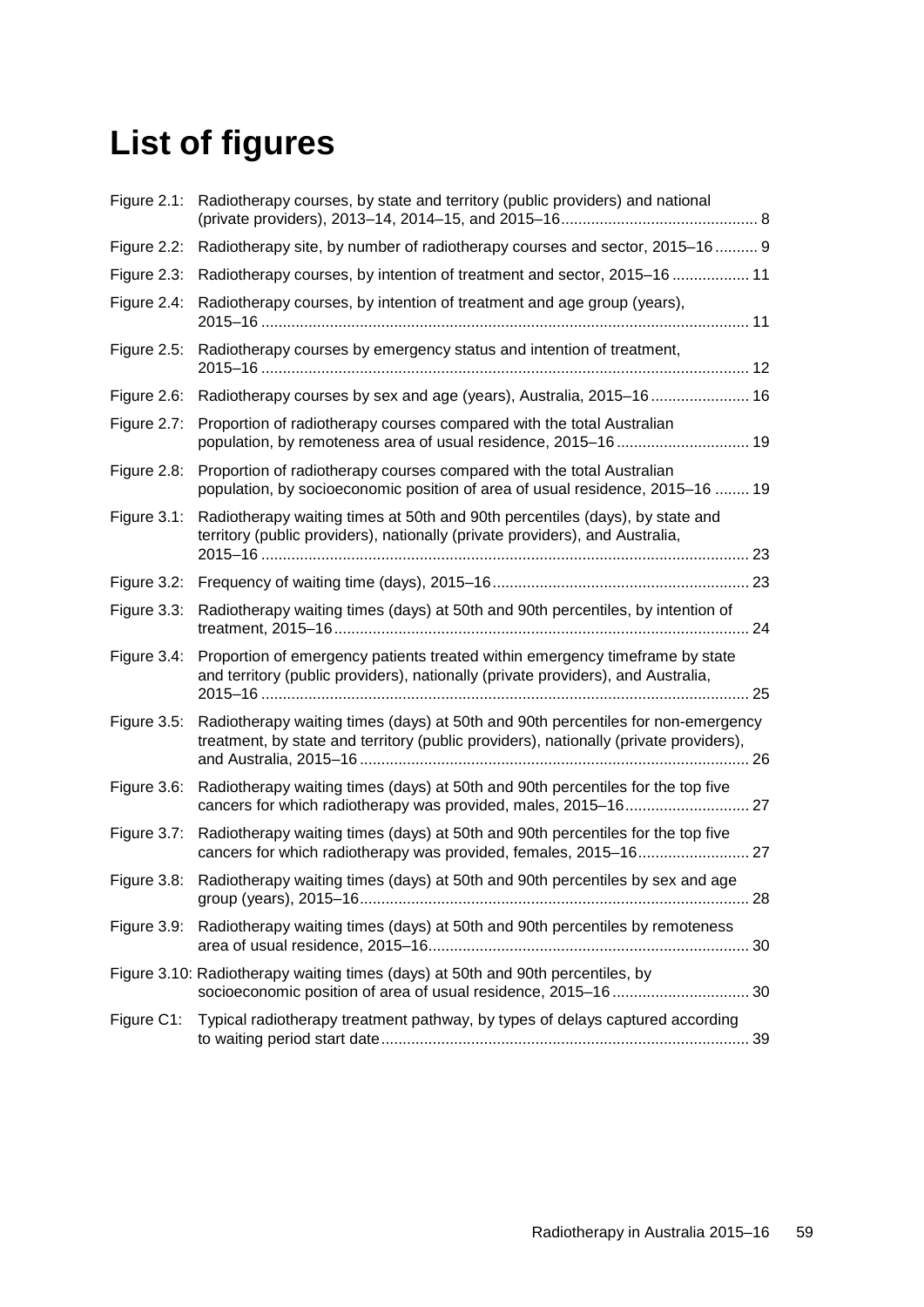# <span id="page-67-0"></span>**List of boxes**

| Box 1.3: |  |
|----------|--|
|          |  |
| Box 2.2: |  |
| Box 2.3: |  |
| Box 3.1: |  |